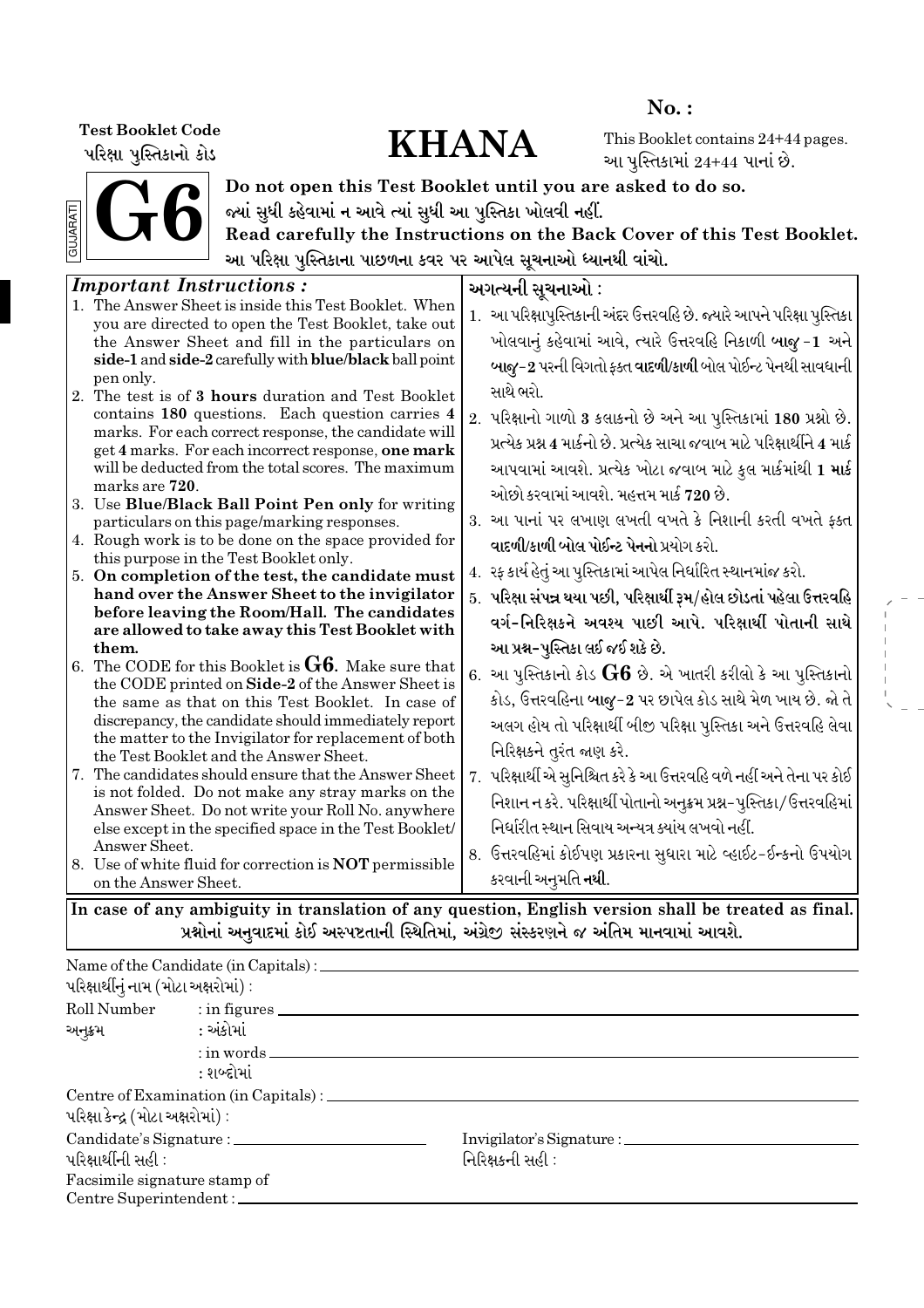જળકુંભી (વોટર હાયસીન્થ) અને પોયણા (વોટર લીલી)માં | પરાગનયન આના દ્વારા થાય છે : માત્ર પાણીનો પ્રવાહ  $(1)$ પવન અને પાણી  $(2)$ કીટકો અને પાણી  $(3)$ કીટકો અથવા પવન  $(4)$ 

- નીચે પૈકી સાચી જોડ પસંદ કરો :  $\overline{2}$ .
	- પોલીમરેઝીસ -DNA ના ટકડા કરે છે  $(1)$
	- DNA ના બે કુંતલોને અલગ કરે ન્યુક્લીએઝીસ - $(2)$
	- એક્ઝો-DNA ના અંતર્ગત, ચોક્કસ  $(3)$ ન્યુક્લીએઝીસ સ્થાને કાપે છે
	- લીગેઝીસ બે DNA અણુઓને જોડે છે  $(4)$
- એન્ટાર્કટિક પ્રદેશમાં બરફ-અંધતા, આના લીધે થાય છે :  $3.$ 
	- UV-B કિરણોની વધુ પડતી માત્રાને લીધે કોર્નીઆમાં  $(1)$ સૂઝન
	- બરફમાંથી પ્રકાશનું ખૂબ ઊંચુ પરાવર્તન  $(2)$
	- ઈન્ફ્રારેડ વિકિરણોના લીધે રેટીનાને નુકસાન થવું  $(3)$
	- નીચા તાપમાનને લીધે આંખના પ્રવાહીનું થીજી જવુ  $(4)$
- ક્રિતીયક અંડકોષ નું અર્ધસૂત્રી ભાજન \_\_\_\_\_\_\_\_ એ પૂર્ણ  $\overline{4}$ . થાય છે.
	- $(1)$ સંભોગ વખતે
	- ફલિતાંડ બન્યા પછી  $(2)$
	- શુક્રકોષ અને અંડકોષના મિલન વખતે  $(3)$
	- અંડપાતના પહેલા  $(4)$
- નીચેના કોલમને જોડો અને સાચો વિકલ્પ પસંદ કરો : 5.

|                            | કોલમ - I   |                     |                            |       | કોલમ - II           |  |  |  |  |
|----------------------------|------------|---------------------|----------------------------|-------|---------------------|--|--|--|--|
| (a)                        |            | તરતી પાંસળીઓ        |                            | (i)   | બીજી અને સાતમી      |  |  |  |  |
|                            |            |                     |                            |       | પાંસળીની વચ્ચે      |  |  |  |  |
|                            |            |                     |                            |       | આવેલ છે             |  |  |  |  |
| (b)                        |            | સ્કંધાગ્ર પ્રવર્ધની |                            | (ii)  | ભુજાસ્થિ શીર્ષ      |  |  |  |  |
| $\left( \mathrm{c}\right)$ | સ્કંધાસ્થિ |                     |                            | (iii) | અક્ષક જોડાણ         |  |  |  |  |
| (d)                        | સ્કંધઉલૂખલ |                     |                            | (iv)  | ઉરોસ્થિ સાથે જોડાતી |  |  |  |  |
|                            |            |                     |                            |       | નથી                 |  |  |  |  |
|                            | (a)        | (b)                 | $\left( \mathrm{e}\right)$ | (d)   |                     |  |  |  |  |
| (1)                        | (i)        | (iii)               | (ii)                       | (iv)  |                     |  |  |  |  |
| (2)                        | (iii)      | (ii)                | (iv)                       | (i)   |                     |  |  |  |  |
| (3)                        | (iv)       | (iii)               | (i)                        | (ii)  |                     |  |  |  |  |
| (4)                        | (ii)       | (iv)                | (i)                        | (iii) |                     |  |  |  |  |

નીચે પૈકીની જોડીઓમાંથી કઈ એકકોષીય લીલ છે ?

- જેલીડીયમ અને ગ્રાસીલારીઆ  $(1)$
- येनाजीना અને वोल्वोडस  $(2)$
- કલોરેલા અને સ્પીરલીના  $(3)$
- લેમીનારીઆ અને સરગાસમ  $(4)$
- સાયનેપ્ટોનીમલ સંકલનં વિસર્જન વખતે થાય છે.  $\overline{7}$ .
	- ઝાયગોટીન  $(1)$

 $\boldsymbol{2}$ 

 $6.$ 

- ડીપ્લોટીન  $(2)$
- લેપ્ટોટીન  $(3)$
- પેકીટીન  $(4)$
- જો વંદાનું શીર્ષ દુર કરવામાં આવે તો તે થોડાક દિવસો સુધી 8. જીવીત રહી શકે છે કારણ કે:
	- $(1)$ વંદામાં ચેતાતંત્ર આવેલ હોત નથી.
	- શીર્ષમાં ચેતાતંત્રનો થોડોક ભાગ હોય છે જ્યારે બાકીના  $(2)$ ભાગમાં મોટા ભાગનું ચેતાતંત્ર વક્ષ ભાગે આવેલુ છે.
	- શીર્ષમાં ચેતાતંત્રનો 1/3 ભાગ આવેલ છે જ્યારે બાકીનું  $(3)$ તેના શરીરના પુષ્ઠભાગે આવેલુ છે.
	- વંદાનો ઉપરી અન્નનાલીય ચેતાકંદ ઉદરના વક્ષભાગે આવેલો  $(4)$ હોય છે.
- નીચેના માંથી કયુ-માનવજનીત કાર્યોના લીધે બદલાયેલા 9. પર્યાવરણના કારણે ઉત્ક્રાન્તિ પામેલ સજીવનું સાચુ ઉદાહરણ છે?
	- ગેલેપેગોઝ ટાપૂ પરની ડાર્વિન ફિન્ચ  $(a)$
	- તુણનાશક પ્રતિરોધી ઘાસ  $(b)$
	- દવા પ્રતિરોધી સુકોષકેન્દ્રીઓ  $(c)$
	- કૂતરા જેવી માનવ સર્જિત પાલતુ જાતીયો  $(d)$
	- $(a)$  અને  $(c)$  $(1)$
	- (b), (c) અને (d)  $(2)$
	- $(3)$  $45d(d)$
	- $(4)$  $$5d(a)$

ઓક્સીજનના વહનના અનૂસંધાનમાં ખોટુ વિધાન ઓળખો :  $10.$ 

- $\text{CO}_2$  નું આંશિક દબાણ  $\text{O}_2$  ના હિમોગ્લોબીન સાથેના  $(1)$ જોડાણમાં દખલગીરી કરે છે.
- $(2)$ વાયુકોષ્ઠોમાં H + ની ઊંચી સાંદ્રતા ઓક્સીહીમોગ્લોબીનની બનાવટમાં સહાય કરે છે.
- વાયુકોષ્ઠોમાં ઓછો  $pCO_2$  ઓક્સીહીમોગ્લોબીનની  $(3)$ બનાવટમાં સહાય કરે છે.
- ઓક્સીજનનું હિમોગ્લોબીન સાથેનું જોડાણ મુખ્યત્વે  $\mathrm{O}_2$  $(4)$ ના આંશિક દબાણ સાથે સંબંધિત છે.

 $G6$  $\mathbf{1}$ .

### GUJARATI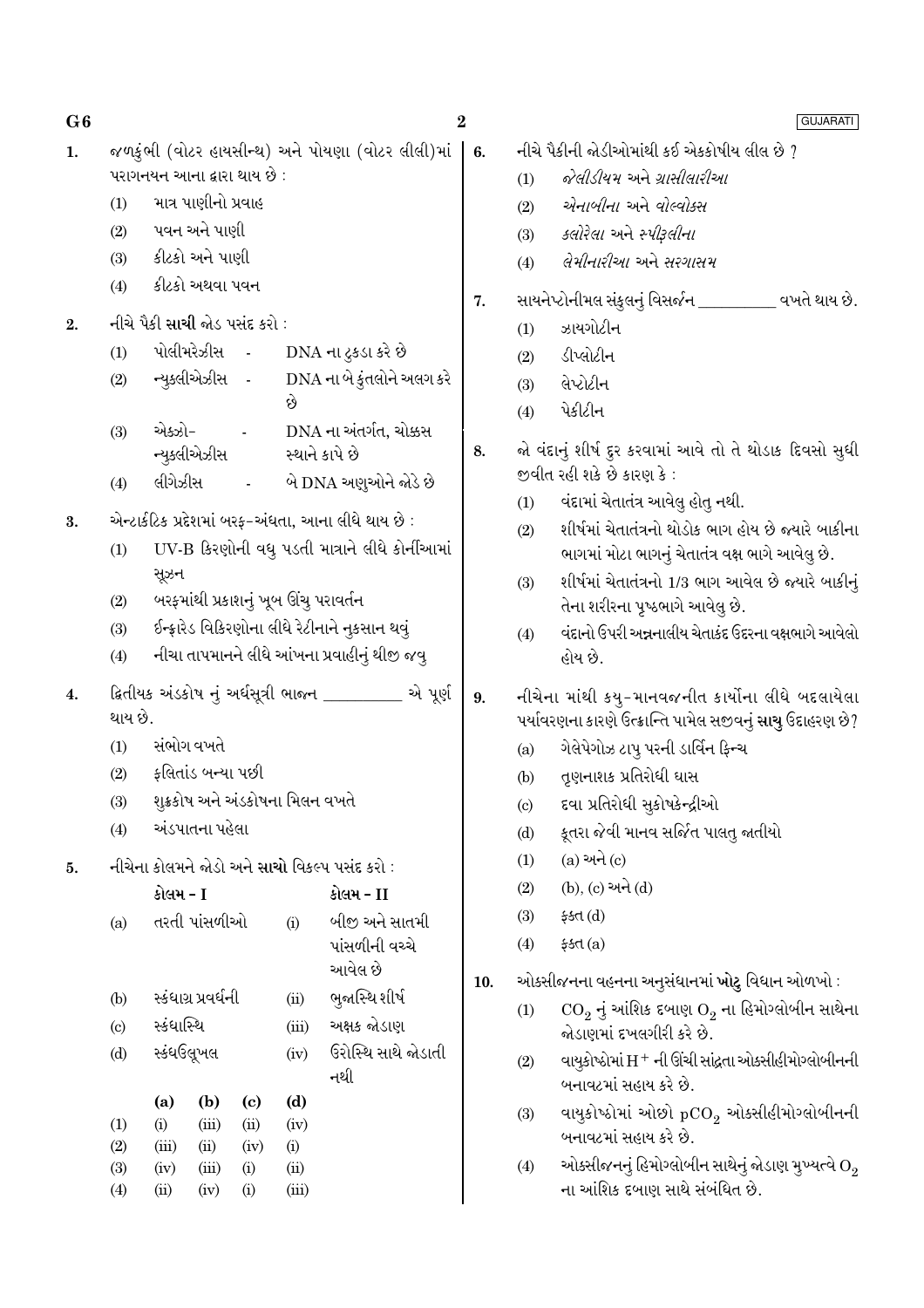| L. | L.<br>▵<br>a<br>× |
|----|-------------------|
|    |                   |
|    |                   |

- 1987 માં મોન્ટ્રીઅલ પ્રોટોકોલ આના અંકુશ માટે થયો : 11.
	- ઓઝોન વાયુ ઓછો કરતા પદાર્થોનુ ઉત્સર્જન  $(1)$
	- ગ્રીન હાઉસ ગેસોનું નીકળવ્  $(2)$
	- ઈ-કચરાનો નિકાલ  $(3)$
	- જનીન-પરિવર્તીત સજવોને એક દેશમાંથી બીજા દેશમાં  $(4)$ લઈ જવા
- નીચે પૈકીનુ કયું, પ્રવિષાણુઓ માટે સાચું છે ? 12.
	- તેમનામાં પ્રોટીનયૂક્ત આવરણ વગરના મૂક્ત RNA હોય  $(1)$ છે.
	- તેમનામાં પ્રોટીનયૂક્ત આવરણવાળ્ DNA હોય છે.  $(2)$
	- તેમનામાં પ્રોટીનમય આવરણ વગરના મૂક્ત DNA હોય  $(3)$ છે.
	- તેમનામાં પ્રોટીનયુક્ત આવરણવાળુ RNA હોય છે.  $(4)$
- સાચુ વિધાન પસંદ કરો : 13.
	- ગ્લુકાગોન હાઈપોગ્લાયસેમીયા સાથે સંકળાયેલ છે.  $(1)$
	- ઈન્સ્યુલિન સ્વાદુપિંડકોષો અને મંદપૂર્ણ કોષો પર કાર્ય  $(2)$ કરે છે.
	- ઈન્સ્યૃલિન હાઈપરગ્લાયસેમીયા સાથે સંકળાયેલ છે.  $(3)$
	- ગ્લુકોકોર્ટીકોઈડસ ગ્લુકોનિયોજીનેસિસ ને પ્રેરે છે.  $(4)$
- બીજ સુષુપ્તતાના નિયંત્રણમાં, નીચે પૈકી કયો પદાર્થ અટકાવકર્તા 14. નથી  $\gamma$ 
	- એબ્સીસીક એસિડ  $(1)$
	- કીનોલીક એસિડ  $(2)$
	- પેરા-એસ્કોર્બીક એસિડ  $(3)$
	- જીબ્રેલીક એસિડ  $(4)$
- મનુષ્યના શરીરમાં પ્રવેશતો *પ્લાઝમોડીયમનો* ચેપી તબક્કો 15. ં છે.
	- સ્પોરોઝોઈટસ  $(1)$
	- માદા જન્યુકોષ  $(2)$
	- નર જન્યુકોષ  $(3)$
	- ટોકોઝોઈટસ  $(4)$
- જે સ્ત્રીઓ ગર્ભધારણ કરી શકતી નથી તેઓમાં નીચેના માંથી કઈ 16. પધ્ધતિ થી ગર્ભના સ્થાનાંતરણમાં મદદ થાય છે ?
	- **GIFT અને ZIFT**  $(1)$
	- ICSI અને ZIFT  $(2)$
	- GIFT અને ICSI  $(3)$
	- ZIFT અને IUT  $(4)$
- $\bf{3}$ 
	- રંગસૂત્રીય આનૂવંશિકતાના સિદ્ધાંતની પ્રાયોગિક ચકાસણી આમણે 17. કરી :
		- $(1)$ સટન
		- બોવેરી  $(2)$
		- મોર્ગન  $(3)$
		- મેન્ડલ  $(4)$
	- 18. રોગપ્રતિકારકતાના સંદર્ભમાં ખોટું વિધાન ઓળખો :
		- જ્યારે તૈયાર પ્રતિદ્રવ્ય ને સીધુ આપવામાં આવે તો તેને  $(1)$ 'નિષ્ક્રિય રોગપ્રતિકારકતા' કહે છે.
		- સક્રિય રોગપ્રતિકારકતા ઝડપી છે અને સંપૂર્ણ પ્રતિભાવ  $(2)$ આપે છે.
		- ગર્ભ કેટલૂક પ્રતિદ્રુવ્ય માતા માંથી મેળવે છે, તે નિષ્ક્રિય  $(3)$ રોગપ્રતિકારકતાનું ઉદાહરણ છે.
		- જ્યારે પ્રતિજન (જીવીત કે મૃત) નો સામનો થાય ત્યારે  $(4)$ યજમાનના શરીરમાં પ્રતિદ્રવ્ય ઉત્પન્ન થાય છે. જેને 'સક્રિય રોગપ્રતિકારકતા' કહે છે.
	- શીમ્બીકુળની વનસ્પતિઓની મૂળ ગંડિકામાં આવેલ નાઈટ્રોજીનેઝ 19. જે પ્રક્રિયાનું ઉદ્દીપન કરે છે, તેની નિપજ આ છે :
		- માત્ર નાઈટેટ  $(1)$
		- એમોનિયા અને ઓક્સિજન  $(2)$
		- એમોનિયા અને હાઈડોજન  $(3)$
		- માત્ર એમોનિયા  $(4)$
	- તૃણભૂમિના નિવસનતંત્રમાં, પોષક સ્તરો સાથે તેમની સાચી 20. ઉદાહરણ જાતિનું જોડકુ ગોઠવો :
		- ચોથુ પોષક સ્તર કાગડો  $(a)$  $(i)$
		- બીજુ પોષક સ્તર ગીધ  $(b)$  $(ii)$
		- પ્રથમ પોષક સ્તર  $(c)$  $(iii)$ સસલ
		- ત્રીજુ પોષક સ્તર  $(d)$  $(iv)$ ઘાસ

સાચો વિકલ્પ પસંદ કરો :

|     | (a)      | (b)   | (c)   | (d)      |
|-----|----------|-------|-------|----------|
| (1) | (iii)    | (ii)  | (i)   | (iv)     |
| (2) | (iv)     | (iii) | (ii)  | (i)      |
| (3) | $\rm(i)$ | (ii)  | (iii) | (iv)     |
| (4) | (ii)     | (iii) | (iv)  | $\rm(i)$ |

 $G6$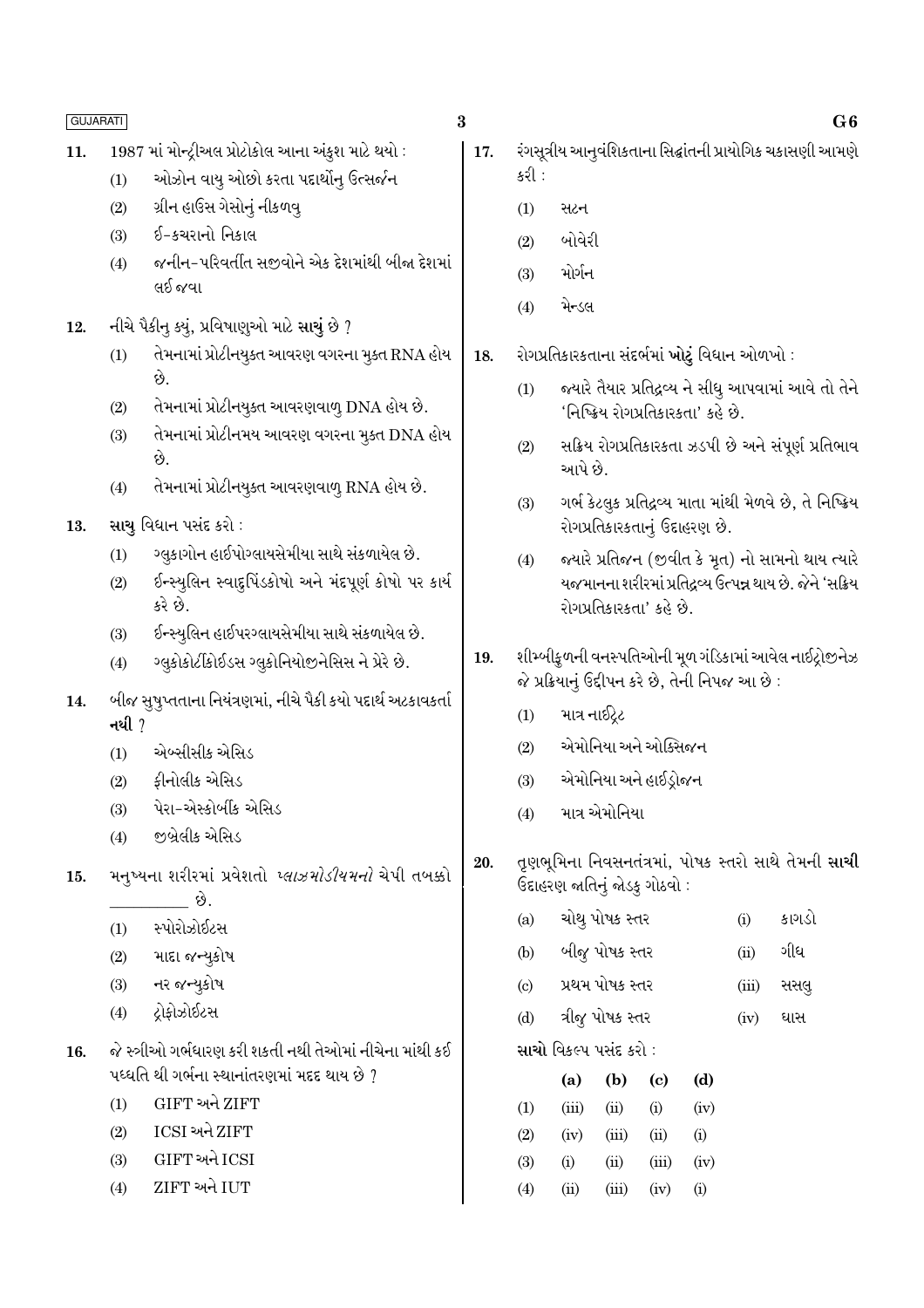| G6  |                                                                |                                                                                                                                                                  |                |                            |                              |                                                                                                                | $\boldsymbol{4}$ |              | <b>GUJARATI</b>                                                                                                                                                                                                                                 |
|-----|----------------------------------------------------------------|------------------------------------------------------------------------------------------------------------------------------------------------------------------|----------------|----------------------------|------------------------------|----------------------------------------------------------------------------------------------------------------|------------------|--------------|-------------------------------------------------------------------------------------------------------------------------------------------------------------------------------------------------------------------------------------------------|
| 21. |                                                                |                                                                                                                                                                  |                |                            |                              | સુકેન્દ્રી કોષો(યુકેરીઓટીક)માં ગ્લાયકોપ્રોટીન્સ અને<br>ગ્લાયકોલીપીડસ્ના ઉત્પાદન માટે કયું, અગત્યનું સ્થાન છે ? | 25.              | કરો.         | જાતિય સંક્રમિત રોગોનો સમાવેશ થતો હોય તેવો વિકલ્પ પસંદ                                                                                                                                                                                           |
|     | (1)                                                            |                                                                                                                                                                  | પેરોક્સીઝોમ્સ્ |                            |                              |                                                                                                                |                  | (1)          | ગોનોરિયા, મલેરિયા, જનનાંગીય હર્પિસ                                                                                                                                                                                                              |
|     | (2)                                                            | ગોલ્ગીકાય                                                                                                                                                        |                |                            |                              |                                                                                                                |                  | (2)          | AIDS, મલેરિયા, ફાઈલેરિયા                                                                                                                                                                                                                        |
|     | (3)                                                            | પોલીસોમ્સ                                                                                                                                                        |                |                            |                              |                                                                                                                |                  | (3)          | કેન્સર, AIDS, સિફિલિસ                                                                                                                                                                                                                           |
|     | (4)                                                            |                                                                                                                                                                  | અંતઃકોષરસ જાળ  |                            |                              |                                                                                                                |                  | (4)          | ગોનોરિયા, સિફિલિસ, જનનાંગીય હર્પિસ                                                                                                                                                                                                              |
| 22. |                                                                |                                                                                                                                                                  |                |                            |                              | એક વનસ્પતિનો આડો છેદ નીચેના અંતસ્થ લક્ષણો દર્શાવે છે:                                                          | 26.              |              | પ્રત્યાંકન વખતે DNA કુંતલ ને ખોલવામાં સહાય કરતા ઉત્સેચકનું<br>નામ ઓળખો.                                                                                                                                                                         |
|     | (a)                                                            |                                                                                                                                                                  |                |                            |                              | પુલીય આવરણ ધરાવતા, અસંખ્ય, વીખરાયેલા વાહીપુલ.                                                                  |                  | (1)          | $DNA$ હેલીકેઝ                                                                                                                                                                                                                                   |
|     | મૂદ્દતકીય કોષોનું બનેલ વિશાળ, જોઈ શકાતું આધારોત્તક.<br>(b)     |                                                                                                                                                                  |                |                            |                              |                                                                                                                |                  | (2)          | DNA પોલીમરેઝ                                                                                                                                                                                                                                    |
|     | $\left( \mathrm{c}\right)$                                     |                                                                                                                                                                  |                |                            | સહસ્થ અને અવર્ધમાન વાહીપુલો. |                                                                                                                |                  | (3)          | RNA પોલીમરેઝ                                                                                                                                                                                                                                    |
|     | (d)                                                            |                                                                                                                                                                  |                |                            |                              |                                                                                                                |                  | (4)          | $DNA$ લાઈગેઝ                                                                                                                                                                                                                                    |
|     |                                                                | અન્નવાહક મૃદુતકનો અભાવ.<br>નીચે પૈકી વનસ્પતિનો પ્રકાર અને ભાગ ઓળખો :                                                                                             |                |                            |                              |                                                                                                                | 27.              | દર્શાવે છે ? | પૃથ્વીના નીચે પૈકીના પ્રદેશોમાંથી કયો, સૌથી વધુ જાતિ વિવિધતા                                                                                                                                                                                    |
|     | એકદળી મૂળ<br>(1)<br>ફિદળી પ્રકાંડ<br>(2)<br>દ્વિદળી મૂળ<br>(3) |                                                                                                                                                                  |                |                            |                              |                                                                                                                | (1)              | મેડાગાસ્કર   |                                                                                                                                                                                                                                                 |
|     |                                                                |                                                                                                                                                                  |                |                            |                              |                                                                                                                | (2)              | હિમાલય       |                                                                                                                                                                                                                                                 |
|     |                                                                |                                                                                                                                                                  |                |                            |                              |                                                                                                                |                  | (3)          | એમોઝોનના જંગલો                                                                                                                                                                                                                                  |
|     | એકદળી પ્રકાંડ<br>(4)                                           |                                                                                                                                                                  |                |                            |                              |                                                                                                                |                  | (4)          | ભારતનો પશ્ચિમી ઘાટ                                                                                                                                                                                                                              |
| 23. | (1)<br>(2)<br>(3)                                              | નીચેના માંથી શેને એનએરોબિક સ્લજ ડાયજેસ્ટર્સમાં વાહિન<br>મળની આગળની સારવાર માટે મૂકવામાં આવે છે:<br>તરતો કચરો<br>પ્રાથમિક સારવારનું ઈફ્લ્યુઅન્ટ<br>ક્રિયાશીલ સ્લજ |                |                            |                              |                                                                                                                | 28.              | (1)<br>(2)   | નિવસન તંત્રની કુલ પ્રાથમિક ઉત્પાદકતા અને ચોખ્ખી પ્રાથમિક<br>ઉત્પાદકતાને અનુલક્ષીને, નીચે પૈકી કયું વિધાન સાચું છે ?<br>કુલ પ્રાથમિક ઉત્પાદકતા ચોખ્ખી પ્રાથમિક ઉત્પાદકતા<br>કરતા હમેશા વધુ હોય છે.<br>કુલ પ્રાથમિક ઉત્પાદકતા અને ચોખ્ખી પ્રાથમિક |
|     | (4)                                                            |                                                                                                                                                                  | પ્રાથમિક સ્લજ  |                            |                              |                                                                                                                |                  | (3)          | ઉત્પાદકતા, બંને એક જ છે.<br>કુલ પ્રાથમિક ઉત્પાદકતા અને ચોખ્ખી પ્રાથમિક                                                                                                                                                                          |
| 24. |                                                                |                                                                                                                                                                  |                |                            |                              | નીચેના કોલમ જોડો અને સાચો વિકલ્પ પસંદ કરો :                                                                    |                  |              | ઉત્પાદકતા વચ્ચે કોઈ સંબંધ નથી.                                                                                                                                                                                                                  |
|     |                                                                | કોલમ - I                                                                                                                                                         |                |                            |                              | કોલમ - II                                                                                                      |                  | (4)          | કુલ પ્રાથમિક ઉત્પાદકતા ચોખ્ખી પ્રાથમિક ઉત્પાદકતા                                                                                                                                                                                                |
|     | (a)                                                            |                                                                                                                                                                  | ઈઓસિનોફિલ્સ    |                            | (i)                          | રોગપ્રતિકારક પ્રતિચાર                                                                                          |                  |              | કરતા હમેશા ઓછી હોય છે.                                                                                                                                                                                                                          |
|     |                                                                | બેઝોફિલ્સ                                                                                                                                                        |                |                            |                              | ભક્ષકકોષ                                                                                                       | 29.              |              | નીચે પૈકી કયો, વસતિનો ગુણ <b>નથી</b> ?                                                                                                                                                                                                          |
|     | (b)                                                            |                                                                                                                                                                  |                |                            | (ii)                         | વિનાશકારી ઉત્સેચક                                                                                              |                  | (1)          | જન્મદર                                                                                                                                                                                                                                          |
|     | (c)                                                            | તટસ્થકણ                                                                                                                                                          |                |                            | (iii)                        | હિસ્ટામાઈનેઝ મુક્ત કરે                                                                                         |                  | (2)          | મૃત્યુદર                                                                                                                                                                                                                                        |
|     |                                                                |                                                                                                                                                                  |                |                            |                              | છે.                                                                                                            |                  | (3)          | જાતિ આંતરક્રિયા                                                                                                                                                                                                                                 |
|     | (d)                                                            |                                                                                                                                                                  | લિમ્ફોસાઈટ્સ   |                            | (iv)                         | હિસ્ટામાઈન ધરાવતી                                                                                              |                  | (4)          | જાતિ ગુણોત્તર                                                                                                                                                                                                                                   |
|     |                                                                |                                                                                                                                                                  | (લસિકાકણ)      |                            |                              | કણિકાઓ મુક્ત કરે છે.                                                                                           | 30.              |              | પ્રકાશ શ્વસન અંતર્ગત RuBisCo ઉત્સેચકની પ્રાણવાયુકરણ<br>પ્રક્રિયાથી ઉત્પન્ન થાય છે :                                                                                                                                                             |
|     |                                                                | (a)                                                                                                                                                              | (b)            | $\left( \mathrm{c}\right)$ | (d)                          |                                                                                                                |                  | (1)          | 3-C સંયોજનનો 1 અણ્                                                                                                                                                                                                                              |
|     | (1)<br>(2)                                                     | (iv)<br>(i)                                                                                                                                                      | (i)<br>(ii)    | (ii)<br>(iv)               | (iii)<br>(iii)               |                                                                                                                |                  | (2)          | 6-C સંયોજનનો 1 અણુ                                                                                                                                                                                                                              |
|     | (3)                                                            | (ii)                                                                                                                                                             | (i)            | (iii)                      | (iv)                         |                                                                                                                |                  | (3)          | 4-C સંયોજનનો 1 અણુ અને 2-C સંયોજનનો 1 અણુ                                                                                                                                                                                                       |
|     | (4)                                                            | (iii)                                                                                                                                                            | (iv)           | (ii)                       | (i)                          |                                                                                                                |                  | (4)          | 3-C સંયોજનના 2 અણુઓ                                                                                                                                                                                                                             |
|     |                                                                |                                                                                                                                                                  |                |                            |                              |                                                                                                                |                  |              |                                                                                                                                                                                                                                                 |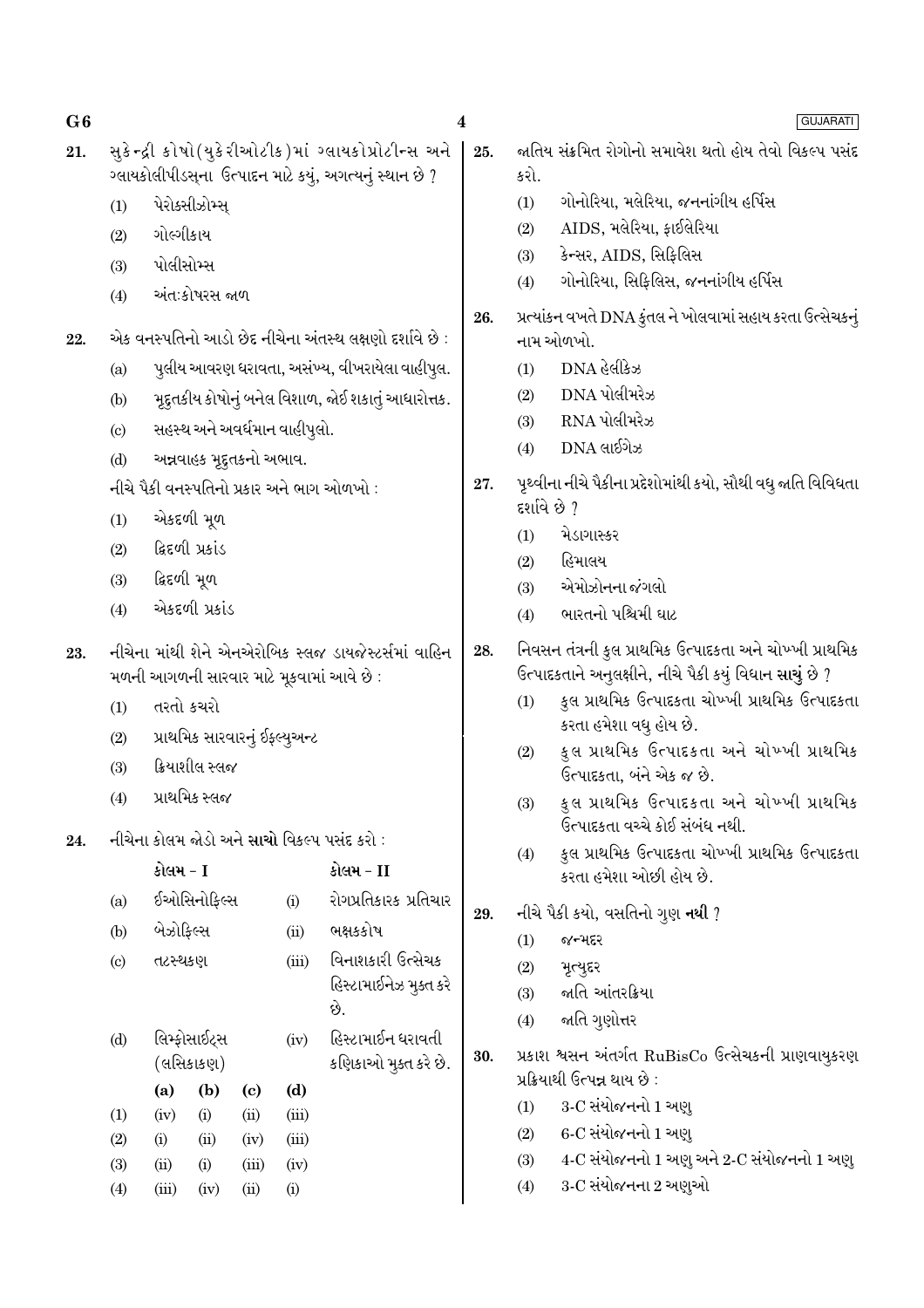| <b>GUJARATI</b> |       |                                                                                            | 5   |                            |                                                                                   |                                   |                                   |             |                                               | G <sub>6</sub>                                              |
|-----------------|-------|--------------------------------------------------------------------------------------------|-----|----------------------------|-----------------------------------------------------------------------------------|-----------------------------------|-----------------------------------|-------------|-----------------------------------------------|-------------------------------------------------------------|
| 31.             |       | ક્રિતીય ચયાપચયી પદાર્થો જેવા કે, નીકોટીન, સ્ટ્રીકનીન અને                                   | 36. |                            |                                                                                   |                                   |                                   |             |                                               | નીચે પૈકીનું કયુ વિધાન અંતર્વિષ્ટ અંત્રિકાઓ માટે ખોટું છે ? |
|                 |       | કેફીન વનસ્પતિ દ્વારા આના માટે ઉત્પન્ન થાય છે :                                             |     | (1)                        |                                                                                   |                                   |                                   |             |                                               | તેઓ ખોરાકના કણોને આરોગવામાં ગુંથાયેલ હોય છે.                |
|                 | (1)   | વૃધ્ધિ પ્રતિસાદ                                                                            |     | (2)                        |                                                                                   |                                   |                                   |             | તે કોષરસમાં મુકત રીતે આવેલ હોય છે.            |                                                             |
|                 | (2)   | સંરક્ષણ ક્રિયા                                                                             |     | (3)                        |                                                                                   |                                   |                                   |             | તે કોષરસમાં આવેલ આરક્ષિત પદાર્થો દર્શાવે છે.  |                                                             |
|                 | (3)   | પ્રજનન પર અસર                                                                              |     | (4)                        |                                                                                   |                                   |                                   |             | તેઓ કોઈ કલા (પટલથી) બંધાયેલ હોતા નથી.         |                                                             |
|                 | (4)   | પોષક મૂલ્ય                                                                                 | 37. |                            |                                                                                   |                                   |                                   |             | નીચેના કોલમને જોડો અને સાચો વિકલ્પ પસંદ કરો : |                                                             |
|                 |       |                                                                                            |     |                            | કોલમ - I                                                                          |                                   |                                   |             |                                               | કોલમ - II                                                   |
| 32.             |       | નીચે પૈકી એ પદાર્થો ઓળખો, જેમની રચનામાં ગ્લાયકોસાઈડીક<br>બંધ અને પેપટાઈડ બંધ આવેલ હોય છે : |     | (a)                        |                                                                                   | 6 થી 15 જોડ ઝાલર ફાટો             |                                   |             | (i)                                           | દ્રાઈગોન                                                    |
|                 |       |                                                                                            |     | (b)                        |                                                                                   | વિષમ પાલિ પૂચ્છ                   |                                   |             | (ii)                                          | યુષમુઆ                                                      |
|                 | (1)   | ગ્લીસરોલ, ટ્રીપસીન                                                                         |     |                            | મીનપક્ષ                                                                           |                                   |                                   |             |                                               |                                                             |
|                 | (2)   | સેલ્યુલોઝ, લીસીથીન                                                                         |     | $\left( \circ \right)$     | પ્લવનાશય                                                                          |                                   |                                   |             | (iii)                                         | કાસ્થિમત્સ્ય                                                |
|                 | (3)   | ઈન્યુલીન, ઈન્સ્યુલીન                                                                       |     | (d)                        |                                                                                   | ઝેર કંટક (શૂળ)                    |                                   |             | (iv)                                          | અસ્થિમત્સ્ય                                                 |
|                 | (4)   | કાઈટીન, કોલેસ્ટરોલ                                                                         |     | (1)                        | (a)<br>(iii)                                                                      | (b)<br>(iv)                       | $\left( \mathrm{c}\right)$<br>(i) | (d)<br>(ii) |                                               |                                                             |
|                 |       |                                                                                            |     | (2)                        | (iv)                                                                              | (ii)                              | (iii)                             | (i)         |                                               |                                                             |
| 33.             |       | નીચે પૈકી <b>ખોટું</b> વિધાન ઓળખો :                                                        |     | (3)                        | (i)                                                                               | (iv)                              | (iii)                             | (ii)        |                                               |                                                             |
|                 | (1)   | રસકાષ્ઠ, જળ અને ખનિજતત્વોનું મૂળ થી પર્ણો સુધી<br>વહન કરે છે.                              | 38. | (4)                        | (ii)                                                                              | (iii)                             | (iv)                              | (i)         |                                               | રોબર્ટ મે અનુસાર, પૃથ્વીની જાતિ વિવિધતા આટલી છે :           |
|                 | (2)   | રસકાષ્ઠ એ, સૌથી અંદર આવેલ દ્વિતીય જલવાહક છે                                                |     | (1)                        |                                                                                   | $20$ મિલિયન                       |                                   |             |                                               |                                                             |
|                 |       | અને આછા રંગનું છે.                                                                         |     | (2)                        |                                                                                   | $50$ મિલિયન                       |                                   |             |                                               |                                                             |
|                 | (3)   | ટેનિનસ્, રેઝિન્સ, તૈલી પદાર્થો, વિ.ના ભરાવાને લીધે<br>અંત:કાષ્ઠનો રંગ ઘેરો હોય છે.         |     | (3)<br>(4)                 | 7 મિલિયન                                                                          | $1.5$ મિલિયન                      |                                   |             |                                               |                                                             |
|                 | (4)   | અંતઃકાષ્ઠ જળનું પરિવહન નથી કરતું પણ યાંત્રિક આધાર<br>આપે છે.                               | 39. |                            | નીચેના રોગોને તેના માટે કારણ ભૂત સજીવો સાથે જોડી <b>સાચો</b><br>વિકલ્પ પસંદ કરો : |                                   |                                   |             |                                               |                                                             |
| 34.             |       | મનુષ્યના પાચનતંત્રના અનુસંધાને સાચુ વિધાન ઓળખો :                                           |     |                            | કોલમ - I                                                                          |                                   |                                   |             | કોલમ - II                                     |                                                             |
|                 | (1)   | લસીસ્તર એ પાચનનળીનું સૌથી અંદરનું સ્તર છે.                                                 |     | (a)                        | ટાયફાઈડ                                                                           |                                   |                                   | (i)         | વુચેરેરિયા                                    |                                                             |
|                 | (2)   | શેષાંત્ર ખુબજ ગુંચળાદાર ભાગ છે.                                                            |     | (b)                        | ન્યુમોનિયા                                                                        |                                   |                                   | (ii)        |                                               | પ્લાઝમોડિયમ                                                 |
|                 | (3)   | કૃમિવત્ ગ્રહણી થી ઉત્પન્ન થાય છે.                                                          |     | $\left( \mathrm{c}\right)$ |                                                                                   | ફાઈલેરિએસિસ                       |                                   | (iii)       | સાલ્મોનેલા                                    |                                                             |
|                 | (4)   | શેષાંત્ર નાના આંતરડામાં ખુલે છે.                                                           |     | (d)                        | મલેરિયા                                                                           |                                   |                                   | (iv)        | હીમોફિલસ                                      |                                                             |
|                 |       |                                                                                            |     | (1)                        | (a)<br>(iii)                                                                      | (b)<br>(iv)                       | $\left( \mathrm{c}\right)$        | (d)<br>(ii) |                                               |                                                             |
| 35.             |       | જો બે સળંગ બેઝ જોડ વચ્ચેનું અંતર 0.34 nm હોય અને સસ્તનના                                   |     | (2)                        | (ii)                                                                              | (i)                               | (i)<br>(iii)                      | (iv)        |                                               |                                                             |
|                 |       | લાક્ષણિક કોષમાં ના દ્વિકુંતલાકાર DNA માં કુલ બેઝ જોડી ની                                   |     | (3)                        | (iv)                                                                              | (i)                               | (ii)                              | (iii)       |                                               |                                                             |
|                 | હશે ? | સંખ્યા $6.6 \times 10^9$ bp હોય તો DNA ની લંબાઈ આશરે કેટલી                                 |     | (4)                        | (i)                                                                               | (iii)                             | (ii)                              | (iv)        |                                               |                                                             |
|                 | (1)   | $2.5$ મીટર્સ                                                                               | 40. |                            |                                                                                   | આમાં, બીજાશય અર્ધ અધ:સ્થ હોય છે : |                                   |             |                                               |                                                             |
|                 | (2)   | $2.2$ મીટર્સ                                                                               |     | (1)                        | રાઈ<br>સૂર્યમુખી                                                                  |                                   |                                   |             |                                               |                                                             |
|                 | (3)   | $2.7\,$ મીટર્સ                                                                             |     | (2)<br>(3)                 | પ્લમ                                                                              |                                   |                                   |             |                                               |                                                             |
|                 | (4)   | $2.0$ મીટર્સ                                                                               |     | (4)                        | રીંગણ                                                                             |                                   |                                   |             |                                               |                                                             |
|                 |       |                                                                                            |     |                            |                                                                                   |                                   |                                   |             |                                               |                                                             |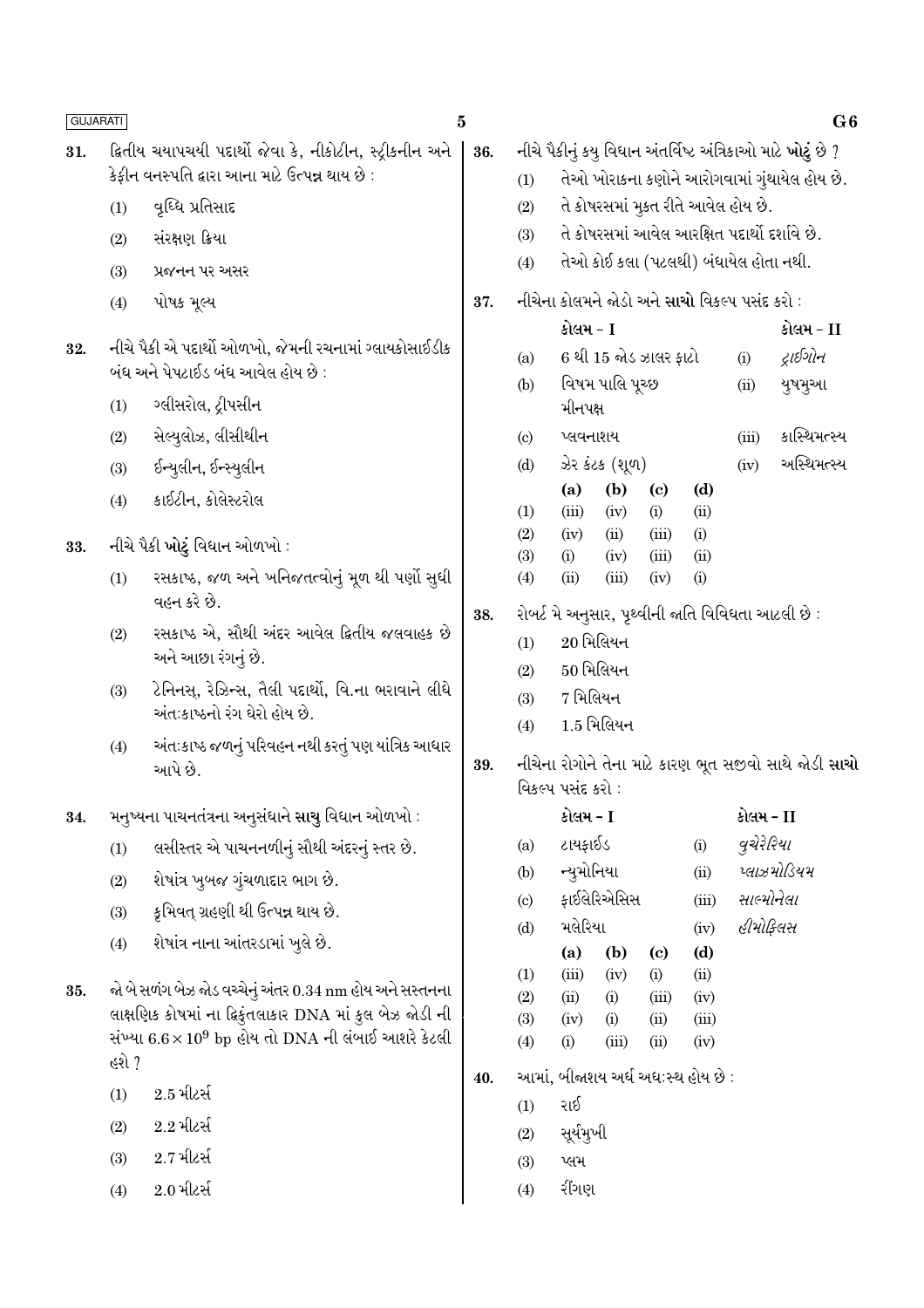| 41. |                                                                                                                   |                  |     |                             |                           | નીચેના કોલમોને જોડો અને <mark>સાચો</mark> વિકલ્પ પસંદ કરો :                                                         | 46.                |                  |             |                           |                              |                              | જેલ ઈલેક્ટ્રોફોરેસીસમાં, છૂટા પડેલ DNA ના ટુકડાઓને, આની |
|-----|-------------------------------------------------------------------------------------------------------------------|------------------|-----|-----------------------------|---------------------------|---------------------------------------------------------------------------------------------------------------------|--------------------|------------------|-------------|---------------------------|------------------------------|------------------------------|---------------------------------------------------------|
|     |                                                                                                                   | કોલમ - I         |     |                             |                           | કોલમ - II                                                                                                           |                    | મદદથી જોવાય છે : |             |                           |                              |                              |                                                         |
|     | (a)                                                                                                               | કોર્ટિકાય        |     |                             | (i)                       | મધ્યકર્ણને કંઠનળી<br>સાથે જોડે છે                                                                                   |                    | (1)              |             |                           |                              | ઈથીડીયમ બ્રોમાઈડ UV કિરણો થી |                                                         |
|     | (b)                                                                                                               | શંખિકા           |     |                             | (ii)                      | કુહરનો ગુંચળામય ભાગ                                                                                                 | (2)                |                  |             |                           | UV કિરણોમાં એસીટોકાર્માઈન થી |                              |                                                         |
|     | (c)                                                                                                               | કર્ણ કંઠનળી      |     |                             | (iii)                     | અંડાકાર ગવાક્ષ સાથે                                                                                                 | (3)                |                  |             |                           |                              |                              | ઈન્ફ્રારેડ કિરણોમાં ઈથીડીયમ બ્રોમાઈડ થી                 |
|     |                                                                                                                   |                  |     | જોડાયેલ                     |                           |                                                                                                                     |                    | (4)              |             |                           |                              |                              | તેજસ્વી વાદળી લાઈટમાં, એસીટોકાર્માઈનની મદદ થી           |
|     | (d)                                                                                                               | પેંગડુ           |     |                             | (iv)                      | બેસિલર કલા પર                                                                                                       |                    |                  |             |                           |                              |                              |                                                         |
|     | (d)<br>(b)<br>(a)<br>$\left( \mathbf{c} \right)$                                                                  |                  |     |                             |                           |                                                                                                                     | આવેલ હોય છે<br>47. |                  |             |                           |                              |                              | વનસ્પતિના એ ભાગો, જે, બે પેઢીઓ-એકની અંદર બીજા, ધરાવે    |
|     | (1)                                                                                                               | (iii)            | (i) | (iv)                        | (ii)                      |                                                                                                                     |                    | છે :             |             |                           |                              |                              |                                                         |
|     | (2)<br>(iv)<br>(i)<br>(ii)<br>(iii)<br>(3)<br>(i)<br>(ii)<br>(iv)<br>(iii)<br>(ii)<br>(iii)<br>(4)<br>(i)<br>(iv) |                  |     |                             |                           |                                                                                                                     |                    | (a)              |             | પરાગશયમાં આવેલ પરાગરજ     |                              |                              |                                                         |
|     |                                                                                                                   |                  |     |                             |                           |                                                                                                                     |                    | (b)              |             |                           |                              |                              | બે નરજન્યુ ધરાવતુ, અંકુરિત પરાગરજ                       |
| 42. | બે વિરોધાભાસી સ્વરૂપ ધરાવતી, એક લક્ષણ સિવાય બાકીના                                                                |                  |     |                             |                           |                                                                                                                     |                    | (c)              |             | ફળમાં રહેલ બીજ            |                              |                              |                                                         |
|     | તમામ લક્ષણ સરખા હોય, એવી કેટલી શુધ્ધ ઉછેરવાળી વટાણાની<br>જાતિઓની જોડ મેન્ડલે પસંદ કરી હતી ?                       |                  |     |                             |                           |                                                                                                                     |                    | (d)              |             | બીજાંડ માં આવેલ ભ્રૂણ પૂટ |                              |                              |                                                         |
|     | $\boldsymbol{2}$<br>(1)                                                                                           |                  |     |                             |                           |                                                                                                                     |                    | (1)              |             | $(a), (b)$ અને $(c)$      |                              |                              |                                                         |
|     | 14<br>(2)<br>$\,8\,$<br>(3)<br>$\boldsymbol{4}$<br>(4)                                                            |                  |     |                             |                           | (2)                                                                                                                 | (c) અને (d)        |                  |             |                           |                              |                              |                                                         |
|     |                                                                                                                   |                  |     |                             |                           | (3)                                                                                                                 | $(a)$ અને $(d)$    |                  |             |                           |                              |                              |                                                         |
| 43. |                                                                                                                   |                  |     |                             |                           | ABO રૂધિરજુથનું નિયંત્રણ કરતા જનીન 'I' ના અનુસંધાનમાં                                                               |                    | (4)              | માત્ર $(a)$ |                           |                              |                              |                                                         |
|     |                                                                                                                   | ખોટુ વિધાન ઓળખો. |     |                             |                           |                                                                                                                     |                    |                  |             |                           |                              |                              | ફ્લોરીડીઅન સ્ટાર્ચની રચના આના જેવી હોય છે :             |
|     | (1)                                                                                                               |                  |     |                             |                           | વ્યક્તિમાં ત્રણમાંથી ફક્ત બે અલીલ હશે.<br>જ્યારે I <sup>A</sup> અને I <sup>B</sup> સાથે હોય ત્યારે તેઓ એકજ પ્રકારની | 48.                |                  |             |                           |                              | એમાઈલોપેક્ટીન અને ગ્લાયકોજન  |                                                         |
|     | (2)                                                                                                               |                  |     | શર્કરાની અભિવ્યક્તિ કરે છે. |                           |                                                                                                                     |                    | (1)              |             |                           |                              |                              |                                                         |
|     | (3)                                                                                                               |                  |     |                             |                           | અલીલ 'i' કોઈપણ પ્રકારની શર્કરા ઉત્પન્ન કરતું નથી.                                                                   |                    | (2)              |             | મેનીટોલ અને આલ્ગીન        |                              |                              |                                                         |
|     | (4)                                                                                                               |                  |     |                             | જનીન (I) ના ત્રણ અલીલ છે. |                                                                                                                     |                    | (3)              |             | લેમીનારીન અને સેલ્યુલોઝ   |                              |                              |                                                         |
| 44. |                                                                                                                   |                  |     |                             |                           | એસ.એલ. મીલરે, તેમના પ્રયોગોમાં એક બંધ ફ્લાસ્કમાં,<br>આ                                                              |                    | (4)              |             | સ્ટાર્ચ અને સેલ્યુલોઝ     |                              |                              |                                                         |
|     |                                                                                                                   |                  |     |                             |                           | બધાને મિશ્રણ કરી એમિનો એસિડ ઉત્પન્ન કર્યો :                                                                         | 49.                |                  |             |                           |                              |                              | નીચેના કોલમને જોડો અને સાચો વિકલ્પ પસંદ કરો:            |
|     | (1)<br>(2)                                                                                                        |                  |     |                             |                           | $CH_3$ , $H_2$ , $NH_4$ અને વરાળને, $800^{\circ}$ C પર<br>મિથેન, હાઈડ્રોજન, એમોનિયા અને વરાળને, 600°C               |                    |                  | કોલમ - I    |                           |                              |                              | કોલમ - II                                               |
|     |                                                                                                                   | પર               |     |                             |                           |                                                                                                                     |                    | (a)              |             | પિટચુટરી ગ્રંથી           |                              | (i)                          | ગ્રેવ્સ રોગ                                             |
|     | (3)                                                                                                               |                  |     |                             |                           | $CH_3$ , $H_2$ , $NH_3$ અને વરાળને, 600°C પર                                                                        |                    | (b)              |             | થાયરોઈડ ગ્રંથી            |                              | (ii)                         | ડાયાબીટિઝ મેલિટસ                                        |
|     | (4)                                                                                                               |                  |     |                             |                           | મિથેન, હાઈડ્રોજન, એમોનિયા અને વરાળને, 800°C                                                                         |                    |                  |             | એડ્રીનલ ગ્રંથી            |                              | (iii)                        | ડાયાબીટિઝ                                               |
|     |                                                                                                                   | પર               |     |                             |                           |                                                                                                                     |                    | (c)              |             |                           |                              |                              | ઈન્સીપીડસ                                               |
| 45. |                                                                                                                   |                  |     |                             |                           | રીસ્ટ્રીક્શન ઉત્સેચકના અનુસંધાનમાં <b>ખોટુ</b> વિધાન ઓળખો.<br>તે DNA ની શૃંખલાને પેલીન્ડ્રોમિક સ્થાને થી કાપે છે.   |                    | (d)              | સ્વાદુર્પિડ |                           |                              | (iv)                         | એડીસન રોગ                                               |
|     | (1)<br>(2)                                                                                                        |                  |     |                             |                           | તે જનીન ઈજ્નેરી વિદ્યામાં ઉપયોગી છે.                                                                                |                    |                  | (a)         | (b)                       | $\left( \mathbf{c} \right)$  | (d)                          |                                                         |
|     | (3)                                                                                                               |                  |     |                             |                           | DNA લાઈગેઝના ઉપયોગથી ચીપકુ છેડાને જોડી શકાય                                                                         |                    | (1)              | (iii)       | (ii)                      | (i)                          | (iv)                         |                                                         |

છે. ઁ.<br>દરેક રિસ્ટ્રિક્શન ઉત્સેચક DNA ગોઠવણીની લંબાઈ<br>તપાસીને કાર્ય કરે છે.  $(4)$ 

 $\left(\mathrm{iv}\right)$ 

 $(iii)$  $\rm(ii)$  $(i)$  $(iv)$  $(ii)$  $(i)$  $(iv)$  $(iii)$  $(iv)$  $(iii)$  $\rm (i)$  $(ii)$ 

 $(2)$ 

 $(3)$ 

 $(4)$ 

- .<br>ખીટિઝ મેલિટસ ાબીટિઝ
- .<br>નીપીડસ
- .<br>ોસન રોગ

 $\boldsymbol{6}$ 

## **GUJARATI**

 $G6$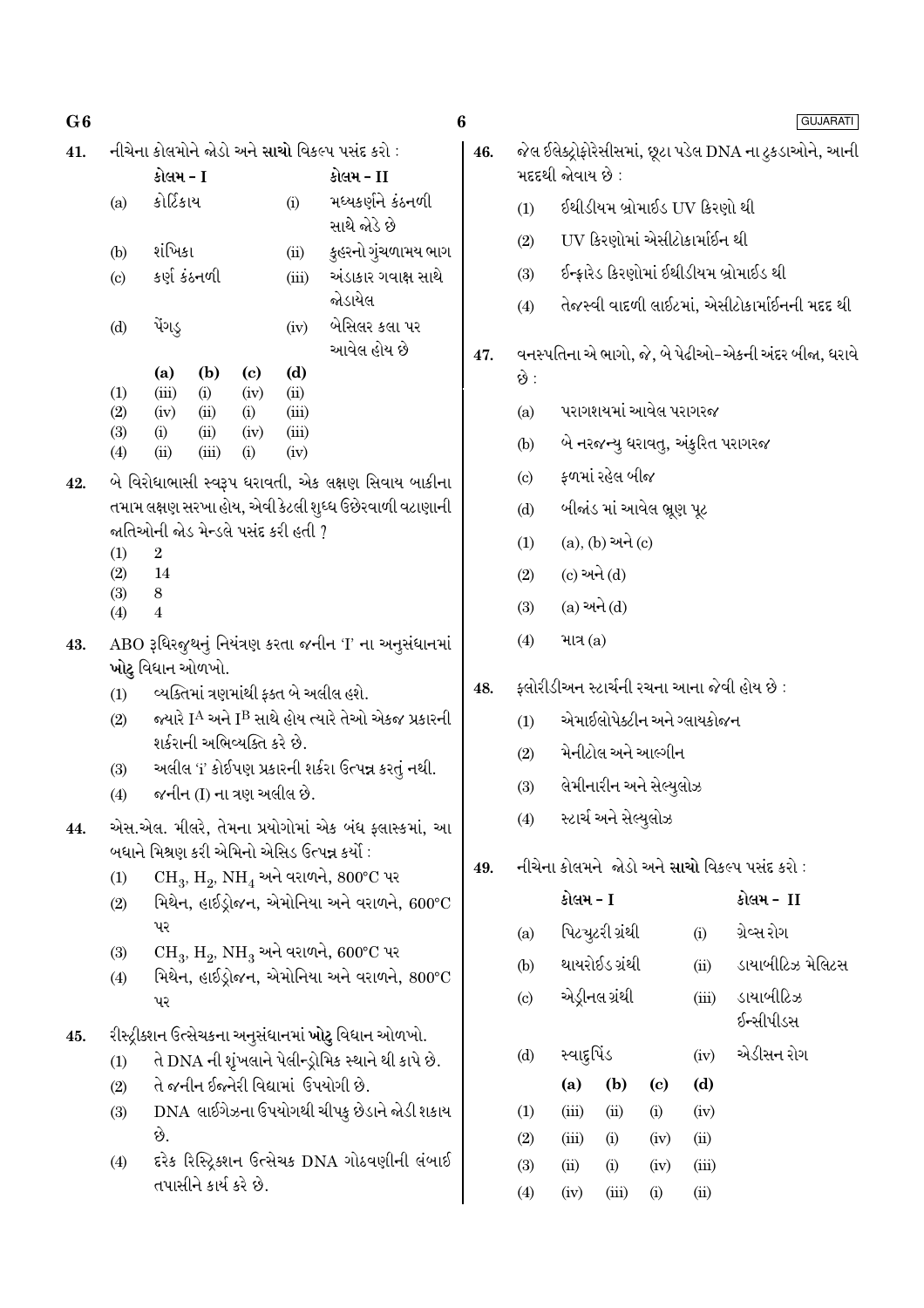- $\overline{7}$
- સમૃદાય મેરૂદંડી માટે નીચેના માંથી કયા વિધાન સાચું છે ? 50.
	- પુચ્છ મેરૂદંડીઓમાં મેરૂદંડ શીર્ષ થી પુંછડી સુધી લંબાયેલ  $(a)$ હોય છે અને જીવન પર્યંત હાજર રહે છે.
	- પુષ્ઠવંશીઓમાં મેરૂદંડ ફક્ત ગર્ભાવસ્થા દરમ્યાનજ હાજર  $(b)$ હોય છે.
	- મધ્યસ્થ ચેતાતંત્ર પુષ્ઠ અને પોલુ હોય છે.  $\left( \text{c} \right)$
	- મેરૂદંડીઓ 3 ઉપસમુદાયોમાં વિભાજીત હોય છે સામી  $(d)$ મેરૂદંડી, કંચુક મેરૂદંડી અને શીર્ષ મેરૂદંડી.
	- $(c)$  અને  $(a)$  $(1)$
	- $(a)$  અને  $(b)$  $(2)$
	- (b) અને (c)  $(3)$
	- $(d)$  અને  $(c)$  $(4)$
- મૂત્રમાં નીચેના માંથી કઈ પરિસ્થિતિ ડાયાબીટિઝ મેલિટસ સુચવે 51. છે ?
	- યુરેમિયા અને મૂત્રપિંડની પથરી  $(1)$
	- કીટોન્યુરિયા અને ગ્લાયકોસોરિયા  $(2)$
	- મૂત્રપિંડની પથરી અને હાયપરગ્લાયસેમિયા  $(3)$
	- યૂરેમિયા અને કિટોન્યૂરિયા  $(4)$
- જે મૂળ પ્રકાંડના તલભાગમાંથી ઉત્પન્ન થાય, તેને આ કહેવાય : 52.
	- પ્રાથમિક મુળ  $(1)$
	- $(2)$ સ્તંભ મૂળ
	- પાશ્વીય મૂળ  $(3)$
	- $(4)$ તંતુમૂળ
- કેટલાક વિભાજન પામતા કોષો, કોષ ચક્રમાંથી નીકળી જઈ, દૈહિક, 53. અપ્રવૃત્તિમય (અક્રીય) અવસ્થામાં આવે છે. આને, કવાઈસેન્ટ અવસ્થા (G<sub>0</sub>) કહેવાય છે. આ પ્રક્રિયા, આના અંતે થાય છે :
	- $G_1$  અવસ્થા  $(1)$
	- S અવસ્થા  $(2)$
	- $G_2$  અવસ્થા  $(3)$
	- M અવસ્થા  $(4)$
- પ્રકાશ-પ્રક્રિયામાં, પ્લાસ્ટોક્વીનોન, અહીંથી, ઈલેક્ટ્રોનને ખસેડવામાં 54. મદદરૂપ થાય છે:
	- $\mathrm{Cytb}_c$ f સંકીર્ણ થી PS-I  $(1)$
	- PS-I थी NADP+  $(2)$
	- PS-I થી ATP સીથેઝ  $(3)$
	- PS-II થી Cytb<sub>6</sub>f સંકીર્ણ સુધી  $(4)$
- EcoRI દ્વારા ઓળખવામાં આવતી ખાસ પેલીન્ડ્રોમિક શૃંખલા 55.
	- છે. 5' - GGAACC - 3'  $(1)$ 3' - CCTTGG - 5'
	- $(2)$ 5' - CTTAAG - 3'
	- 3' GAATTC 5'  $(3)$ 5' - GGATCC - 3'
	- 3' CCTAGG 5'
	- 5' GAATTC 3'  $(4)$ 
		- 3' CTTAAG 5'
- નીચેના માંથી બેઝીક એમીનો એસિડ ઓળખો : 56.
	- ગ્લુટામીક એસિડ  $(1)$
	- લાયસીન  $(2)$
	- વેલાઈન  $(3)$
	- ટાયરોસીન  $(4)$
- ફ્રિપાર્શ્વીય સમમિતિ અને અદ્દેહકોષ્ઠી પ્રાણીઓ \_ 57. ઉદાહરણ દ્વારા દર્શાવાય છે.
	- પૃથૃકૃમિ  $(1)$
	- સૂત્રકૃમિ  $(2)$
	- નુપુરક  $(3)$
	- કંકતધરા  $(4)$
- આ શૃંખલા (સીકવન્સ) દ્વારા, વાહકમાં જોડાયેલ DNA ની 58. પ્રતિકૃતિઓનો આંકડો નક્કી થાય છે :
	- ઓરી સ્થાન  $(1)$
	- પેલીન્ડ્રોમિક સીકવન્સ  $(2)$
	- ઓળખવાનું સ્થાન  $(3)$
	- પસંદગીમાન રેખક  $(4)$
- .<br>પેંગ્વીન અને ડોલ્ફીનના ફ્લિપર્સ નું ઉદાહરણ છે. 59.
	- કેન્દાભિસારી ઉદ્વિકાસ  $(1)$
	- ઔદ્યોગિક મેલાનિઝમ  $(2)$
	- પ્રાકૃતિક પસંદગી  $(3)$
	- અનુકૂલિત પ્રસરણ  $(4)$
- એન્ટેરોકાઈનેઝ ઉત્સેચક ના રૂપાંતરણમાં મદદ 60. કરે છે.
	- ટ્રિપ્સિનોજનનું ટ્રિપ્સિનમાં  $(1)$
	- $(2)$ કેસીનોજેનનું કેસીનમાં
	- પેપ્સિનોજનનું પેપ્સિનમાં  $(3)$
	- પ્રોટીનનું પોલિપેપ્ટાઈડમાં  $(4)$

### $G6$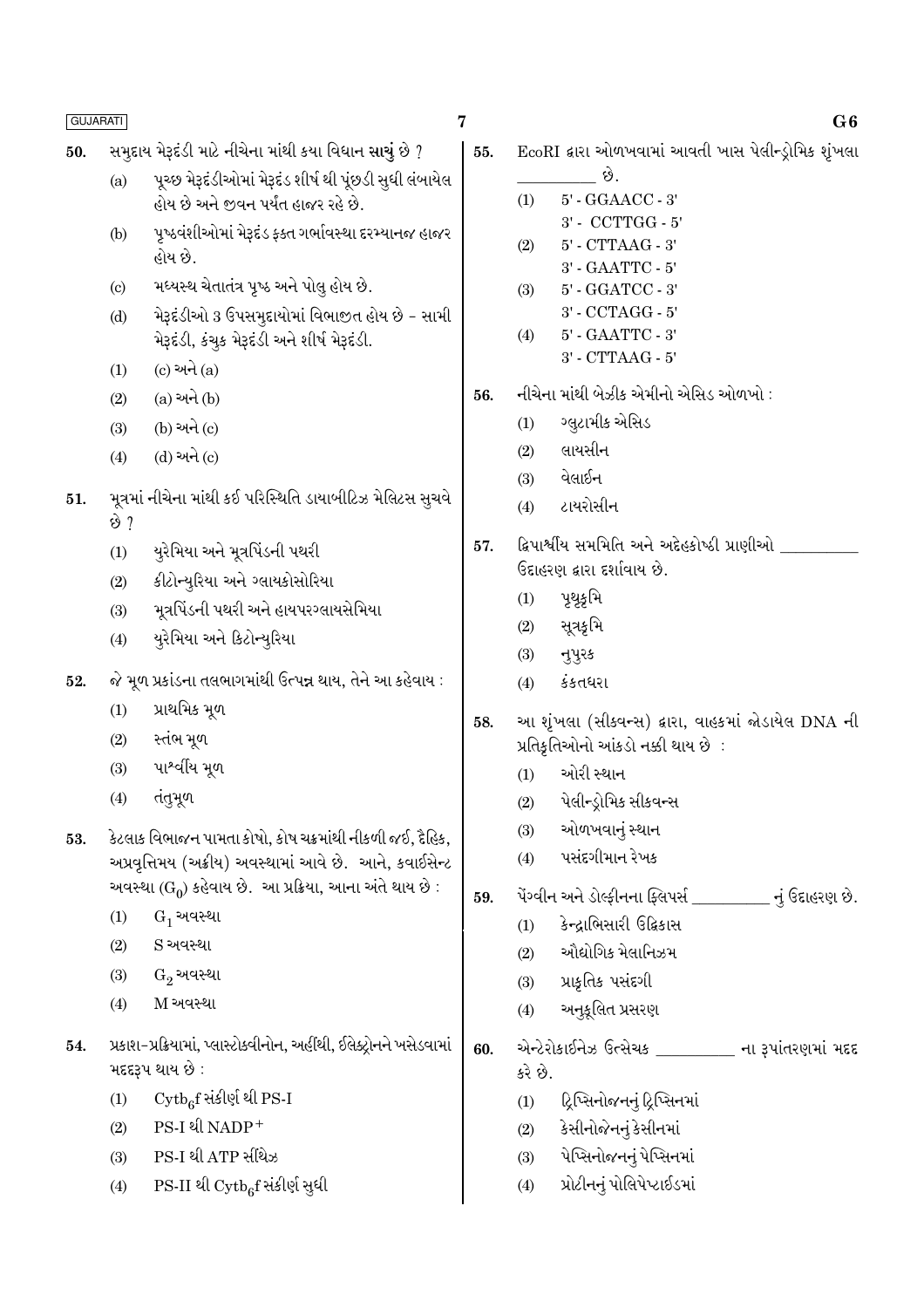| G6  |                                                                |                                              |                                                            |                          |                                                              | 8   |              |                                               |                           |                            |       |       | <b>GUJARATI</b>          |
|-----|----------------------------------------------------------------|----------------------------------------------|------------------------------------------------------------|--------------------------|--------------------------------------------------------------|-----|--------------|-----------------------------------------------|---------------------------|----------------------------|-------|-------|--------------------------|
| 61. |                                                                | ભાષાંતર (દ્રાન્સલેશન) નો પ્રથમ તબક્કો આ છે : |                                                            |                          |                                                              | 66. |              | અર્ધીકરણને અનુલક્ષીને નીચે પૈકીને જોડો :      |                           |                            |       |       |                          |
|     | (1)                                                            | DNA ના અણુને ઓળખવુ                           |                                                            |                          |                                                              |     | (a)          | ઝાયગોટીન                                      |                           |                            | (i)   |       | ઉપાન્તીભવન               |
|     | (2)                                                            | tRNA નુ એમિનોએસાયલેશન                        |                                                            |                          |                                                              |     |              |                                               |                           |                            |       |       | (ટર્મીનલાઈઝેશન)          |
|     | (3)                                                            | વિરુઘ્ધ-સંકેત (એન્ટી-કોડોન)ને ઓળખવુ          |                                                            |                          |                                                              |     | (b)          | પેકીટીન                                       |                           |                            | (ii)  |       | સ્વસ્તિક ચોકડી           |
|     | (4)                                                            | રીબોઝોમનું mRNA સાથે જોડાવવું                |                                                            |                          |                                                              |     |              |                                               |                           |                            |       |       | (ચાયેસ્મેટા)             |
| 62. |                                                                | નીચેનામાંથી કયું મૂત્રવૃધ્ધિને રોકે છે ?     |                                                            |                          |                                                              |     | (c)          | ડીપ્લોટીન                                     |                           |                            | (iii) |       | વ્યતિકરણ (ક્રોસીંગ       |
|     | (1)                                                            |                                              | આલ્ડોસ્ટેરોનને કારણે Na <sup>+</sup> અને પાણીનું મૂત્રપિંડ |                          |                                                              |     |              |                                               |                           | ઓવર)                       |       |       |                          |
|     |                                                                | નલિકામાંથી પુન∶શોષણ                          |                                                            |                          | (d)                                                          |     | ડાયાકાઈનેસીસ |                                               | (iv)                      | સૂત્રયુગ્મન                |       |       |                          |
|     | (2)                                                            |                                              |                                                            |                          | કર્ણક નેટ્રીયુરેટિક કારક રૂધિરવાહિનીનું સંકોચન કરે છે        |     |              | નીચે પૈકી સાચો વિકલ્પ પસંદ કરો :              |                           |                            |       |       |                          |
|     | (3)                                                            | JG કોષો દ્વારા રેનિનના સ્રાવમાં ઘટાડો        |                                                            |                          |                                                              |     |              | (a)                                           | (b)                       | $\left( \mathrm{e}\right)$ | (d)   |       |                          |
|     | (4)                                                            |                                              |                                                            |                          | ADH નો ઓછો સ્રાવથી વધારે પ્રમાણમાં પાણીનું                   |     | (1)          | (iv)                                          | (iii)                     | (ii)                       | (i)   |       |                          |
|     |                                                                | પુનઃશોષણ                                     |                                                            |                          |                                                              |     | (2)          | (i)                                           | (ii)                      | (iv)                       | (iii) |       |                          |
| 63. |                                                                |                                              |                                                            |                          | વનસ્પતિમાં, આવશ્યક તત્વો અને તેમના કાર્યોને અનુલક્ષીને જોડકા |     | (3)          | (ii)                                          | (iv)                      | (iii)                      | (i)   |       |                          |
|     | ગોઠવો :                                                        |                                              |                                                            |                          |                                                              |     | (4)          | (iii)                                         | (iv)                      | (i)                        | (ii)  |       |                          |
|     | (a)                                                            | લોહ                                          | (i)                                                        |                          | જળનું પ્રકાશ વિભાજન                                          |     |              |                                               |                           |                            |       |       |                          |
|     | (b)                                                            | ઝીન્ક                                        | (ii)                                                       |                          | પરાગજ અંકુરણ                                                 | 67. |              | નીચેના કોલમને જોડો અને સાચો વિકલ્પ પસંદ કરો : |                           |                            |       |       |                          |
|     | બોરોન<br>ક્લોરોફીલના જેવસંશ્લેષણ માટે<br>(iii)<br>(c)<br>જરૂરી |                                              |                                                            |                          |                                                              |     |              | કોલમ - I                                      |                           |                            |       |       | કોલમ - II                |
|     | (d)                                                            | મેંગેનીઝ                                     | (iv)                                                       |                          | IAA જૈવસંશ્લેષણ                                              |     | (a)          |                                               | ક્લોસ્ટ્રીડીયમ બ્યુટીલીકમ |                            |       | (i)   | સાયક્લો-                 |
|     |                                                                | સાચો વિકલ્પ પસંદ કરો :                       |                                                            |                          |                                                              |     |              |                                               |                           |                            |       |       | સ્પોરીન $-A$             |
|     |                                                                | (b)<br>(a)                                   | $\left( \mathbf{c} \right)$                                | (d)                      |                                                              |     | (b)          |                                               | દ્રાઈકોડર્મા પોલીસ્પોરમ   |                            |       | (ii)  | બ્યુટીરીક                |
|     | (1)                                                            | (iii)<br>(iv)                                | (ii)                                                       | (i)                      |                                                              |     |              |                                               |                           |                            |       |       | એસિડ                     |
|     | (2)<br>(3)                                                     | (iii)<br>(iv)<br>(i)<br>(iv)                 | (ii)<br>(ii)                                               | (i)<br>(iii)             |                                                              |     | (c)          |                                               | મોનાસ્કસ પરપુરીયસ         |                            |       | (iii) | સાઈટ્રીક                 |
|     | (4)                                                            | (ii)<br>(i)                                  | (iv)                                                       | (iii)                    |                                                              |     |              |                                               |                           |                            |       |       | એસિડ                     |
| 64. |                                                                |                                              |                                                            |                          | બીજાણુપર્ણસમૂહન (સ્ટ્રોબીલાઈ) કે શંકુઓ, આમાં જોવા મળે        |     | (d)          |                                               | એસ્પર્જીલસ નાઈજર          |                            |       | (iv)  | રૂધિર માં<br>કોલેસ્ટેરોલ |
|     | છે :                                                           |                                              |                                                            |                          |                                                              |     |              |                                               |                           |                            |       |       | ઘટાડતો ઘટક               |
|     | (1)                                                            | પેરીસ                                        |                                                            |                          |                                                              |     |              | (a)                                           | (b)                       | (c)                        | (d)   |       |                          |
|     | (2)                                                            | માર્કેન્શિઓ                                  |                                                            |                          |                                                              |     | (1)          | (ii)                                          | (i)                       | (iv)                       | (iii) |       |                          |
|     | (3)                                                            | ઈક્વીસેટમ                                    |                                                            |                          |                                                              |     | (2)          | (i)                                           | (ii)                      | (iv)                       | (iii) |       |                          |
|     | (4)                                                            | સાલ્વીનીઆ                                    |                                                            |                          |                                                              |     | (3)          | (iv)                                          | (iii)                     | (ii)                       | (i)   |       |                          |
| 65. |                                                                | <b>સાચી</b> જોડ પસંદ કરો :                   |                                                            |                          |                                                              |     | (4)          | (iii)                                         | (iv)                      | (ii)                       | (i)   |       |                          |
|     | (1)                                                            | ફીનાઈલ કીટોન્યુરીયા                          |                                                            | $\overline{\phantom{a}}$ | દૈહિક પ્રભાવી                                                |     |              |                                               |                           |                            |       |       |                          |
|     |                                                                |                                              |                                                            |                          | રંગસૂત્રીય વિશેષક                                            | 68. |              | કિરણ પુષ્પકોને આ હોય છે :                     |                           |                            |       |       |                          |
|     | (2)                                                            | સિકલ સેલ એનીમિયા -                           |                                                            |                          | દૈહિક પ્રચ્છન્ન                                              |     | (1)          |                                               | ઊર્ધ્વસ્થ બીજાશય          |                            |       |       |                          |
|     |                                                                |                                              |                                                            |                          | રંગસૂત્રીય,                                                  |     | (2)          |                                               | અધોજાયી બીજાશય            |                            |       |       |                          |
|     |                                                                |                                              |                                                            |                          | રંગસૂત્ર -11                                                 |     | (3)          |                                               | અર્ધ અધ:સ્થ બીજાશય        |                            |       |       |                          |
|     | (3)                                                            | થેલેસેમિયા                                   |                                                            | $\blacksquare$           | $X$ સંલગ્ન                                                   |     |              |                                               | અધ:સ્થ બીજાશય             |                            |       |       |                          |
|     | (4)                                                            | હીમોફિલિયા                                   |                                                            |                          | Y સંલગ્ન                                                     |     | (4)          |                                               |                           |                            |       |       |                          |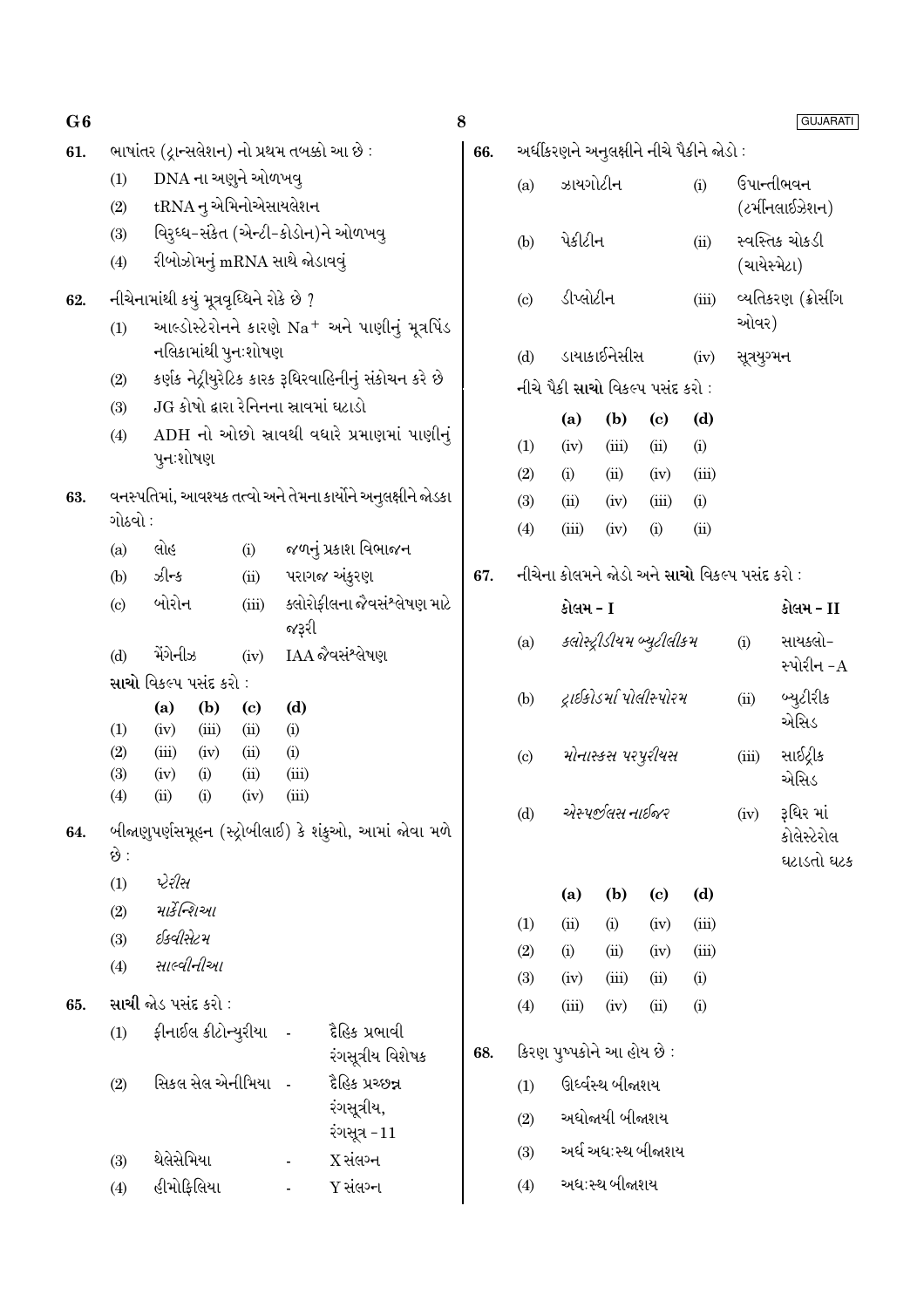| <b>GUJARATI</b> |                                             |             |               |                                   |               |                                                                    | 9   |           |                               |                        |                                   |             | G6                                                        |
|-----------------|---------------------------------------------|-------------|---------------|-----------------------------------|---------------|--------------------------------------------------------------------|-----|-----------|-------------------------------|------------------------|-----------------------------------|-------------|-----------------------------------------------------------|
| 69.             |                                             |             |               |                                   |               | આંતરાવસ્થાના $\mathrm{G}_1$ તબકકાના (ગેપ 1) અનુસંધાનમાં સાચુ વિધાન | 74. |           |                               |                        |                                   |             | સજીવ અને તેના બાયોટેકનોલોજીમાં થતા ઉપયોગને જોડો :         |
|                 | ઓળખો :                                      |             |               |                                   |               |                                                                    |     | (a)       | બેસીલસ                        |                        |                                   | (i)         | પ્રતિકૃતિ વાહક                                            |
|                 | (1)                                         |             |               |                                   |               | બધાજ કોષીય ઘટકોની પુનઃગોઠવણી થાય છે.                               |     |           |                               | થુરીએન્જેન્સિસ         |                                   |             |                                                           |
|                 | (2)                                         |             |               | નું સ્વયંજનન થતુ નથી.             |               | કોષ ચયાપચયીક રીતે સક્રિય, વૃધ્ધિ પામે છે પરંતુ DNA                 |     | (b)       |                               | થર્મસ એકવેટીકસ         |                                   | (ii)        | સૌ પ્રથમ rDNA<br>અણુની બનાવટ                              |
|                 | (3)                                         |             |               | કોષકેન્દ્ર વિભાજન પામે છે.        |               |                                                                    |     |           |                               |                        |                                   |             |                                                           |
|                 | (4)                                         |             |               |                                   |               | DNA નું સંશ્લેષણ અથવા સ્વયંજનન થાય છે.                             |     | (c)       |                               | એગ્રોબેક્ટેરીયમ        |                                   | (iii)       | $DNA$ પોલીમરેઝ                                            |
| 70.             | નીચેના કોલમ જોડો અને સાચો વિકલ્પ પસંદ કરો : |             |               |                                   |               |                                                                    |     |           |                               | <i>ટચુમીફેસીઅન્સ</i>   |                                   |             |                                                           |
|                 | કોલમ - I<br>કોલમ - II                       |             |               |                                   |               |                                                                    |     | (d)       |                               | સાલમોનેલા              |                                   | (iv)        | Cry પ્રોટીન્સ                                             |
|                 | (a)                                         | Bt કપાસ     |               |                                   | (i)           | જનીન થેરાપી                                                        |     |           |                               | ટાયફામ્યુરીયમ          |                                   |             |                                                           |
|                 | (b)                                         |             | એડીનોસાઈન     |                                   | (ii)          | કોષીય રક્ષણ                                                        |     |           | <b>સાચો</b> વિકલ્પ પસંદ કરો : |                        |                                   |             |                                                           |
|                 |                                             |             |               | ડીએમિનેઝ ની ઊણપ                   |               |                                                                    |     | (1)       | (a)<br>(iv)                   | (b)<br>(iii)           | $\left( \mathrm{c}\right)$<br>(i) | (d)<br>(ii) |                                                           |
|                 | $\left( \mathrm{c} \right)$                 | <b>RNAi</b> |               |                                   | (iii)         | HIV નો ચેપ શોધવો                                                   |     | (2)       | (iii)                         | (ii)                   | (iv)                              | (i)         |                                                           |
|                 | (d)                                         | PCR         |               |                                   | (iv)          | બેસીલસ                                                             |     | (3)       | (iii)                         | (iv)                   | (i)                               | (ii)        |                                                           |
|                 |                                             |             |               |                                   |               | થુરીએન્જેન્સિસ                                                     |     | (4)       | (ii)                          | (iv)                   | (iii)                             | (i)         |                                                           |
|                 |                                             | (a)         | (b)           | $\left( \mathrm{c}\right)$        | (d)           |                                                                    | 75. |           |                               |                        |                                   |             | વૃધ્ધિની પ્રક્રિયા, આ દરમ્યાન સૌથી વધુ હોય છે :           |
|                 | (1)                                         | (iii)       | (ii)          | (i)                               | (iv)          |                                                                    |     | (1)       |                               | મંદવૃધ્ધિ તબક્કો       |                                   |             |                                                           |
|                 | (2)                                         | (ii)        | (iii)         | (iv)                              | (i)           |                                                                    |     | (2)       | જીર્ણતા                       |                        |                                   |             |                                                           |
|                 | (3)<br>(4)                                  | (i)<br>(iv) | (ii)<br>(i)   | (iii)<br>(ii)                     | (iv)<br>(iii) |                                                                    |     | (3)       | સુષુપ્તતા                     |                        |                                   |             |                                                           |
|                 |                                             |             |               |                                   |               |                                                                    |     | (4)       |                               | લૉગ તબક્કો             |                                   |             |                                                           |
| 71.             |                                             |             |               | નીચે પૈકીનું કયુ વિધાન સાચું છે ? |               |                                                                    | 76. |           |                               |                        |                                   |             | બીકાનેરી ઘેટી અને મરીનો ઘેટીનો ઉપયોગ કરી નીચેની કઈ પધ્ધતિ |
|                 | (1)                                         |             |               |                                   |               | એડીનાઈન, થાયમીન સાથે 1 H-બંધથી જોડાય છે.                           |     |           |                               |                        |                                   |             | દ્વારા ઘેટાની નવી જાત 'હિસારડેલ' વિકસાવવામાં આવી છે.      |
|                 | (2)                                         |             |               |                                   |               | એડીનાઈન, થાયમીન સાથે 3 H-બંધથી જોડાય છે.                           |     | (1)       |                               | ઉત્પરિવર્તન સંવર્ધન    |                                   |             |                                                           |
|                 | (3)                                         |             |               |                                   |               | એડીનાઈન, થાયમીન સાથે નથી જોડ બનાવતું.                              |     | (2)       | પર સંવર્ધન                    |                        |                                   |             |                                                           |
|                 | (4)                                         |             |               |                                   |               | એડીનાઈન, થાયમીન સાથે બે H-બંધથી જોડાય છે.                          |     | (3)       |                               | અંત:સંવર્ધન            |                                   |             |                                                           |
| 72.             |                                             |             |               |                                   |               | પ્રાણીઓમાં નીચેનામાંથી કયુ પ્રોટીન વિપુલ પ્રમાણમાં જોવા મળે        |     | (4)       |                               | બર્હિસંવર્ધન           |                                   |             |                                                           |
|                 | છે ?                                        |             |               |                                   |               |                                                                    |     |           |                               |                        |                                   |             |                                                           |
|                 | (1)                                         | કોલાજન      |               |                                   |               |                                                                    | 77. |           |                               |                        |                                   |             | પ્રમાણભૂત ECG માં QRS સંકુલ શું દર્શાવે છે ?              |
|                 | (2)                                         | લેક્ટીન     |               |                                   |               |                                                                    |     | (1)       |                               | કર્ણકોનું વિધ્રુવીકરણ  |                                   |             |                                                           |
|                 | (3)                                         | ઈન્સ્યુલિન  |               |                                   |               |                                                                    |     | (2)       |                               | ક્ષેપકોનું વિઘ્રુવીકરણ |                                   |             |                                                           |
|                 | (4)                                         |             | હીમોગ્લોબીન   |                                   |               |                                                                    |     | (3)       |                               |                        | ક્ષેપકોનું પુન∶ધ્રુવીકરણ          |             |                                                           |
| 73.             |                                             |             |               |                                   |               | એ વૃદ્ધિનિયામકનું નામ આપો જેનો શેરડીના પાક પર છંટકાવ               |     | (4)       |                               |                        | કર્ણકોનું પુનઃધ્રુવીકરણ           |             |                                                           |
|                 |                                             |             |               |                                   |               | કરવાથી તેના પ્રકાંડની લંબાઈ વધે છે અને આમ શેરડીની ઉપજ              | 78. |           |                               |                        |                                   |             | પાચનનળીના ગોબલેટ કોષો ________ માંથી રૂપાંતરિત            |
|                 | વધે છે :                                    |             |               |                                   |               |                                                                    |     | થયેલા છે. |                               |                        |                                   |             |                                                           |
|                 | (1)                                         | જીબ્રેલીન   |               |                                   |               |                                                                    |     | (1)       |                               |                        | સ્તંભાકાર અધિચ્છદીય કોષો          |             |                                                           |
|                 | (2)                                         | ઈથીલીન      |               |                                   |               |                                                                    |     | (2)       | કાસ્થિકોષો                    |                        |                                   |             |                                                           |
|                 | (3)                                         |             | એબ્સીસીક એસિડ |                                   |               |                                                                    |     | (3)       |                               |                        | સંયુક્ત અધિચ્છદીય કોષો            |             |                                                           |
|                 | (4)                                         |             | સાયટોકાઈનીન   |                                   |               |                                                                    |     | (4)       |                               |                        | લાદીસમ અધિચ્છદીય કોષો             |             |                                                           |
|                 |                                             |             |               |                                   |               |                                                                    |     |           |                               |                        |                                   |             |                                                           |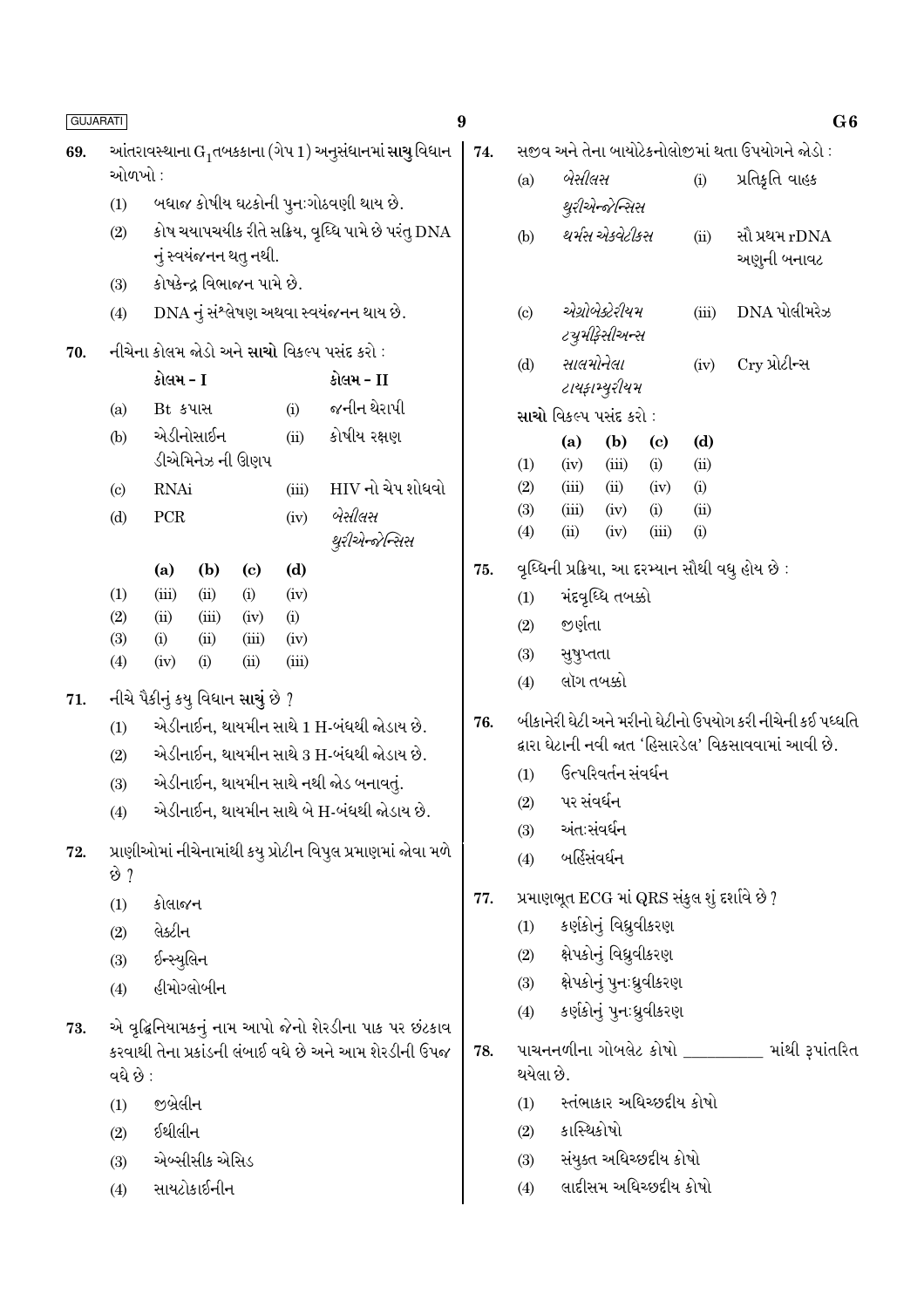80.

82.

79.  $\delta$ 

|                           | જોડકા ગોઠવો ∶                    |                 |                             |                                         |       |                                                                |  |  |  |  |
|---------------------------|----------------------------------|-----------------|-----------------------------|-----------------------------------------|-------|----------------------------------------------------------------|--|--|--|--|
| (a)                       | અપચયી ક્રિયાનું નિરોધક           |                 |                             | (i)                                     | રીસીન |                                                                |  |  |  |  |
| (b)                       | પેપટાઈડ બંધ ધરાવે                |                 |                             |                                         | (ii)  | મેલોનેટ                                                        |  |  |  |  |
| (c)                       |                                  |                 | કૂગમાં કોષ-દિવાલનો પદાર્થ   |                                         | (iii) | કાઈટીન                                                         |  |  |  |  |
| (d)                       |                                  | ક્રિતીય ઉપાપચયજ |                             |                                         | (iv)  | કૉલેજન                                                         |  |  |  |  |
|                           | નીચે પૈકી સાચું ઓપ્શન પસંદ કરો : |                 |                             |                                         |       |                                                                |  |  |  |  |
|                           | $(a)$ $(b)$                      |                 | $\bf(c)$                    | (d)                                     |       |                                                                |  |  |  |  |
| (1)                       |                                  |                 | $(iii)$ $(i)$ $(iv)$ $(ii)$ |                                         |       |                                                                |  |  |  |  |
| (2)                       |                                  |                 | $(iii)$ $(iv)$ $(i)$ $(ii)$ |                                         |       |                                                                |  |  |  |  |
|                           | (3) (ii) (iii) (i) (iv)          |                 |                             |                                         |       |                                                                |  |  |  |  |
| $\left( 4\right)$         | (ii)                             | (iv)            | (iii)                       | (i)                                     |       |                                                                |  |  |  |  |
|                           |                                  |                 |                             |                                         |       | Bt કપાસની જાતી કે જે <i>બેસીલસ થુરીએન્જેન્સિસ</i> (Bt) ના ઝેરી |  |  |  |  |
|                           |                                  |                 |                             | જનીનને દાખલ કરીને વિકસાવવામાં આવી છે તે |       |                                                                |  |  |  |  |
|                           | સામે પ્રતિકાર દર્શાવે છે.        |                 |                             |                                         |       |                                                                |  |  |  |  |
| કુગના રોગો<br>(1)         |                                  |                 |                             |                                         |       |                                                                |  |  |  |  |
| વનસ્પતિ સૂત્રકૃમિઓ<br>(2) |                                  |                 |                             |                                         |       |                                                                |  |  |  |  |
| (3)                       | કિટભક્ષકો                        |                 |                             |                                         |       |                                                                |  |  |  |  |
| (4)                       | કિટક જીવાત                       |                 |                             |                                         |       |                                                                |  |  |  |  |

નીચેના કોલમને જોડો અને સાચો વિકલ્પ પસંદ કરો : 81.

|                             | કોલમ - I        |                                                          |     |       | કોલમ - II                           |
|-----------------------------|-----------------|----------------------------------------------------------|-----|-------|-------------------------------------|
| (a)                         | જરાયુ           |                                                          |     | (i)   | એન્ડ્રોજન્સ                         |
| (b)                         |                 | ઝોના પેલ્યુસીડા                                          |     | (ii)  | હ્યુમન કોરીઓનિક<br>ગોનેડોદ્રોપીન    |
|                             |                 |                                                          |     |       | અંતઃસ્રાવ (hCG)                     |
| $\left( \circ \right)$      |                 | બલ્બો-યુરેથ્રલ ગ્રંથિઓ (iii)                             |     |       | અંડકોષનું આવરણ                      |
| (d)                         | લેડીગ કોષો      |                                                          |     | (iv)  | શિશ્નનું ઊંજણ                       |
|                             | (a)             | $(b)$ $(c)$                                              |     | (d)   |                                     |
| (1)                         | (i)             | $(iv)$ $(ii)$                                            |     | (iii) |                                     |
| (2)                         |                 | $(iii)$ $(ii)$ $(iv)$ $(i)$                              |     |       |                                     |
| (3)                         |                 | $(ii)$ $(iii)$ $(iv)$                                    |     | (i)   |                                     |
| (4)                         | $(iv)$ $(iii)$  |                                                          | (i) | (ii)  |                                     |
|                             |                 | શ્વાસ દરમ્યાન થતી <mark>સાચી</mark> પ્રક્રિયા પસંદ કરો : |     |       |                                     |
| (a)                         |                 | ઉરોદરપટલનું સંકોચન                                       |     |       |                                     |
| (b)                         |                 |                                                          |     |       | બાહ્ય આંતર પાંસળી સ્નાયુઓનું સંકોચન |
| $\left( \mathrm{c} \right)$ |                 | ક્રુપ્ક્રસીય કદમાં ઘટાડો                                 |     |       |                                     |
| (d)                         |                 | આંતર-ફુપ્ફુસીય દબાણમાં વધારો                             |     |       |                                     |
| (1)                         | $(c)$ અને $(d)$ |                                                          |     |       |                                     |
| (2)                         |                 | (a), (b) અને (d)                                         |     |       |                                     |
| (3)                         | ફક્ત $(d)$      |                                                          |     |       |                                     |
| (4)                         | (a) અને (b)     |                                                          |     |       |                                     |

|                            | સવારે પ્રવાહી સ્વરૂપે જળનો નિકાસ થાય છે તે :  |                     |                               |                                |      | જે પ્રક્રિયા દ્વારા ઘાસના પર્ણોના અગ્ર પરથી રાત્રે અને વહેલી |  |
|----------------------------|-----------------------------------------------|---------------------|-------------------------------|--------------------------------|------|--------------------------------------------------------------|--|
| (1)                        | મૂળ દાબ                                       |                     |                               |                                |      |                                                              |  |
|                            | (2) અંત:ચૂષણ                                  |                     |                               |                                |      |                                                              |  |
|                            | (3) રસ સંકોચન                                 |                     |                               |                                |      |                                                              |  |
| (4)                        | ઉત્સ્વેદન                                     |                     |                               |                                |      |                                                              |  |
|                            | નીચેના કોલમને જોડો અને સાચો વિકલ્પ પસંદ કરો : |                     |                               |                                |      |                                                              |  |
|                            | કોલમ - I                                      |                     |                               |                                |      | કોલમ - II                                                    |  |
| (a)                        | જવાત                                          |                     |                               | ટોળામાં રહેતી પાક હાનિકારક (i) |      | એસ્ટેરિયસ                                                    |  |
| (b)                        |                                               |                     | ડીંભમાં દ્વિપાર્શ્વીય સમમિતિ  | પુખ્તમાં અરીય સમમિતિ અને       | (ii) | ર્વાછી                                                       |  |
| $\left( \mathrm{c}\right)$ | ફેફસા પોથી                                    |                     |                               |                                |      | $(iii)$ $\partial \mathcal{H}$ <i>del-dl</i>                 |  |
| (d)                        | જેવ પ્રદીપ્યતા                                |                     |                               |                                |      | $(iv)$ $d$ <i>stel</i>                                       |  |
|                            |                                               |                     | (a) (b) (c) (d)               |                                |      |                                                              |  |
| (1)                        |                                               |                     | $(iv)$ (i) (ii) (iii)         |                                |      |                                                              |  |
| (2)                        |                                               |                     | $(iii)$ $(ii)$ $(i)$ $(iv)$   |                                |      |                                                              |  |
| (3)                        |                                               |                     | $(ii)$ $(ii)$ $(iii)$ $(iv)$  |                                |      |                                                              |  |
| (4)                        | (i)                                           |                     | $(iii)$ $(ii)$ $(iv)$         |                                |      |                                                              |  |
|                            |                                               |                     |                               |                                |      | ઉદ્દવિકાસનો ભ્રૂણવિજ્ઞાનીકી આધાર, આમણે વખોડચો :              |  |
| (1)                        |                                               | આલ્ફ્રેડ વૉલેસ      |                               |                                |      |                                                              |  |
| (2)                        | ચાર્લ્સ ડારવીન                                |                     |                               |                                |      |                                                              |  |
| (3)                        | ઓપેરીન                                        |                     |                               |                                |      |                                                              |  |
| (4)                        |                                               |                     | કાર્લ અર્નસ્ટ વૉન બેઅર        |                                |      |                                                              |  |
|                            |                                               |                     |                               |                                |      | નીચેના માંથી કયા અંતઃસ્રાવનું સ્તર ગ્રાફીયન પુટીકામાંથી      |  |
|                            | અંડકોષની મુક્તિ (અંડપાત) નું કારણ છે ?        |                     | પ્રોજેસ્ટેરોનની ઊંચી સાંદ્રતા |                                |      |                                                              |  |
| (1)                        |                                               |                     |                               |                                |      |                                                              |  |
| (2)                        |                                               | LH ની નીચી સાંદ્રતા |                               |                                |      |                                                              |  |
| (3)                        |                                               |                     | FSH ની નીચી સાંદ્રતા          |                                |      |                                                              |  |
| (4)                        |                                               |                     | ઈસ્ટ્રોજનની ઊંચી સાંદ્રતા     |                                |      |                                                              |  |
|                            |                                               |                     |                               |                                |      | બીજાશય નો દેહ, અહીંથી, અંડનાલ સાથે જોડાયેલ હોય છે :          |  |
| (1)                        | બીજાંડછિદ્ર                                   |                     |                               |                                |      |                                                              |  |
| (2)                        | ઝર્કેહ                                        |                     |                               |                                |      |                                                              |  |
| (3)                        | અંડકતલ                                        |                     |                               |                                |      |                                                              |  |
| (4)                        | બીજકેન્દ્ર                                    |                     |                               |                                |      |                                                              |  |

**GUJARATI** 

83.

84.

85.

86.

87.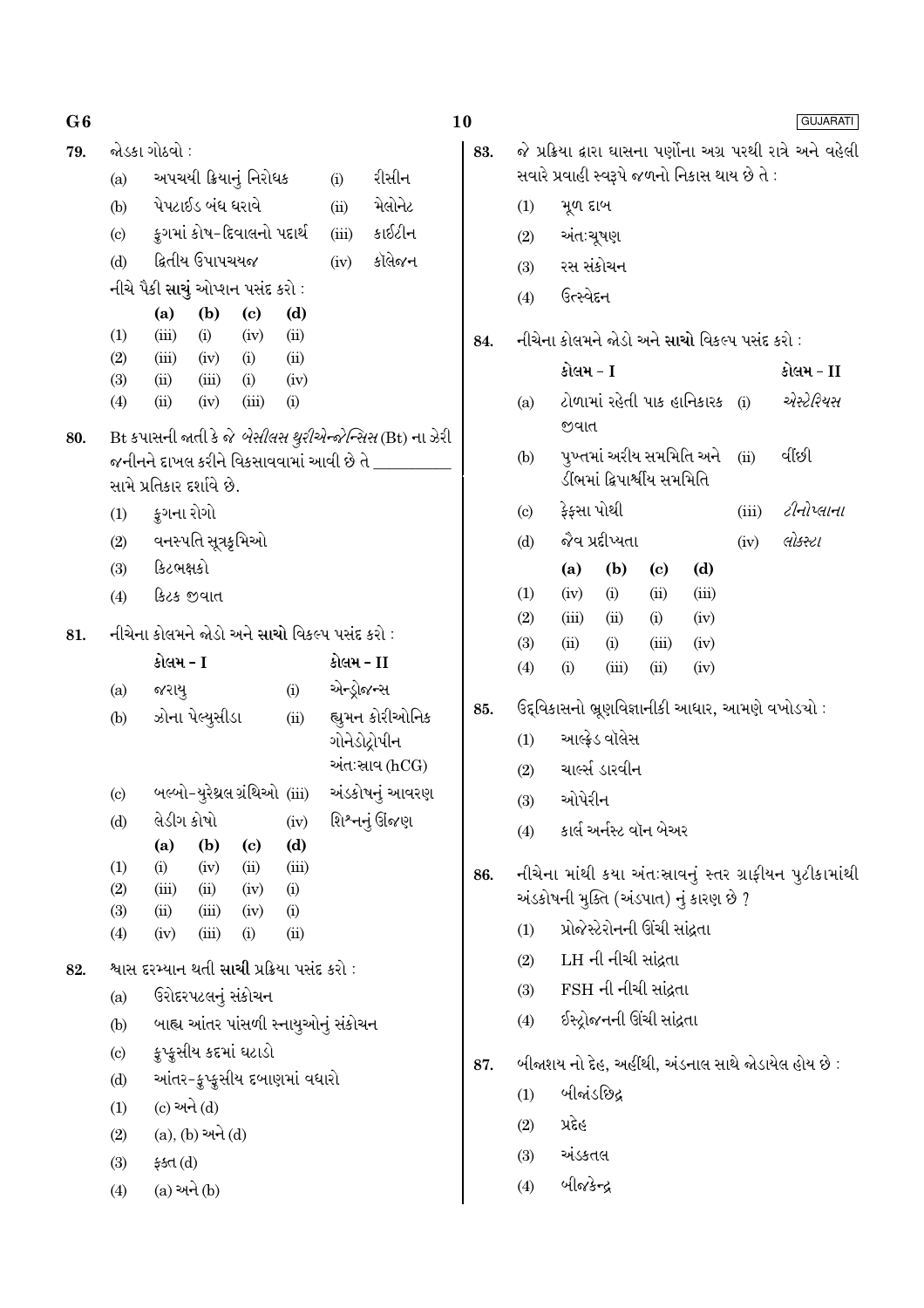- ઘનાકાર અધિચ્છદીય કોષો કે જેમાં રસાંકુરો બ્રશવાળી કિનારી 88. 93. ધરાવતા હોય તે \_\_\_\_\_\_\_\_\_ માં જોવા મળે છે.
	- લાળગ્રંથીની નલિકાઓ  $(1)$
	- ઉત્સર્ગ એકમની નિકટવર્તી ગુંચળામય નલિકા  $(2)$
	- યુસ્ટેચીયન નલિકા  $(3)$
	- આંતરડાનું સ્તર  $(4)$
- નીચેના માંથી કયુ વિધાન સાચુ નથી ? 89.
	- પ્રોઈન્સ્યુલીનમાં એક વધારાનો પેપ્ટાઈડ હોય છે જેને  $(1)$ C-પેપ્ટાઈડ કહે છે.
	- સક્રિય ઈન્સ્યુલીન માં A અને B બે શૃંખલાઓ હોય છે જે  $(2)$ હાઈડ્રોજન બંધથી એકબીજા સાથે જોડાયેલ હોય છે.
	- જનીન ઈજનેરી વિદ્યા વાળુ ઈન્સ્યુલીન  $(E\text{-}Coli)$  $(3)$ ઈ-કોલાઈમાં પેદા થાય છે.
	- મનુષ્યમાં ઈન્સ્યુલીન નું સંશ્લેષણ પ્રોઈન્સ્યુલીન સ્વરૂપે થાય  $(4)$ છે.
- એક વારના સિદ્રિક એસિડ ચક્રમાં, પ્રક્રિયાર્થી સ્તરે આટલા 90. કોસ્કોરાયલેશન થાય છે :
	- $(1)$ એક
	- બે  $(2)$
	- ત્રણ  $(3)$
	- $(4)$ શૂન્ય
- એક સ્થિર ઈલેક્ટ્રોનને V volt ના વિજસ્થિતિમાનના તફાવતથી 91. પ્રવેગીત કરવામાં આવે છે. જો આ ઈલેક્ટોનની ડી-બ્રૉગ્લી તરંગલંબાઈ  $1.227 \times 10^{-2}$  nm છે, તો વિજસ્થિતિમાનનો તકાવત છે :
	- $10^2$  V  $(1)$
	- $10^3$  V  $(2)$
	- $10<sup>4</sup>$  V  $(3)$
	- $10\,\mathrm{V}$  $(4)$

હવા માધ્યમ ધરાવતાં એક સમાંતર બાજૂ કેપેસિટરનો કેપેસિટન્સ 92. 6 µF છે. એક ડાયઈલેક્ટ્રિક માધ્યમ ઉમેરતાં આ કેપેસિટન્સ 30 uF થાય છે. આ માધ્યમની પરમિટીવીટી છે  $(\epsilon_0 = 8.85 \times 10^{-12} \text{ C}^2 \text{ N}^{-1} \text{ m}^{-2})$ 

- $1.77 \times 10^{-12}$  C<sup>2</sup> N<sup>-1</sup> m<sup>-2</sup>  $(1)$
- $0.44 \times 10^{-10}$  C<sup>2</sup> N<sup>-1</sup> m<sup>-2</sup>  $(2)$
- $5.00 \text{ C}^2 \text{ N}^{-1} \text{ m}^{-2}$  $(3)$
- $0.44 \times 10^{-13}$  C<sup>2</sup> N<sup>-1</sup> m<sup>-2</sup>  $(4)$

 $r_1$  અને  $r_2$  ( $r_1$ =1.5  $r_2$ ) ત્રિજ્યાઓના તાંબાના બે ઘન ગોળાઓના તાપમાનમાં 1 K જેટલો વધારો કરવા જરૂરી ઉષ્માના જથ્થાનો ગુણોત્તર છે :

- $\frac{9}{4}$  $(1)$  $\frac{3}{2}$  $(2)$  $\frac{5}{3}$  $(3)$  $\frac{27}{8}$  $(4)$
- નીચેમાંનો કયો આલેખ તાંબા માટે અવરોધકનાં ( $\rho$ ) નો તાપમાન 94.  $(T)$  સાથેનો બદલાવ દર્શાવે છે?



- એક કણ કે જેનો સ્થાન સદિશ  $\stackrel{\sim}{2}{\stackrel{\sim}{k}}$  m છે તેના પર ઉદ્દગમ બિંદુની 95. સાપેક્ષે જ્યારે  $\stackrel{\rightarrow}{3}$   $\stackrel{\rightarrow}{N}$  બળ લાગે ત્યારનું ઘુર્ણનબળ (ટોર્ક) શોધો.
	- $6\stackrel{\wedge}{i}$  N m  $(1)$
	- $-6\hat{i}$  N m  $(2)$
	- $6 \stackrel{\wedge}{k}$  N m  $(3)$
	- $6\hat{i}$  N m  $(4)$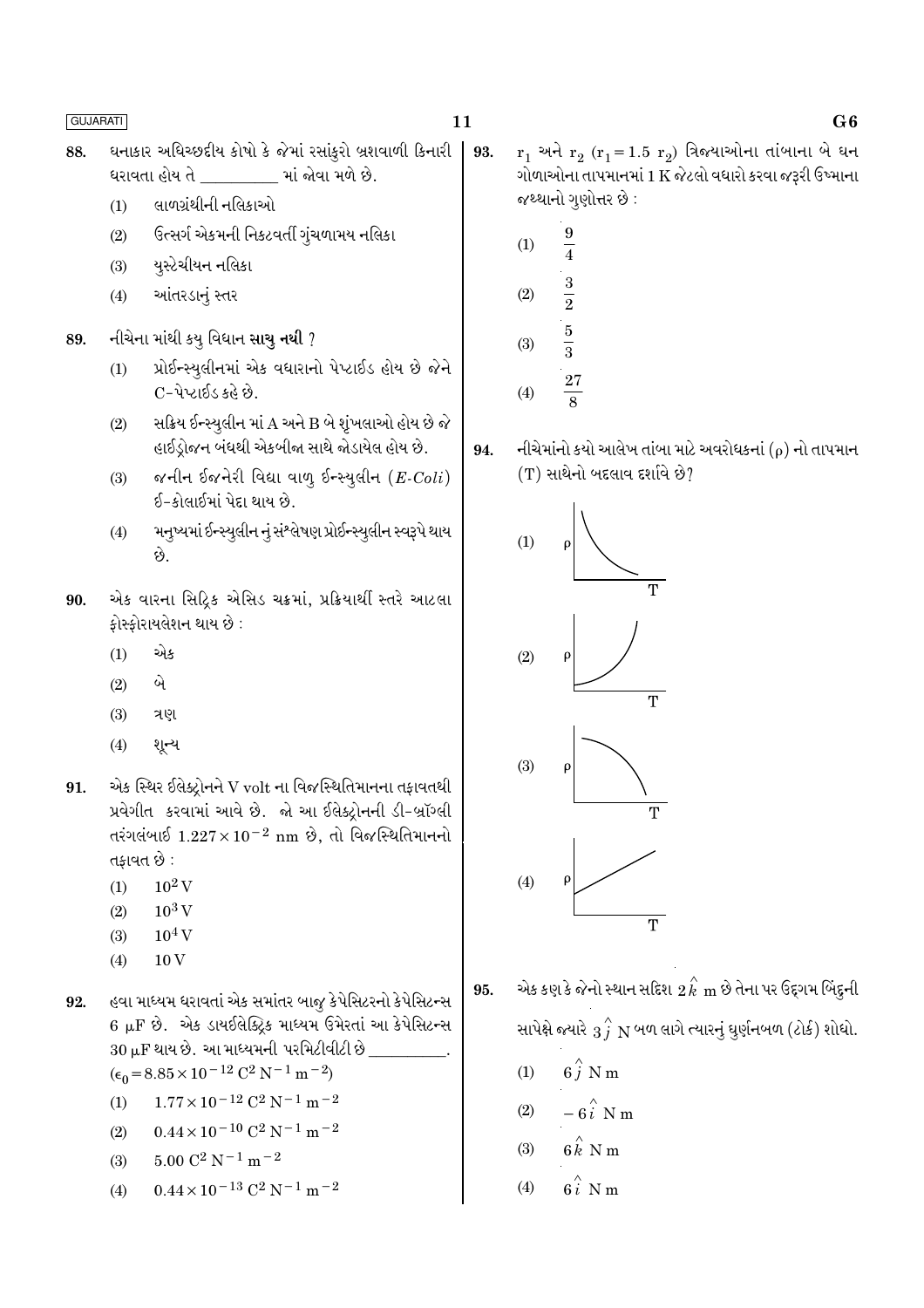- 12
- થ્રેસોલ્ડ આવૃત્તિથી 1.5 ગણી આવૃત્તિનો પ્રકાશ એક પ્રકાશસંવેદી 96. દ્રવ્ય પર આપાત થાય છે. જો આવૃત્તિ અડધી અને તીવ્રતા બમણી કરવામાં આવે તો ફોટોઈલેક્ટ્રિક પ્રવાહ શું હશે?
	- ચાર ગણો  $(1)$
	- ચોથા ભાગનો  $(2)$
	- $(3)$ શૂન્ય
	- બમણો  $(4)$
- એક નાના કોણ પ્રિઝ્મ (પ્રિઝ્મ કોણ A છે) ની એક સપાટી પર 97. એક કિરણ આપાત કોણ  $i$  પર આપાત થાય છે અને વિરૂધ્ધ સપાટીથી લંબ રીતે નિર્ગમન પામે છે. જો આ પ્રિઝ્મમાં દ્રવ્યનો વક્રીભવનાંક μ છે, તો આપાત કોણ \_\_\_\_\_\_\_\_\_ ની નજીકનો છે.
	- $2A$  $(1)$  $\mu$
	- $(2)$  $\mu A$  $(3)$  $\overline{2}$
	- $(4)$  $2<sub>\mu</sub>$
- એક એકપરમાણ્વીય વાયુની સરેરાશ ઉષ્મા ઊર્જા છે 98. \_\_\_\_\_. ( $\rm{k_{B}}$  એ બોલ્ટઝમાન અચળાંક અને  $\rm{T}$  એ નિરપેક્ષ તાપમાન છે)
	- $\frac{3}{2}$   ${\rm k_BT}$  $(1)$  $\frac{5}{2}~{\rm k_BT}$  $(2)$  $\frac{7}{2}$  k<sub>B</sub>T  $(3)$  $\frac{1}{2}$  k<sub>B</sub>T  $(4)$
- અવગણ્ય દ્રવ્યમાન ધરાવતાં 1 m લંબાઈના એક જડ સળિયાના 99. બે છેડા પર અનુક્રમે 5 kg અને 10 kg દ્રવ્યમાનના કણો જોડેલ છે.

5 kg ના કણથી આ તંત્રનું દ્રવ્યમાન કેન્દ્ર આશરે અંતર પર છે.

- $50 \text{ cm}$  $(1)$
- $(2)$ 67 cm
- $(3)$ 80 cm
- 33 cm  $(4)$
- સમાન ક્ષમતા ધરાવતાં બે નળાકારો A અને B ને એક બીજા સાથે 100. એક સ્ટોપ કૉક થી જોડેલ છે. A એક પ્રમાણભૂત તાપમાન અને દબાણે એક આદર્શ વાયુ ધરાવે છે. B સંપૂર્ણ ખાલી છે. આ આખી પ્રણાલી ઉષ્મીય અવાહક છે. આ સ્ટોપ કૉકને અચાનક ખોલવામાં આવે છે. આ પ્રક્રિયા છે:
	- સમોષ્મી  $(1)$
	- $(2)$ સમકદ
	- સમદાબ  $(3)$
	- સમતાપી  $(4)$
- યંગના ડબલ સ્લિટના પ્રયોગમાં, જો સૂસબ્ધ ઉદ્દગમો વચ્ચેનું અંતર 101. અડધું કરવામાં આવે અને પડદાનું સૂસબ્ધ ઉદ્દગમોથી અંતર બમણું કરવામાં આવે, તો શલાકાની પહોળાઈ \_\_\_\_\_\_\_\_ થશે.
	- અડધી  $(1)$
	- ચાર ગણી  $(2)$
	- ચોથા ભાગની  $(3)$
	- બમણી  $(4)$
- એક અવરોધ માટે વર્ણ-સંકેત નીચે આપેલ છે :  $102.$



આ અવરોધનું મુલ્ય અને સહ્યતા (tolerance) અનુક્રમે છે :

- 47 kO 10%  $(1)$
- $(2)$  $4.7 \text{ k}\Omega$ , 5%
- $(3)$  $470 \Omega, 5\%$
- $(4)$  $470 \text{ k}\Omega, 5\%$
- 103.  $0.2 \text{ m}^3$  કદના અવકાશના એક ચોક્કસ ક્ષેત્રમાં 5 V નો સમાન વીજસ્થિતિમાન જોવા મળે છે. આ ક્ષેત્રમાં વિદ્યુત ક્ષેત્રનું પરિમાણ છે :
	- $(1)$  $0.5$  N/C
	- $(2)$  $1 N/C$
	- $5 N/C$  $(3)$
	- $(4)$ શૂન્ય

104. અવરોધના ઋણ તાપમાન ગુણાંક ધરાવતા હોય તેવા 'ઘન પદાર્થો'

- છે :
- ફ્ક્ત અવાહકો  $(1)$
- ફક્ત અર્ધવાહકો  $(2)$
- અવાહકો અને અર્ધવાહકો  $(3)$
- ધાતૃઓ  $(4)$

### GUJARATI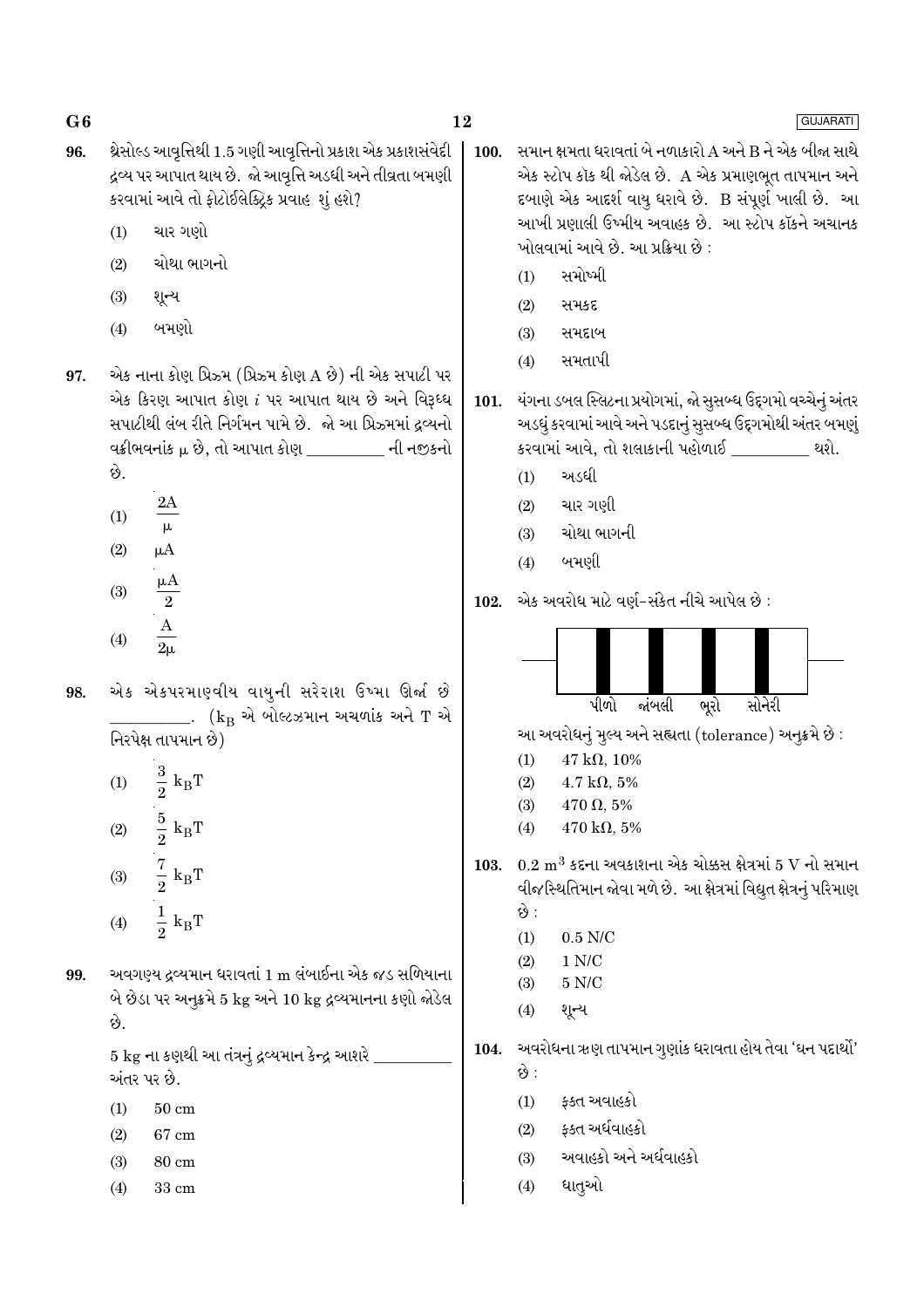- $20\,$  cm<sup>2</sup> ક્ષેત્રફળ ધરાવતી એક અપરાવર્તિત સપાટી પર 105.  $20 \text{ W/cm}^2$  સરેરાશ ફ્લક્ષ ધરાવતો પ્રકાશ લંબરૂપે આપાત થાય છે. 1 મિનિટ સમય ગાળામાં આ સપાટી દ્વારા પ્રાપ્ત થતી ઊર્જા કે :
	- $12\times10^3$  J  $(1)$
	- $24 \times 10^3$  J  $(2)$
	- $48 \times 10^3$  J  $(3)$
	- $10 \times 10^3$  J  $(4)$

106. એક ટૂંકા વિદ્યુત દ્વિધ્રુવિયની દ્વિધ્રુવિય ચાકમાત્રા  $16 \times 10^{-9}$  C m છે. આ ફિધુવિયના અક્ષ સાથે 60° ખૂણો બનાવતી એક રેખા પર, આ ફિધ્રુવિયના કેન્દ્રથી 0.6 m અંતરે રહેલ એક બિંદુ પર આ દ્વિધ્રુવિયના કારણે લાગતું વિદ્યુતસ્થિતિમાન છે :

$$
\left(\frac{1}{4\pi\epsilon_0} = 9 \times 10^9 \text{ N m}^2/\text{C}^2\right)
$$

- $(1)$ 200 V
- 400 V  $(2)$
- $(3)$ શૂન્ય
- 50V  $(4)$
- 107. કોઈ એક તારામાંથી 600 nm તરંગલંબાઈનો પ્રકાશ આવે છે તેમ ધારો. 2 m વ્યાસના ઓબ્જેક્ટીવ ધરાવતાં ટેલિસ્કોપની વિભેદન-સીમા છે.
	- $1.83 \times 10^{-7}$  rad  $(1)$
	- $7.32 \times 10^{-7}$  rad  $(2)$
	- $6.00 \times 10^{-7}$  rad  $(3)$
	- $3.66 \times 10^{-7}$  rad  $(4)$
- 108. 10 cm ત્રિજ્યાનો એક ગોલીય વાહક સમાન રીતે વિતરિત  $3.2 \times 10^{-7}$  C વીજભાર ધરાવે છે. આ ગોળાના કેન્દ્રથી 15 cm અંતરે રહેલા બિંદુ પર વિદ્યુતક્ષેત્રનું માન શું હશે ?

$$
\left(\frac{1}{4\pi\epsilon_0} = 9 \times 10^9 \text{ N m}^2/\text{C}^2\right)
$$

- $1.28 \times 10^5$  N/C  $(1)$
- $1.28\times10^6$  N/C  $(2)$
- $1.28 \times 10^7$  N/C  $(3)$
- $1.28 \times 10^4$  N/C  $(4)$

4 kg અને 6 kg દ્રવ્યમાનના બે પદાર્થોને એક દ્રવ્યમાન રહિત 109. દોરીના છેડાઓ સાથે બાંધેલ છે. આ દોરી ઘર્ષણરહિત ગરગડી પરથી પસાર કરેલ છે (આકુતિ જુઓ). ગુરૂત્વીય પ્રવેગ (g) ના પદમાં આ તંત્રનો પ્રવેગ છે :



110. સરળ આવર્ત ગતિ કરતાં એક કણના સ્થાનાંતર અને પ્રવેગ વચ્ચેનો કળા તફાવત \_\_\_\_\_\_\_\_\_ છે.

$$
(1) \qquad \frac{3\pi}{2} \text{ rad}
$$

$$
(2) \qquad \frac{\pi}{2} \text{ rad}
$$

- $(3)$ શૂન્ય
- $(4)$  $\pi$  rad
- 111. વિદ્યુતચુંબકીય તરંગની તીવ્રતામાં વિદ્યુતક્ષેત્ર અને ચુંબકીય ક્ષેત્ર ઘટકોનાં યોગદાનનો ગુણોત્તર \_\_\_\_\_\_\_\_\_\_ છે.  $(c = 0.02)$ વિદ્યુતચુંબકીય તરંગની ઝડપ)
	- $1:1$  $(1)$
	- $(2)$  $1:$  c
	- $(3)$  $1: c^2$
	- $(4)$  $c:1$
- એક ગિટારમાં સમાન દ્રવ્યના બનેલા બે તારો A અને B જરાક 112. અસમ સ્વરિત છે અને તે 6 Hz આવૃત્તિનો સ્પંદ ઉત્પન્ન કરે છે. જ્યારે B માં તનાવને જરાક ઘટાડવામાં આવે છે, આ સ્પંદની આવૃત્તિ વધીને  $7 \text{ Hz}$  થાય છે. જો $\text{A}$  ની આવૃત્તિ 530  $\text{Hz}$  હોય,
	- તો B ની મૂળ આવૃત્તિ હશે \_\_\_\_\_\_\_\_\_\_.
	- 524 Hz  $(1)$
	- 536 Hz  $(2)$
	- $(3)$ 537 Hz
	- $(4)$ 523 Hz
- 113. એક આંતરપૂષ્ઠ માટે બ્રુસ્ટર કોણ  $i_h$  હોય છે :
	- $30^{\circ} < i_b < 45^{\circ}$  $(1)$
	- $(2)$  $45^{\circ} < i_h < 90^{\circ}$
	- $i_b = 90^{\circ}$  $(3)$
	- $0^{\circ} < i_h < 30^{\circ}$  $(4)$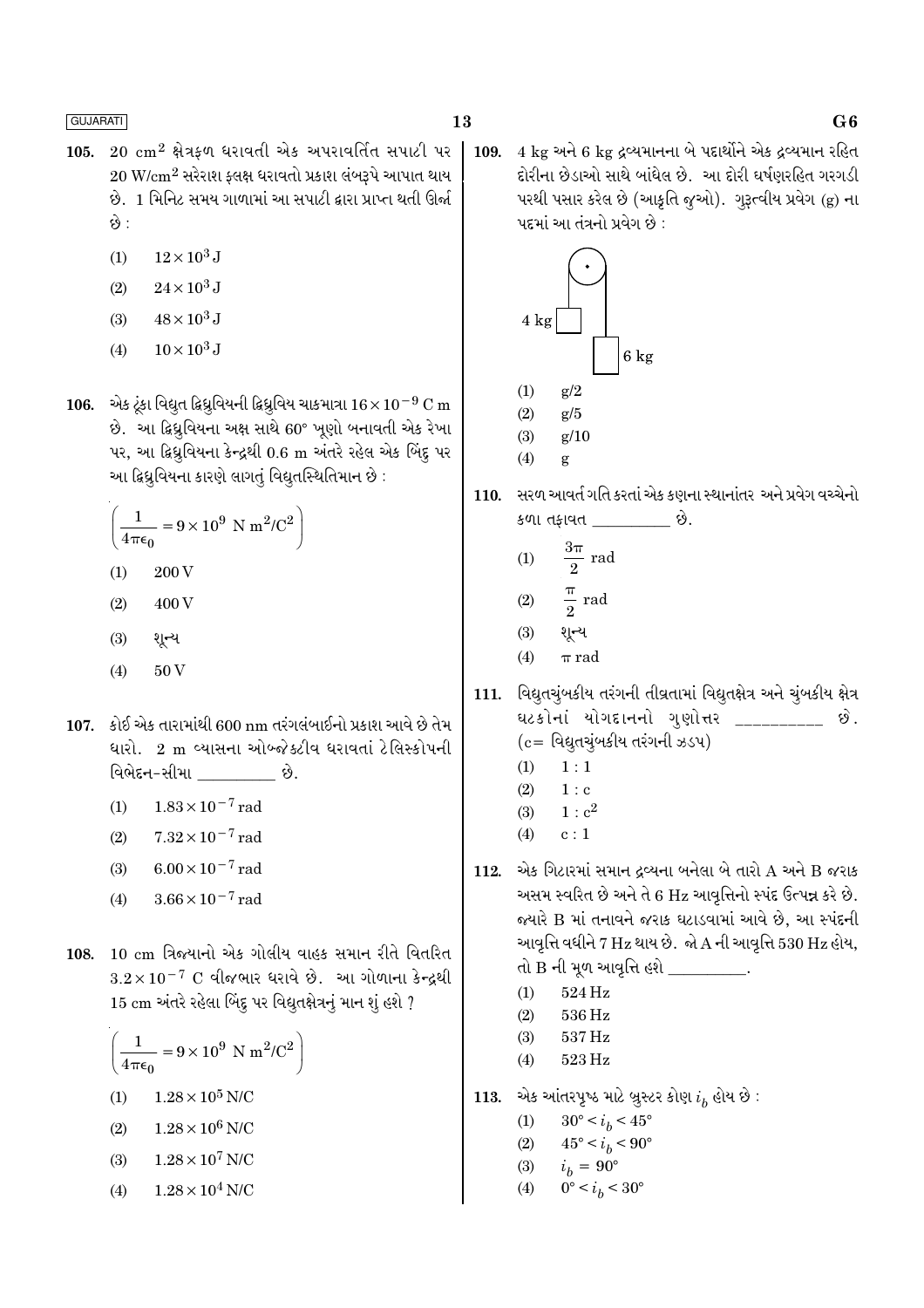GUJARATI

- 114. સાર્થક અંકોને ધ્યાનમાં રાખતાં, 9.99 m – 0.0099 m નું મુલ્ય શું હશે ?
	- 9.98 m  $(1)$
	- $(2)$ 9.980 m
	- $(3)$  $9.9<sub>m</sub>$
	- $9.9801 m$  $(4)$
- 115. એક મિટર-બ્રિજના ડાબા ખાંચા (gap) માં એક અવરોધ તારને જોડતાં તે જમણા ખાંચામાં ના 10  $\Omega$  અવરોધને એવા બિંદુ પર સંતુલિત કરે છે કે જે આ બ્રિજના તારને  $3:2$  ના ગુણોત્તરમાં વિભાજીત કરે છે. જો અવરોધ-તારની લંબાઈ 1.5 m છે, તો  $1\ \Omega$  ના અવરોધ-તારની લંબાઈ છે :
	- $1.0 \times 10^{-1}$  m  $(1)$
	- $1.5 \times 10^{-1}$  m  $(2)$
	- $1.5 \times 10^{-2}$  m  $(3)$
	- $1.0 \times 10^{-2}$  m  $(4)$
- 116. આણ્વિક વ્યાસ d અને અંકઘનતા n ધરાવતાં એક વાયુના સરેરાશ મૂક્ત પથને \_\_\_\_\_\_\_\_\_ વડે રજૂ કરી શકાય છે.

(1) 
$$
\frac{1}{\sqrt{2} \text{ n} \pi d^2}
$$
  
(2) 
$$
\frac{1}{\sqrt{2} \text{ n}^2 \pi d^2}
$$
  
(3) 
$$
\frac{1}{\sqrt{2} \text{ n}^2 \pi^2 d^2}
$$
  
(4) 
$$
\frac{1}{\sqrt{2} \text{ n} \pi d}
$$

117. r-ત્રિજ્યા ધરાવતી એક કેપેલરી ટચૂબ (કેશનળી) ને પાણીમાં ડુબાડતાં તેમાં h ઊંચાઈ જેટલું પાણી ચઢે છે.

> આ કેશનળીમાંના પાણીનું દ્રવ્યમાન 5 g છે. 2r ત્રિજ્યા ધરાવતી અન્ય એક કેશનળીને પાણીમાં ડુબાડવામાં આવે છે. આ નળીમાં ઉપર ચઢતાં પાણીનું દળ છે:

- $(1)$  $5.0 g$
- $(2)$  $10.0<sub>g</sub>$
- $(3)$  $20.0 \text{ g}$
- $(4)$  $2.5 g$
- 118. નીચેનામાંથી કોના એક માટે બોહર મૉડેલ માન્ય નથી ?
	- $(1)$ એકધા આયનિત હિલીયમ પરમાણું (He<sup>+</sup>)
	- ડચૂટેરોન પરમાણું  $(2)$
	- એકધા આયનિત નિયોન પરમાણું  $(Ne<sup>+</sup>)$  $(3)$
	- હાઈડ્રોજન પરમાણું  $(4)$

એક સ્ક્રુ ગેજની લઘુત્તમ માપ શક્તિ 0.01 mm છે અને તેની 119. વર્તુળાકાર માપપટ્ટી પર 50 કાપાઓ છે.

- આ સ્ક્ર્ ગેજનો અંતરાલ (pitch) \_\_\_\_\_\_\_\_\_\_છે.
- $(1)$  $0.25$  mm
- $(2)$  $0.5$  mm  $(3)$  $1.0 \text{ mm}$
- $(4)$  $0.01$  mm
- 120. 100 આંટા ધરાવતાં 50 cm લંબાઈનો એક લાંબો સોલેનોઈડ 2.5 A વીજપ્રવાહ ધારિત છે. આ સોલેનોઈડના કેન્દ્રમાં ચુંબકીય ક્ષેત્ર છે :
	- $(\mu_0 = 4\pi \times 10^{-7} \text{ T m A}^{-1})$  $3.14\times10^{-4}\,\mathrm{T}$  $(1)$
	- $(2)$  $6.28 \times 10^{-5}$  T
	- $3.14 \times 10^{-5}$  T  $(3)$
	- $6.28 \times 10^{-4}$  T  $(4)$
- 121. L લંબાઈ અને A આડછેદનું ક્ષેત્રફળ ધરાવતો એક તાર એક જડ આધારથી લટકે છે. જ્યારે તારના મુક્ત છેડા પર દ્રવ્યમાન M લટકાવવામાં આવે ત્યારે આ તારની લંબાઈ બદલાઈને  $L_1$  થાય છે, તો યંગ મોડચૂલસનું સૂત્ર છે :

(1)  
\n
$$
\frac{Mg(L_1 - L)}{AL}
$$
\n(2)  
\n
$$
\frac{MgL}{AL_1}
$$
\n(3)  
\n
$$
\frac{MgL}{A(L_1 - L)}
$$
\n(4)  
\n
$$
\frac{MgL_1}{AL}
$$

122. એક શ્રેણી LCR પરિપથને ac વોલ્ટેજ ઉદ્દગમ સાથે જોડેલ છે. જયારે પરિપથમાંથી L ને દૂર કરવામાં આવે છે ત્યારે પ્રવાહ અને

> વોલ્ટેજ વચ્ચેનો કળા-તફાવત $\frac{\pi}{3}$  છે. જો તેના બદલે પરિપથમાંથી C ને દર કરવામાં આવે ત્યારે કરીથી પ્રવાહ અને વોલ્ટેજ વચ્ચેનો

કળા-તફાવત  $\frac{\pi}{2}$  છે. આ પરિપથનો શક્તિગુણાંક (power

- factor)  $\Theta$ :  $(1)$  $0.5$
- $(2)$  $1.0$
- $-1.0$  $(3)$
- શૂન્ય  $(4)$
- 599 સસેપ્ટીબીલીટી ધરાવતો એક લોખંડના સળિયાને 123.  $1200 \text{ A m}^{-1}$ ચૂંબકન ક્ષેત્ર આપવામાં આવે છે. આ સળિયાના દ્રવ્યની પરમિઆબીલીટી છે :

 $(\mu_0 = 4\pi \times 10^{-7} \text{ T m A}^{-1})$ 

- $8.0 \times 10^{-5}$  T m A<sup>-1</sup>  $(1)$
- $2.4\pi \times 10^{-5}$  T m A<sup>-1</sup>  $(2)$
- $2.4\pi \times 10^{-7}$  T m A<sup>-1</sup>  $(3)$
- $2.4\pi \times 10^{-4}$  T m A<sup>-1</sup>  $(4)$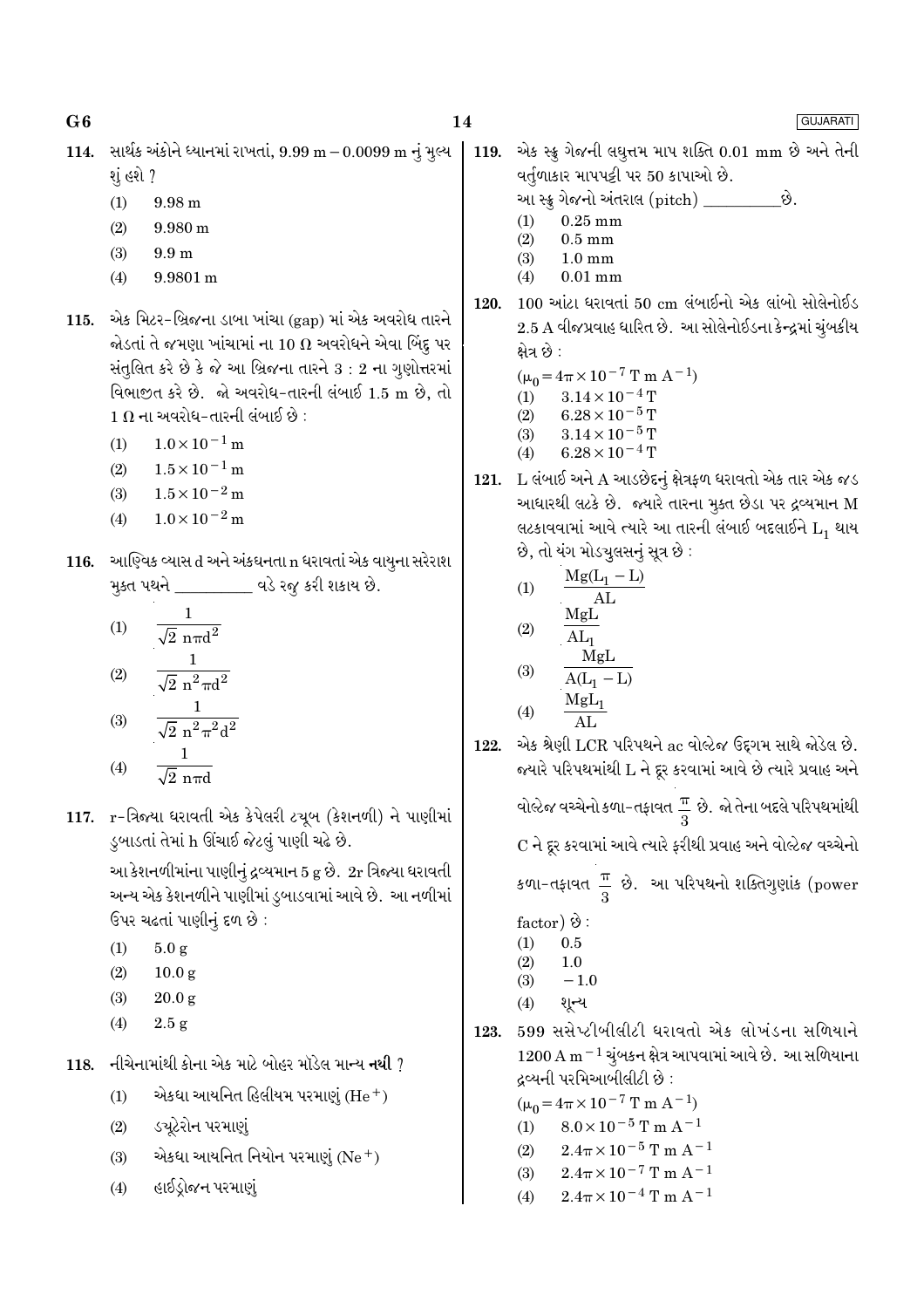| <b>GUJARATI</b> |                             |                                                                                                                                         |                                                                                                                                                              |                                                                                                                                                                     | 15           | G6                                                                                                                                                                                                                                                                                                                             |
|-----------------|-----------------------------|-----------------------------------------------------------------------------------------------------------------------------------------|--------------------------------------------------------------------------------------------------------------------------------------------------------------|---------------------------------------------------------------------------------------------------------------------------------------------------------------------|--------------|--------------------------------------------------------------------------------------------------------------------------------------------------------------------------------------------------------------------------------------------------------------------------------------------------------------------------------|
| 124.            | (1)<br>(2)<br>(3)<br>(4)    | વાયુ ભરેલ છે.                                                                                                                           | $0.2 \text{ kg/m}^3$<br>$0.1 \text{ kg/m}^3$<br>$0.02 \text{ kg/m}^3$<br>$0.5 \text{ kg/m}^3$                                                                | એક નળાકારમાં 249 kPa દબાણે અને 27°C તાપમાને હાઈડ્રોજન<br>તેની ઘનતા છે : $(R = 8.3 J \text{ mol}^{-1} \text{ K}^{-1})$                                               | 127.         | $3\times10^{-10}$ Vm <sup>-1</sup> વિદ્યુતક્ષેત્રમાં એક વીજભારિત કણનો<br>અપવહન–વેગ (drift velocity) $7.5 \times 10^{-4}$ m s <sup>-1</sup> છે અને<br>$m^2 V^{-1} s^{-1}$ ગતિશીલતા (mobility) છે.<br>$2.5 \times 10^{6}$<br>(1)<br>$2.5 \times 10^{-6}$<br>(2)<br>$2.25 \times 10^{-15}$<br>(3)<br>$2.25 \times 10^{15}$<br>(4) |
|                 | (1)<br>(2)<br>(3)           | $^{91}_{40}\text{Zr}$<br>$^{101}_{\phantom{1}36}\mathrm{Kr}$<br>$^{103}_{\phantom{1}36}\rm{Kr}$                                         |                                                                                                                                                              | 125. જ્યારે એક યુરેનિયમ સમસ્થાનિક $^{235}_{92}$ U પર ન્યૂટ્રૉનનો મારો<br>ચલાવવામાં આવે છે, તે $^{89}_{36}\text{Kr}$ , ત્રણ ન્યૂદ્રોન્સ અને<br>ઉત્પન્ન કરે છે.       | 128.<br>129. | $\,$ DNA માં એક બોન્ડ તોડવા માટેની જરૂરી ઊર્જા $10^{-20}\,{\rm J}$ છે.<br>eV માં આનું મુલ્ય _________ ની નજીકનું છે.<br>(1)<br>0.6<br>0.06<br>(2)<br>0.006<br>(3)<br>$\,6\,$<br>(4)<br>$0.5$ g પદાર્થનું ઊર્જા તુલ્યાંક _________ છે.                                                                                          |
| 126.            | (4)<br>A<br>$\bf{B}$<br>(1) | $^{144}_{\ 56}$ Ba<br>A                                                                                                                 | B                                                                                                                                                            | દર્શાવેલ લોજીક-પરિપથ માટે સત્યાર્થ-સારણી છે :<br>Y<br>$\mathbf Y$                                                                                                   | 130.         | $4.5 \times 10^{13}$ J<br>(1)<br>$1.5 \times 10^{13}$ J<br>(2)<br>$0.5 \times 10^{13}$ J<br>(3)<br>$4.5 \times 10^{16}$ J<br>(4)<br>પ્રતિબળનું પરિમાણ _________ છે.<br>$[ML^2T^{-2}]$<br>(1)<br>$[ML^{0}T^{-2}]$<br>(2)<br>$[ML^{-1}T^{-2}]$<br>(3)                                                                            |
|                 | (2)<br>(3)                  | $\mathbf{0}$<br>$\boldsymbol{0}$<br>1<br>1<br>$\boldsymbol{A}$<br>$\bf{0}$<br>$\boldsymbol{0}$<br>1<br>$\mathbf{1}$<br>$\boldsymbol{A}$ | $\mathbf{0}$<br>$\mathbf{1}$<br>$\boldsymbol{0}$<br>$\mathbf{1}$<br>$\bf{B}$<br>$\boldsymbol{0}$<br>$\mathbf{1}$<br>$\bf{0}$<br>$\mathbf{1}$<br>$\, {\bf B}$ | $\bf{0}$<br>1<br>1<br>$\mathbf 1$<br>Y<br>$\mathbf{1}$<br>$\mathbf{1}$<br>$\mathbf{1}$<br>$\boldsymbol{0}$<br>Y                                                     | 131.         | $[MLT^{-2}]$<br>(4)<br>_______ ના લીધે p-n જંક્શન ડાયોડના ડિપ્લેશન ક્ષેત્રની<br>પહોળાઈમાં વધારો થાય છે.<br>ફક્ત રિવર્સ બાયસ<br>(1)<br>ફૉર્વર્ડ બાયસ અને રિવર્સ બાયસ બન્ને<br>(2)<br>ફૉર્વર્ડ પ્રવાહના વધારા<br>(3)<br>ફક્ત ફૉર્વર્ડ બાયસ<br>(4)                                                                                |
|                 | (4)                         | $\bf{0}$<br>$\mathbf{0}$<br>1<br>$\mathbf{1}$<br>$\boldsymbol{A}$<br>$\bf{0}$<br>$\bf{0}$<br>$\mathbf 1$<br>$\mathbf{1}$                | $\boldsymbol{0}$<br>$\mathbf{1}$<br>$\boldsymbol{0}$<br>$\mathbf{1}$<br>$\bf{B}$<br>$\boldsymbol{0}$<br>$\mathbf{1}$<br>$\bf{0}$<br>$\mathbf{1}$             | $\mathbf{1}$<br>$\boldsymbol{0}$<br>$\boldsymbol{0}$<br>$\boldsymbol{0}$<br>$\mathbf Y$<br>$\boldsymbol{0}$<br>$\boldsymbol{0}$<br>$\boldsymbol{0}$<br>$\mathbf{1}$ | 132.         | એક ટાવરની ટોચ પરથી એક દડાને 20 m/s ના વેગથી શિરોલંબ<br>દિશામાં નીચે તરફ ફેંકવામાં આવે છે. થોડાક સમય બાદ તે ભોંય<br>તળિયાને 80 m/s ના વેગથી અથડાય છે.  આ ટાવરની ઊંચાઈ<br>$\dot{\vartheta}$ __________. (g = 10 m/s <sup>2</sup> )<br>(1)<br>340 m<br>320 m<br>(2)<br>$300\,\mathrm{m}$<br>(3)<br>$360\,\mathrm{m}$<br>(4)       |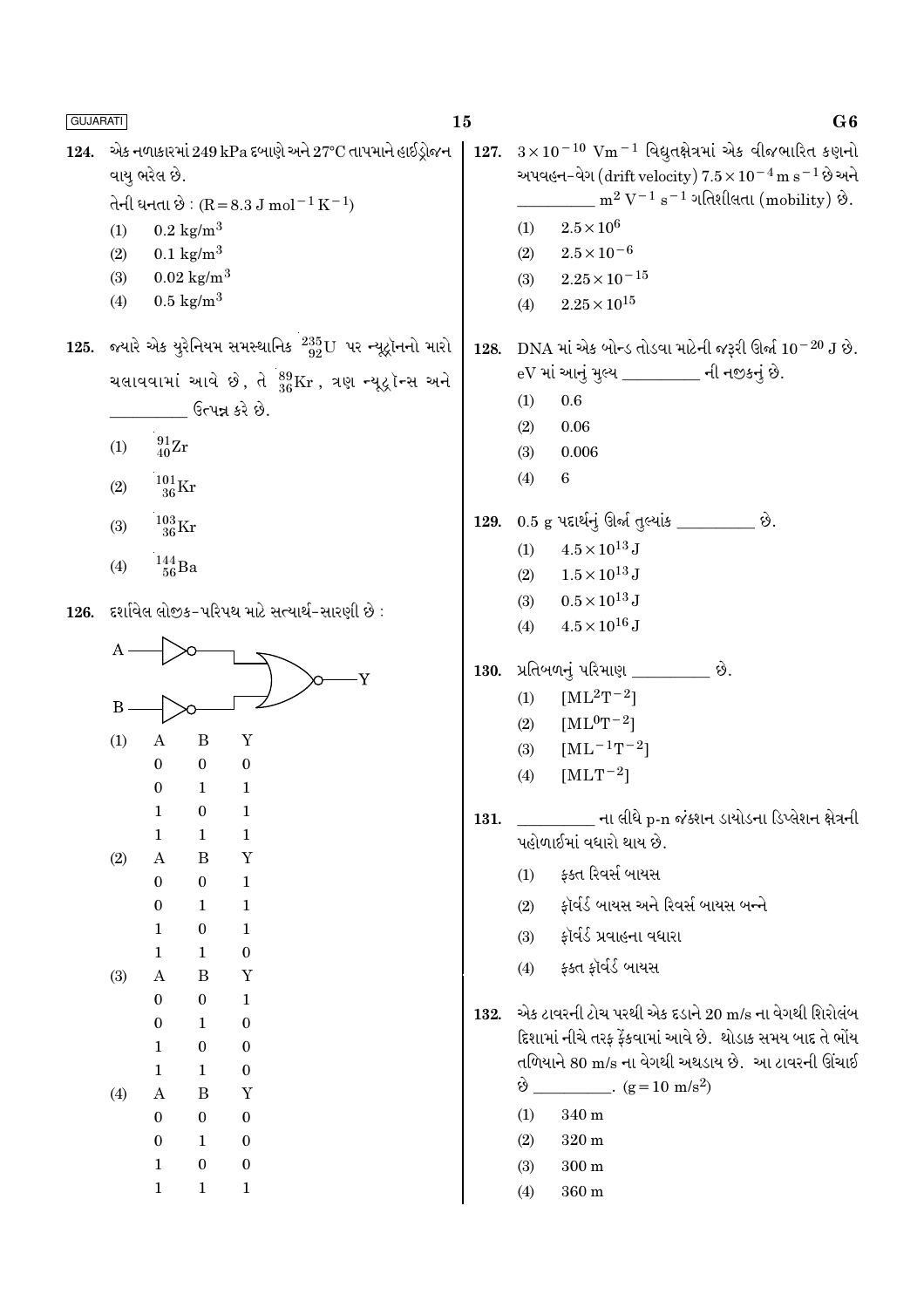- એક 200 V, 50 Hz ના ac સપ્લાય સાથે 40 µF નો એક 133. કેપેસિટર જોડેલ છે. આ પરિપથમાંના પ્રવાહનું rms મુલ્ય આશરે \_ છે.
	- $(1)$  $2.05A$
	- $2.5A$  $(2)$
	- $(3)$ 25.1A
	- $1.7A$  $(4)$
- 134. દ્રાન્ઝિસ્ટર એક્શન માટે નીચેમાંથી કયું વિધાન સાચું છે?
	- બેઝ, એમિટર અને કલેક્ટર ક્ષેત્રોનું કદ (size) સમાન  $(1)$ હોવં જોઈએ.
	- એમિટર જંક્શન અને કલેક્ટર જંક્શન બન્ને ફોર્વર્ડ બાયસ  $(2)$ હોય છે.
	- બેઝ ક્ષેત્ર ખુબજ પાતળું અને ઓછી માત્રામાં ડોપ  $(3)$ (અશુધ્ધિ) થયેલ હોવું જોઈએ.
	- બેઝ, એમિટર અને કલેક્ટર ક્ષેત્રોમાં ડોપિંગનું (અશુધ્ધિનું)  $(4)$ પ્રમાણ સરખું હોવું જોઈએ.
- 135. એક પદાર્થનું પૃથ્વીની સપાટી પર વજન 72 N છે. પૃથ્વીની ત્રિજ્યાનાં અડધી ઊંચાઈ પર, તેના પર કેટલું ગુરૂત્વાકર્ષણ બળ લાગે?
	- $(1)$ 32 N
	- $30<sub>N</sub>$  $(2)$
	- $(3)$ 24 N
	- $(4)$ 48 N
- 136. પ્લેટીનમ (Pt) ઈલેક્ટ્રોડનો ઉપયોગ કરીને મંદ સલ્ફ્યુરીક એસિડનું વિદ્યુત વિભાજન કરતાં એનોડ પર નીપજ પ્રાપ્ત થાય છે, જે
	- ઓક્સિજન વાય  $(1)$
	- $H_2S$  વાય્  $(2)$
	- $(3)$  $SO_2$  વાયુ
	- હાઈડ્રોજન વાય્  $(4)$
- 137. પીગાળેલ CaCl<sub>2</sub> (પરમાણ્વીય દ્રવ્યમાન, Ca =  $40 \text{ g mol}^{-1}$ ) માંથી 20 g કેલ્શીયમનું ઉત્પાદન કરવા માટે કેટલી ફેરાડે (F) ની સંખ્યા જરૂરી છે ?
	- $\overline{2}$  $(1)$
	- $(2)$  $\overline{3}$
	- $(3)$  $\overline{4}$
	- $(4)$  $\mathbf{1}$

2-બ્રોમો-પેન્ટેનની વિલોપન પ્રક્રિયામાંથી બનતો પેન્ટ-2-ઈન એ 138. નીચેના માંથી શોધો :

- β-વિલોપન પ્રક્રિયા  $(a)$
- ઝેત્સેવ નિયમને અનુસરે છે  $(b)$
- ડિહાઈડ્રોહેલોજીનેશન પ્રક્રિયા  $(c)$
- નિર્જલીકરણ પ્રક્રિયા  $(d)$
- $(a)$ ,  $(c)$ ,  $(d)$  $(1)$
- $(2)$  $(b), (c), (d)$
- $(3)$  $(a), (b), (d)$
- $(4)$  $(a), (b), (c)$
- એક પ્રથમ ક્રમ પ્રક્રિયા માટે વેગ અચળાંક  $4.606\times10^{-3}$   ${\rm s}^{-1}$ 139. છે. પ્રક્રિયકનાં 2.0 g માંથી 0.2 g માં થતા ઘટાડા માટે કેટલો સમય જરૂરી છે ?
	- $(1)$  $200 s$
	- $(2)$  $500 s$
	- $(3)$  $1000 s$
	- $(4)$  $100 s$
- નીચે આપેલા અણુઓની જોડી માંથી કયાની ક્રિધ્રુવ ચાકમાત્રા 140. શૂન્ય થશે ?
	- બોરોન ટ્રાયફ્લૂઓરાઈડ, હાઈડ્રોજન ફ્લૂઓરાઈડ, કાર્બન  $(1)$ ડાયોક્સાઈડ, 1,3-ડાયક્લોરોબેન્ઝિન
	- નાઈટ્રોજન ટ્રાયફ્લુઓરાઈડ, બેરિલિયમ ડાયફ્લુઓરાઈડ,  $(2)$ પાણી, 1,3-ડાયક્લોરોબેન્ઝિન
	- બોરોન દ્રાયફ્લૂઓરાઈડ, બેરિલિયમ ડાયફ્લૂઓરાઈડ,  $(3)$ કાર્બન ડાયોક્સાઈડ. 1.4-ડાયક્લોરોબેન્ઝિન
	- એમોનિયા, બેરિલિયમ ડાયફ્લુઓરાઈડ, પાણી,  $(4)$ 1.4-ડાયક્લોરોબેન્ઝિન
- 141. રાઉલ્ટના નિયમ થી મિશ્રણ કે જે ધન વિચલન પ્રદર્શિત કરે છે તે શોધો.
	- $(1)$ બેન્ઝિન + ટોલ્યૂઈન
	- એસિટોન + ક્લોરોકોર્મ  $(2)$
	- ક્લોરોઈથેન + બોમોઈથેન  $(3)$
	- ઈથેનોલ+એસિટોન  $(4)$
- સૂક્રોઝ નું જળવિભાજન કરતા શું પ્રાપ્ત થશે ? 142.
	- $\alpha$ -D- $\log$ કોઝ +  $\beta$ -D- $\log$ કોઝ  $(1)$
	- $(2)$  $\alpha$ -D- $\log 3$ b +  $\beta$ -D- $\frac{2}{3}$ selb
	- $\alpha$ -D-  $\frac{1}{2}$  selection +  $\beta$ -D- $\frac{1}{2}$ selection  $(3)$
	- $\beta$ -D- $\log 3$ b +  $\alpha$ -D- $\frac{1}{2}$ slb  $(4)$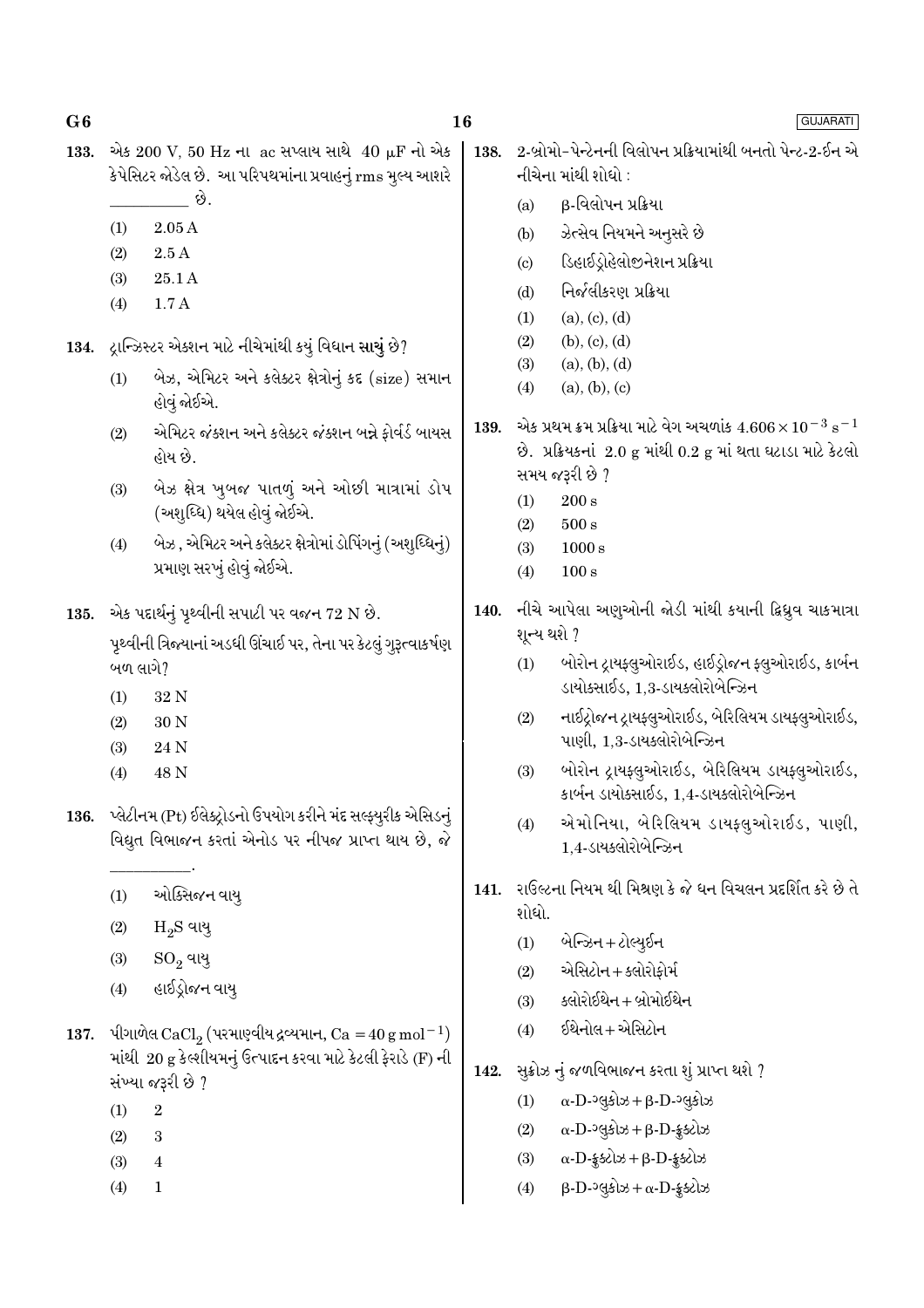- નીચે આપેલા માંથી કયો બેઝિક એમિનો એસિડ છે  $\it 7$ 143.
	- એલેનાઈન  $(1)$
	- ટાયરોસીન  $(2)$
	- લાઈસીન  $(3)$
	- સિરીન  $(4)$
- 144. વર્ટઝ પ્રક્રિયા વડે નીચે આપેલા આલ્કેન માંથી કયો સારી નીપજ બનાવી શકતો નથી ?
	- $2.3$ -ડાયમિથાઈલબ્યટેન  $(1)$
	- n-હેપ્ટેન  $(2)$
	- n-બ્યુટેન  $(3)$
	- n-હેક્ઝેન  $(4)$
- નીચે આપેલામાંથી કયો એક કેટાયનિક પ્રક્ષાલક છે ?  $145.$ 
	- મોડિયમ સ્ટિયરેટ  $(1)$
	- સિટાઈલટાયમિથાઈલ એમોનિયમ બ્રોમાઈડ  $(2)$
	- સોડિયમ ડોડેસાઈલબેન્ઝ્નિ સલ્ફોનેટ  $(3)$
	- સોડિયમ લોરિલ સલ્કેટ  $(4)$
- 146. નીચે આપેલા માંથી કયો એમાઈન કાર્બાઈલએમાઈન કસોટી આપશે ?



 $NCH<sub>3</sub>$ <sub>2</sub>  $(2)$ 





# 17

- 147. પેપર ક્રોમેટોગ્રાફીનું ઉદાહરણ એ: વિભાજન ક્રોમેટોગ્રાકી  $(1)$ 
	- (Partition chromatography)
	- થીન લેયર ક્રોમેટોગ્રાફી (પાતળા સ્તર ક્રોમેટોગ્રાફી)  $(2)$
	- સ્તંભ ક્રોમેટોગ્રાકી  $(3)$
	- અધિશોષણ ક્રોમેટોગ્રાકી  $(4)$
- 148. 0.1 M NaOH માં Ni $(OH)_2$  ની દ્રાવ્યતા શોધો. Ni $(OH)_2$ નો આયનિક ગૃણાકાર  $2 \times 10^{-15}$  આપેલ છે.
	- $2 \times 10^{-8}$  M  $(1)$
	- $1 \times 10^{-13}$  M  $(2)$
	- $1 \times 10^8$  M  $(3)$
	- $2 \times 10^{-13}$  M  $(4)$
- નીચે આપેલા માંથી કયો એક પરમાણુઓની સંખ્યા મહત્તમ ધરાવતું 149. હશે ?
	- $Mg(s)$  નો 1 g  $[Mg \rightarrow$  પરમાણ્વીય દળ=24]  $(1)$
	- $O_2(g)$  નો 1 g [O નું પરમાણ્વીય દળ=16]  $(2)$
	- $Li(s)$  નો 1 g [Li નું પરમાણ્વીય દળ=7]  $(3)$
	- $Ag(s)$  નો 1 g [Ag નું પરમાણ્વીય દળ = 108]  $(4)$
- $2\mathrm{Cl(g)} \rightarrow \mathrm{Cl}_{2}(\mathrm{g})$  પ્રક્રિયા માટે, સાચો વિકલ્પ શોધો. 150.
	- $\Delta_r H > 0$  અને  $\Delta_r S < 0$  $(1)$
	- $\Delta_r H < 0$  અને  $\Delta_r S > 0$  $(2)$
	- $\Delta_r H < 0$  અને  $\Delta_r S < 0$  $(3)$
	- $\Delta_{\nu}H > 0$  અને  $\Delta_{\nu}S > 0$  $(4)$
- નીચે આપેલ પ્રક્રિયામાં કાર્બનના ઓક્સિડેશન આંકમાં થતો ફેરફાર 151. શું છે ?  $\mathrm{CH}_4(g) + 4\mathrm{Cl}_2(g) \rightarrow \mathrm{CCl}_4(l) + 4\mathrm{HCl}(g)$ 
	- 0  $l + 4$  $(1)$
	- $-4$  थी +4  $(2)$
	- 0 थी  $-4$  $(3)$
	- $+4$   $20 + 4$  $(4)$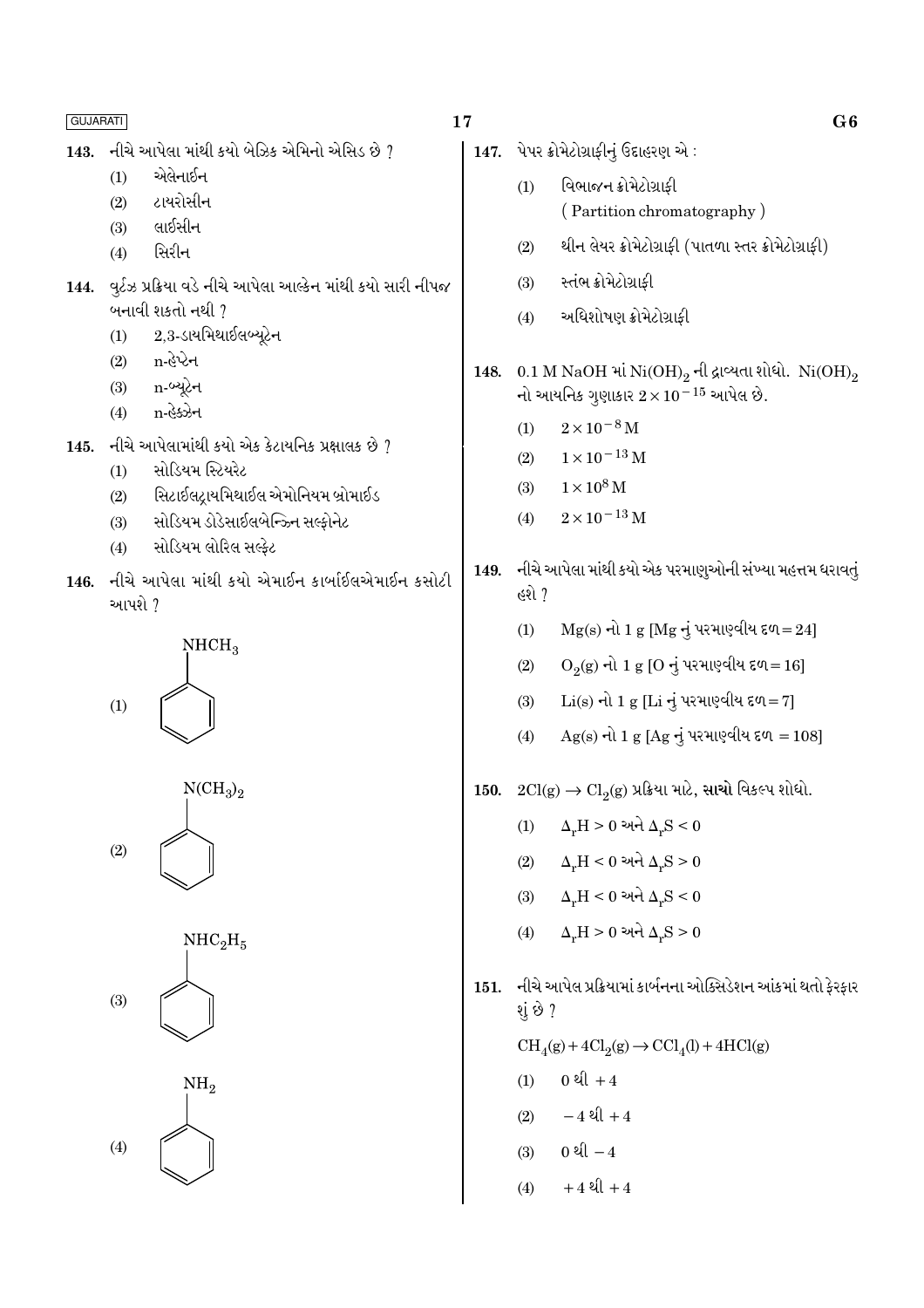#### નીચે આપેલામાંથી કયો એક કૂદરતી બહુલક છે ? 152.

- પોલી (બ્યુટાડાઈન-સ્ટાયરીન)  $(1)$
- $(2)$ પોલીબ્યુટાડાઈન
- પોલી (બ્યુટાડાઈન-એક્રિલોનાઈટાઈલ)  $(3)$
- *સીસ*-1.4-પોલીઆઈસોપ્રીન  $(4)$
- 153.  $Cr^{2+}$  આયનની ગણતરી કરેલ સ્પિન ફક્ત ચુંબકીય ચાકમાત્રા શોધો.
	- $(1)$ 4.90 BM
	- $(2)$ 5.92 BM
	- $(3)$ 2.84 BM
	- 3.87 BM  $(4)$
- 154. યુરિયાની પાણી સાથે પ્રક્રિયા થઈને  $A$  બને છે કે જેનું વિઘટન થઈને તેમાંથી  $\bf{B}$  બનશે.  $\bf{B}$  જ્યારે  $\rm Cu^{2+}$  (જલીય) માંથી પસાર કરતાં ગાઢા ભૂરા રંગનું દ્રાવણ  $\mathbf C$  બને છે. નીચે આપેલામાંથી  $\mathbf C$ નું સૂત્ર કયું છે ?
	- $[Cu(NH_3)_4]^{2+}$  $(1)$
	- $(2)$  $Cu(OH)_{2}$
	- $CuCO<sub>3</sub>·Cu(OH)<sub>2</sub>$  $(3)$
	- $CuSO<sub>4</sub>$  $(4)$
- 155. નીચે આપેલ ધાતુ આયન ઘણા બધા ઉત્સેચકોને કાર્યાન્વિત (ઉત્તેજિત) કરે છે, તેઓ ગ્લુકોઝના ઓક્સિડેશનથી ATP ના ઉત્પાદનમાં ભાગ લે છે અને Na સાથે જ્ઞાનતંતુ સંદેશો વહન (ટાન્સમિશન) માટે પણ જવાબદાર છે.
	- $(1)$ તાંબ
	- કેલ્શીયમ  $(2)$
	- પોટેશિયમ  $(3)$
	- લોખંડ  $(4)$
- 156. સુક્રોઝના જળવિભાજનની પ્રક્રિયામાં નીચે આપેલ છે.

સુક્રોઝ + $H_2O \rightleftharpoons 29.3 + 25.3$ 

 $300\ {\rm K}$  પર, જો સંતુલન અચળાંક (K)  $2\times 10^{13}$  હોય તો, તેજ તાપમાન પર  $\Delta_{\rm n} {\rm G}^{\odot}$  ની કિંમત શું થશે ?

- 8.314 J mol<sup>-1</sup>K<sup>-1</sup> × 300 K × ln(2 × 10<sup>13</sup>)  $(1)$
- $8.314 \text{ J} \text{ mol}^{-1} \text{K}^{-1} \times 300 \text{ K} \times \ln(3 \times 10^{13})$  $(2)$
- $-8.314 \,\mathrm{J}$  mol<sup>-1</sup>K<sup>-1</sup>×300 K×ln(4×10<sup>13</sup>)  $(3)$
- $-8.314 \,\mathrm{J} \,\mathrm{mol}^{-1} \mathrm{K}^{-1} \times 300 \,\mathrm{K} \times \ln(2 \times 10^{13})$  $(4)$
- 18
	- 157. એક પ્રક્રિયાના પ્રક્રિયકની સાંઢતામાં થતો વધારો નીચેના માંના ફેરફાર તરફ દોરી જશે જે શોધો :
		- પ્રક્રિયાની ઉષ્મા  $(1)$
		- $(2)$ દેહલી ઊર્જા
		- અથડામણ આવૃત્તિ  $(3)$
		- સક્રિયકરણ શક્તિ  $(4)$
	- 158. કલિલ દ્રાવણના ક્યા ગુણધર્મને શોધવા માટે ઝેટા પોટેન્શિયલની માપણી ઉપયોગી છે ?
		- દ્રાવ્યતા  $(1)$
		- કલિલ કણોની સ્થિરતા  $(2)$
		- કલિલ કણોનું કદ  $(3)$
		- સ્નિગ્ધતા  $(4)$
	- એસિટોન અને મિથાઈલમેગ્નેશિયમ ક્લોરાઈડ વચ્ચે પ્રક્રિયા કરી 159. ત્યારબાદ જળવિભાજન કરવાથી શું બનશે ?
		- દ્વિતીયક બ્યૂટાઈલ આલ્કોહોલ  $(1)$
		- તૃતીયક બ્યૂટાઈલ આલ્કોહોલ  $(2)$
		- આઈસોબ્યુટાઈલ આલ્કોહોલ  $(3)$
		- આઈસોપ્રોપાઈલ આલ્કોહોલ  $(4)$
	- 160. CaCl<sub>2</sub>, MgCl<sub>2</sub> અને NaCl ના દ્રાવણમાંથી HCl ને પસાર કરવામાં આવે છે. નીચે આપેલા માંથી કયું એક સંયોજન(નો) સ્ફટિકમય બને છે?
		- \$ধd NaCl  $(1)$
		- $(2)$ ફક્ત $MgCl<sub>2</sub>$
		- $NaCl, MgCl<sub>2</sub>$  અને  $CaCl<sub>2</sub>$  $(3)$
		- બંન્ને MgCl, અને CaCl,  $(4)$
	- 161.  $\frac{175}{71}$ Lu માં પ્રોટોન, ન્યૂટ્રોન અને ઈલેક્ટ્રોનની સંખ્યા અનુક્રમે શોધો.
		- $(1)$  104, 71 અને 71
		- 71, 71 અને 104  $(2)$
		- $175, 104$  અને  $71$  $(3)$
		- $71, 104$  અને  $71$  $(4)$

# GUJARATI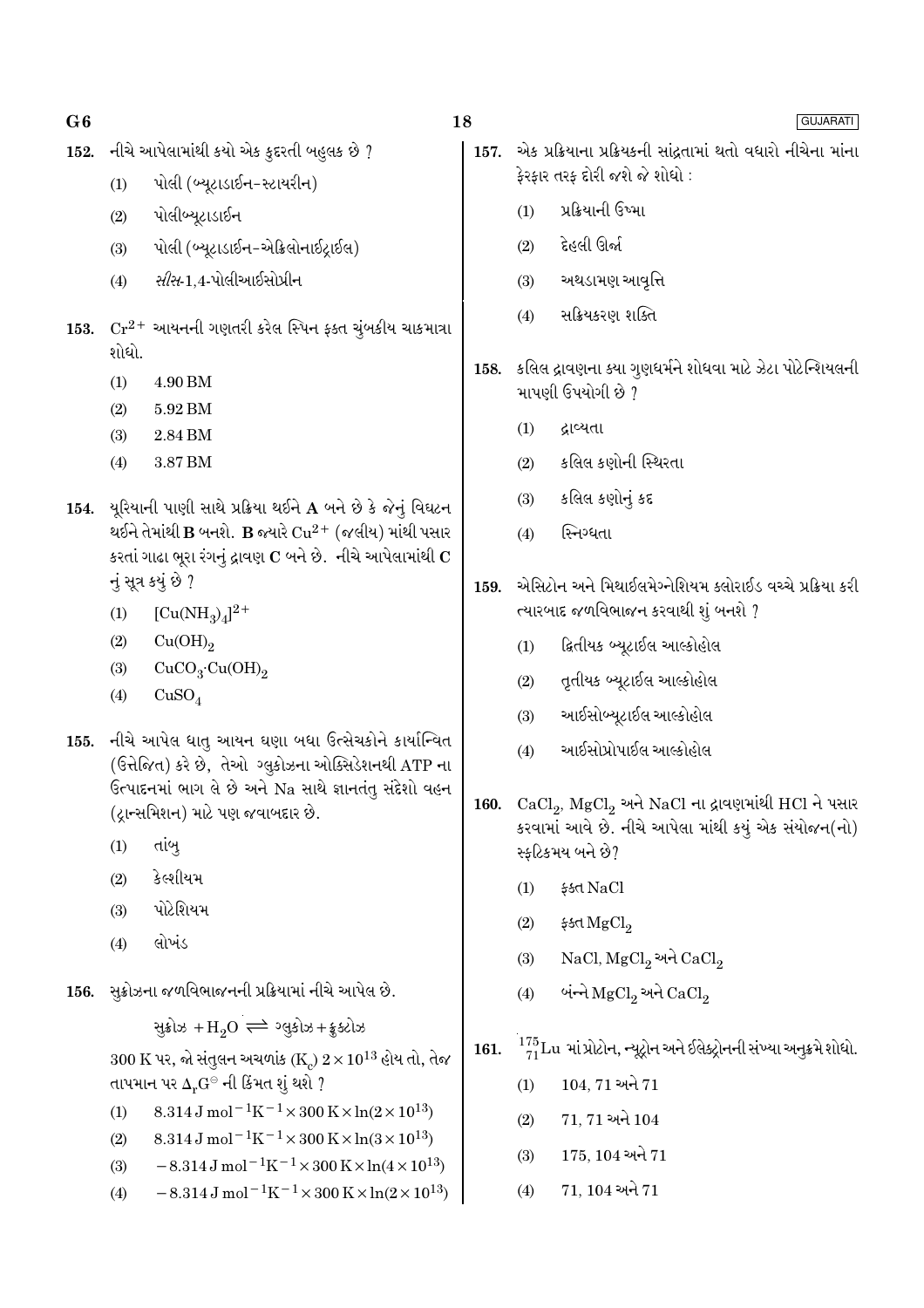162. નીચે આપેલાને જોડો :

|                                              | ઓક્સાઈડ                 |       |       | પ્રકૃતિ  |  |  |  |
|----------------------------------------------|-------------------------|-------|-------|----------|--|--|--|
| (a)                                          | CΟ                      |       | (i)   | બેઝિક    |  |  |  |
| (b)                                          | BaO                     |       | (ii)  | તટસ્થ    |  |  |  |
| $\left( \mathrm{c}\right)$                   | $\text{Al}_2\text{O}_3$ |       | (iii) | એસિડિક   |  |  |  |
| (d)                                          | $Cl_2O_7$               |       | (iv)  | ઉભયગૃણીય |  |  |  |
| નીચે આપેલા માંથી કયો <b>સાચો</b> વિકલ્પ છે ? |                         |       |       |          |  |  |  |
|                                              |                         |       |       |          |  |  |  |
|                                              | (a)                     | (b)   | (c)   | (d)      |  |  |  |
| (1)                                          | (ii)                    | (i)   | (iv)  | (iii)    |  |  |  |
| (2)                                          | (iii)                   | (iv)  | (i)   | (ii)     |  |  |  |
| (3)                                          | (iv)                    | (iii) | (ii)  | (i)      |  |  |  |
| (4)                                          | $\rm(i)$                | (i)   | (iii) | (iv)     |  |  |  |

163. 288 pm કોષ ધાર સાથે એક તત્વ અંત:કેન્દ્રિત ક્યુબિક (bcc) બંધારણ ધરાવે છે, પરમાણ્વીય ત્રિજ્યા શોધો.

(1) 
$$
\frac{\sqrt{2}}{4} \times 288 \text{ pm}
$$
  
(2) 
$$
\frac{4}{\sqrt{3}} \times 288 \text{ pm}
$$
  
(3) 
$$
\frac{4}{\sqrt{2}} \times 288 \text{ pm}
$$
  
(4) 
$$
\frac{\sqrt{3}}{4} \times 288 \text{ pm}
$$

164. સિલીન્ડરમાં  $N_2$  અને Ar વાયુઓનું એક મિશ્રણ  $N_2$  ના 7 g અને Ar ના 8 g ધરાવે છે. પાત્રમાં (સિલિન્ડરમાં) વાયુઓના મિશ્રણનું કુલ દબાણ 27 બાર હોય તો, N<sub>2</sub> નું આંશિક દબાણ શોધો.

> [ પરમાણ્વીય દળો N = 14, Ar = 40 (g mol<sup>-1</sup> માં) નો ઉપયોગ કરો 1

- 12 બાર  $(1)$
- $15$  બાર  $(2)$
- $(3)$ 18 બાર
- 9 બાર  $(4)$
- 165. કો-ઓર્ડીનેશન સંયોજનો (સવર્ગ સંયોજનો) બનાવવા માટે લિગાન્ડોનો ક્ષેત્ર સામર્થ્યનો ચઢતો <mark>સાચો</mark> ક્રમ નીચે આપેલા માંથી કયો છે ?

(1) 
$$
SCN^{-} < F^{-} < CN^{-} < C_2O_4^{2-}
$$

(2) 
$$
F^- < SCN^- < C_2O_4^{2-} < CN^-
$$

(3) 
$$
CN^{-} < C_2O_4^{2-} < SCN^{-} < F^{-}
$$

 $SCN^- < F^- < C_2O_4^{2-} < CN^ (4)$ 

19

 $166.$  એનિસોલની HI સાથેની પ્રક્રિયા થી પ્રાપ્ત થાય તે:









- 167. એક આદર્શ વાયુ માટે સમોખ્મી પરિસ્થિતિ હેઠળ થતું મુક્ત વિસ્તરણનો સાચો વિકલ્પ શોધો.
	- $\mathbf{q} = 0, \, \Delta \mathbf{T} \leq 0$ અને  $\mathbf{w} \geq 0$  $(1)$
	- $q < 0$ ,  $\Delta T = 0$  અને  $w = 0$  $(2)$
	- $q > 0$ ,  $\Delta T > 0$  અને  $w > 0$  $(3)$
	- $q = 0$ ,  $\Delta T = 0$  અને  $w = 0$  $(4)$

#### નીચે આપેલા માંથી સાચું વિધાન ઓળખી બતાવો. 168.

- ફોલ્લાવાળા તાંબામાં દેખાતા ફોલ્લા એ  $\mathrm{CO}_2$  ના  $(1)$ નીકળવાના કારણે છે.
- નિકલ માટે બાષ્પ અવસ્થા શૃધ્ધિકરણ વાન-આર્કેલ  $(2)$ પધ્ધતિ દ્વારા કરવામાં આવે છે.
- પિગ આયર્નને જુદા-જુદા આકારમાં ઘડી શકાય છે.  $(3)$
- ભરતર લોખંડ એ 4% કાર્બન સાથેનું અશુધ્ધ લોખંડ છે.  $(4)$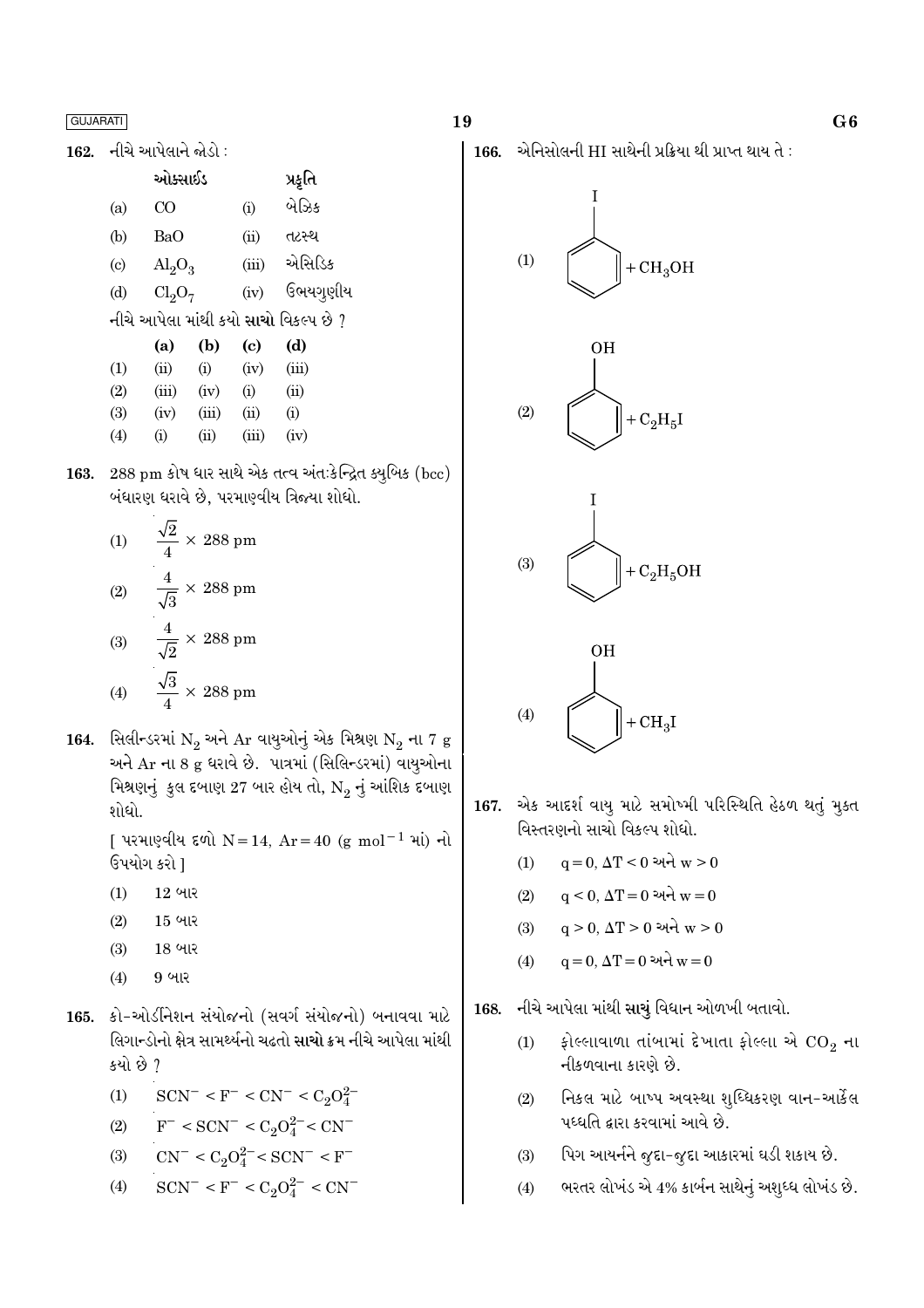ખોટું વિધાન શોધી બતાવો. 169.

- સંક્રાંતિ તત્વો અને તેના સંયોજનો તેની ઘણી બધી  $(1)$ ઓક્સિડેશન અવસ્થાઓ ધરાવતા હોવાને કારણે તેની ઉદ્દીપકીય સક્રિયતા માટે જણીતા છે અને તે સંકીર્ણો બનાવે છે.
- જ્યારે H, C અથવા N જેવા નાના પરમાણુઓ ધાતુઓના  $(2)$ સ્ફટિક લેટાઈસોના અંદરના ભાગમાં ફસાઈ જાય ત્યારે આંતરાલીય સંયોજનો બને છે.
- ${\rm CrO}_4^{2-}$  અને  ${\rm Cr}_2{\rm O}_7^{2-}$  માં ક્રોમિયમની ઓક્સિડેશન  $(3)$ અવસ્થા સમાન નથી.
- $Cr^{2+}(d^4)$  એ પાણીમાંના  $Fe^{2+}(d^6)$  કરતા પ્રબળ  $(4)$ રિડક્શનકર્તા છે.
- 170. નીચે આપેલ પ્રક્રિયા શ્રેણીમાં સંયોજન $X$  ઓળખી બતાવો.











GUJARATI

171. નીચે આપેલાને જોડો અને સાચો વિકલ્પ ઓળખી બતાવો.

| (a)                       |          | $CO(g) + H2(g)$ |      | (i)   | $Mg(HCO_3)_2 +$<br>Ca(HCO <sub>3</sub> ) <sub>2</sub> |
|---------------------------|----------|-----------------|------|-------|-------------------------------------------------------|
| (b)                       | કઠિનતા   | પાણીની અસ્થાયી  |      | (ii)  | ઈલેક્ટ્રોનની અછત<br>વાળો હાઈડ્રાઈડ                    |
| $\left( \text{c} \right)$ | $B_2H_6$ |                 |      | (iii) | સંશ્લેષિત વાયુ                                        |
| (d)                       | $H_2O_2$ |                 |      | (iv)  | બિન-સમતલીય<br>બંધારણ                                  |
|                           | (a)      | (b)             | (c)  | (d)   |                                                       |
| (1)                       | (iii)    | (ii)            | (i)  | (iv)  |                                                       |
| (2)                       | (iii)    | (iv)            | (ii) | (i)   |                                                       |
| (3)                       | (i)      | (iii)           | (ii) | (iv)  |                                                       |
| (4)                       |          |                 |      |       |                                                       |

- 172. બેન્ઝીનનો ઠારબિંદુ અવનમન અચળાંક (K<sub>t</sub>) 5.12 K kg mol<sup>-1</sup> છે. બેન્ઝીનમાં રહેલા એક વિદ્યુત-અવિભાજ્ય દ્રાવ્ય ધરાવતા 0.078 m મોલાલીટીના દ્રાવણ માટે ઠારબિંદુ અવનમન શોધો. (બે દર્શાશ સુધી પૂર્ણાંકમાં મૂકી શકાય)
	- $(1)$  $0.80K$
	- $(2)$  $0.40K$
	- $(3)$  $0.60K$
	- $0.20K$  $(4)$
- નીચે આપેલા માંથી કયા ને કારણે તૃતીયક બ્યૂટાઈલ કાર્બોકેશાયન 173. એ દ્વિતીયક બ્યૂટાઈલ કાર્બોકેશાયન કરતા વધારે સ્થિર છે ?
	- $-CH_3$  સમૂહોની + R અસર  $(1)$
	- $-CH_3$  સમૂહોની  $-R$  અસર  $(2)$
	- હાઈપરકોન્જ્યુગેશન  $(3)$
	- $-CH_3$  સમૂહોની  $-I$  અસર  $(4)$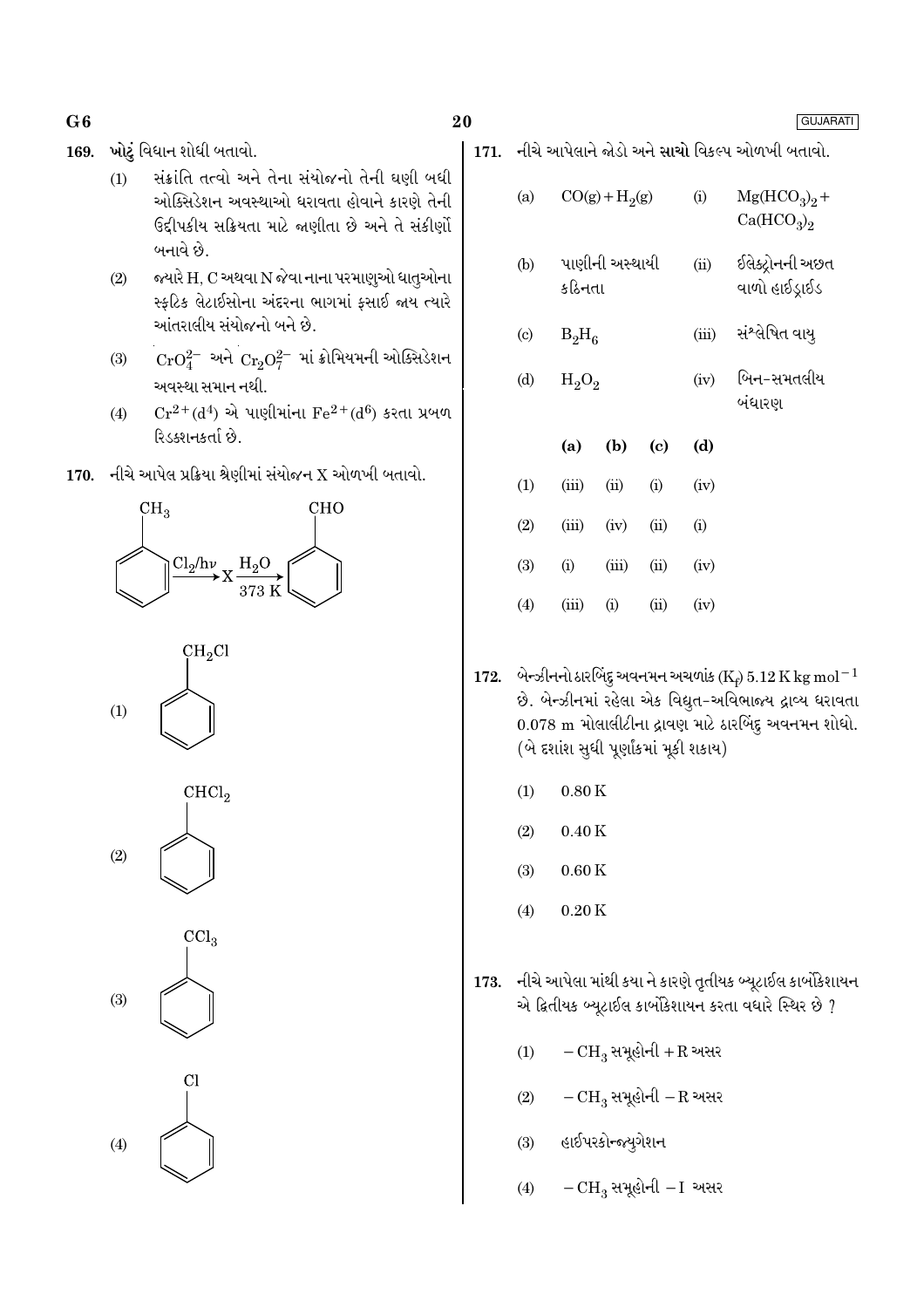એક આલ્કીનનું ઓઝોનાલિસિસ કરતા નિપજો પૈકી એક મિથેનાલ 174. નીપજ મળે છે તો તેનું બંધારણ (આલ્કીન) શોધો.









- 175. કાર્બન મોનોક્સાઈડના સંદર્ભમાં નીચે આપેલા માંથી કયું સાચું નથી  $<sup>7</sup>$ </sup>
	- તે રૂધિર માંના ઓક્સિજન પરિવહન ક્ષમતા ઘટાડે છે.  $(1)$
	- ઓક્સિહિમોગ્લોબીન કરતા કાર્બોક્સિહિમોગ્લોબીન  $(2)$ (હિમોગ્લોબીન સાથે જોડાયેલ CO) ઓછો સ્થિર છે.
	- અપૂર્ણ દહનના કારણે તેનું ઉત્પાદન થાય છે.  $(3)$
	- તે કાર્બોક્સિહિમોગ્લોબીન બનાવે છે.  $(4)$

એક અણુ કે જે અસ્તિત્વ ધરાવતો **નથી** જે ઓળખી બતાવો. 176.

- $(1)$  $Li<sub>2</sub>$
- $(2)$  $C_2$
- $(3)$  $O_2$
- $(4)$ He.

21

- નીચે આપેલા સલ્કરના ઓક્સોએસિડ માંથી કયાં માં $-O$   $O-$ 177. બંધન છે ?
	- $H_2SO_4$ , સલ્ફ્યુરિક એસિડ  $(1)$
	- $H_9S_9O_8$ , પરઓક્સોડાયસલ્ફ્યૂરિક એસિડ  $(2)$
	- $\text{H}_{2}\text{S}_{2}\text{O}_{7}$ , પાયરોસલ્ફ્યૂરિક એસિડ  $(3)$
	- $H_2SO_3$ , સલ્ફ્યૂરસ એસિડ  $(4)$
- નીચે આપેલા વિધાનોમાંથી સાચું ઓળખી બતાવો. 178.
	- આઈસક્રીમ અને થીજવેલા ખોરાક માટે  $CO_2(g)$  નો  $(a)$ ઉપયોગ શીતક તરીકે (રેક્રીજરન્ટ) થાય છે.
	- $C_{60}$  નું બંધારણ, બાર છ કાર્બન ચક્રો અને વીસ પાંચ  $(b)$ .<br>કાર્બન ચક્રો ધરાવે છે.
	- ZSM-5 પ્રકારના ઝિયોલાઈટનો ઉપયોગ આલ્કોહોલ માંથી  $\left( \mathrm{e}\right)$ ગેસોલિનમાં રૂપાંતર કરવા થાય છે.
	- CO એ રંગવિહિન અને ગંધવિહિન વાયૂ છે.  $(d)$
	- ફક્ત $(a)$  અને $(c)$  $(1)$
	- ફક્ત (b) અને (c)  $(2)$
	- ફક્ત (c) અને (d)  $(3)$
	- ફક્ત (a), (b) અને (c)  $(4)$
- મંદ NaOH ની હાજરીમાં થતી બેન્ઝાલ્ડીહાઈડ અને એસિટોકિનોન 179. વચ્ચેની પ્રક્રિયા નીચેના તરીકે જાણીતી છે, જે \_\_\_\_\_\_\_\_\_.
	- કેનીઝારો પ્રક્રિયા  $(1)$
	- ક્રોસ કેનીઝારો પ્રક્રિયા  $(2)$
	- ક્રોસ આલ્ડોલ સંઘનન  $(3)$
	- આલ્ડોલ સંઘનન  $(4)$
- 180. ખોટી જોડ શોધી બતાવો :

નામ

# IUPAC સ્વીકૃત (Official) નામ

<u> भेन्डेलिवियभ</u>

લૉરેન્સિયમ

સીબોર્ગિયમ

દરમ્સ્ટાદટિયમ

 $(i)$ 

 $(ii)$ 

 $(iii)$ 

 $(iv)$ 

- અનનિલઉનિયમ  $(a)$
- અનનિલદ્રાઈયમ  $(b)$
- અનનિલહેક્સિયમ  $(c)$
- અનઅનયનિયમ  $(d)$
- $(b)$ ,  $(ii)$  $(1)$
- $(2)$  $(c)$ ,  $(iii)$
- $(3)$  $(d)$ ,  $(iv)$
- $(4)$  $(a), (i)$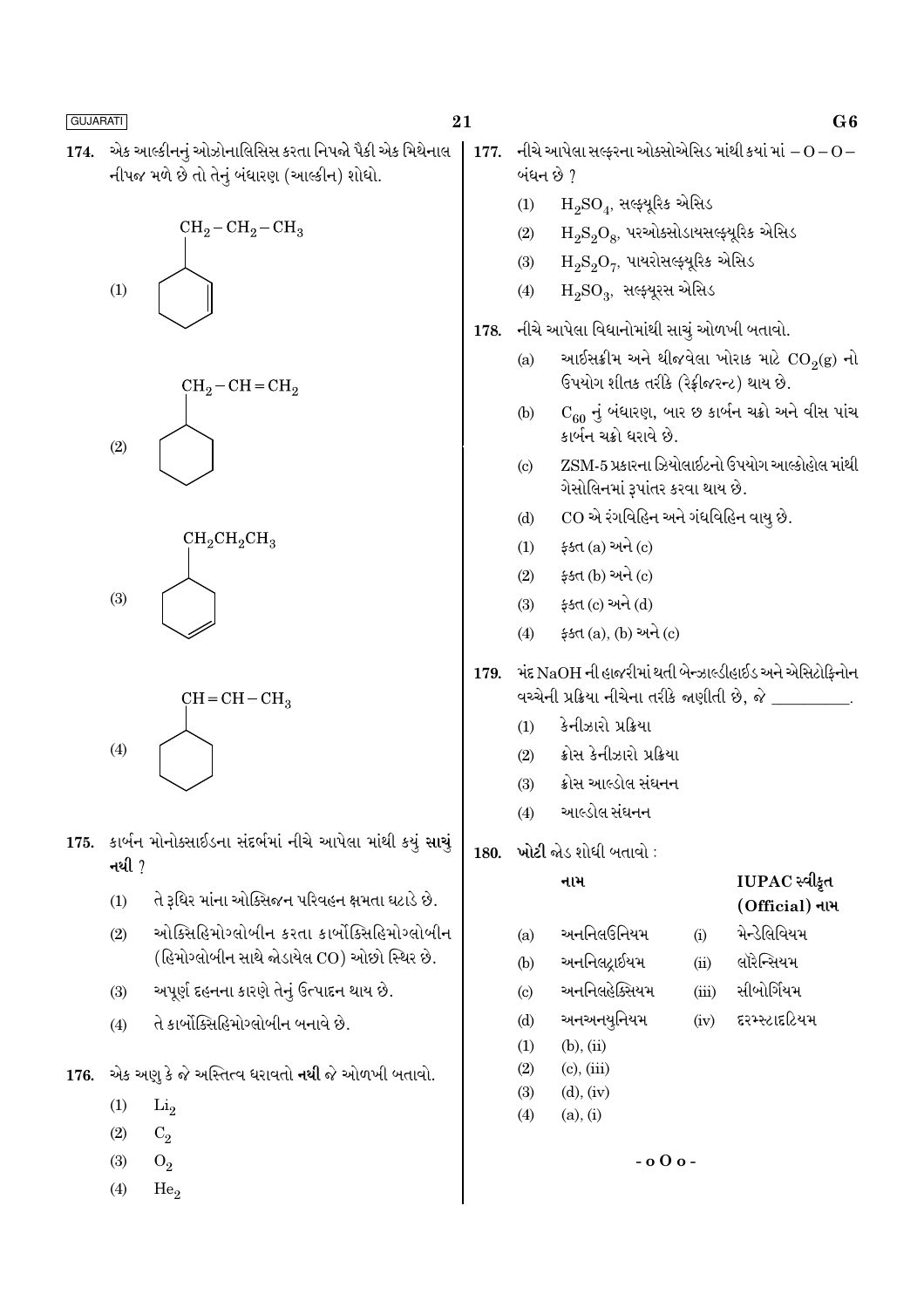# Space For Rough Work / રફ કાર્યનું સ્થાન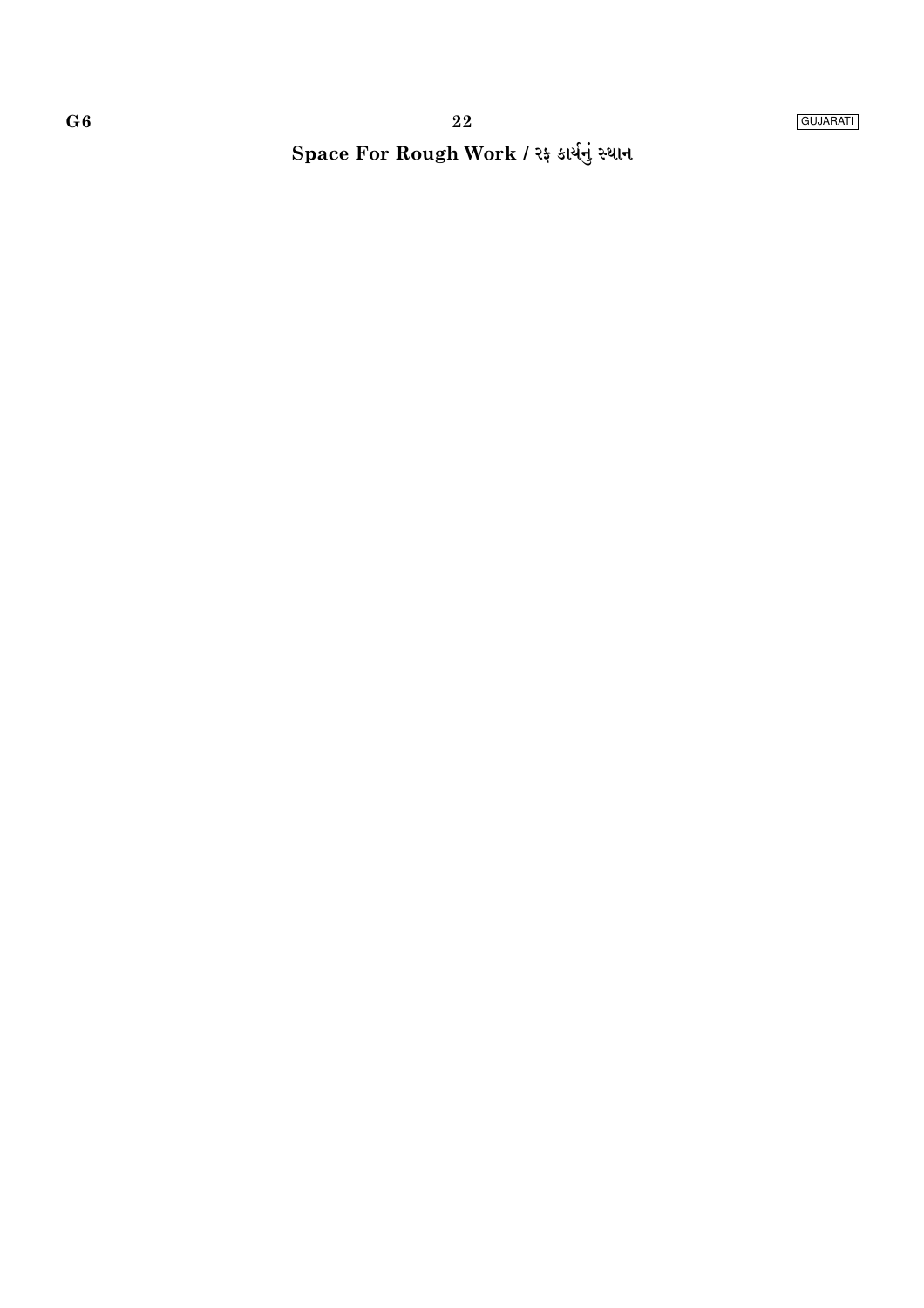Space For Rough Work / રફ કાર્યનું સ્થાન